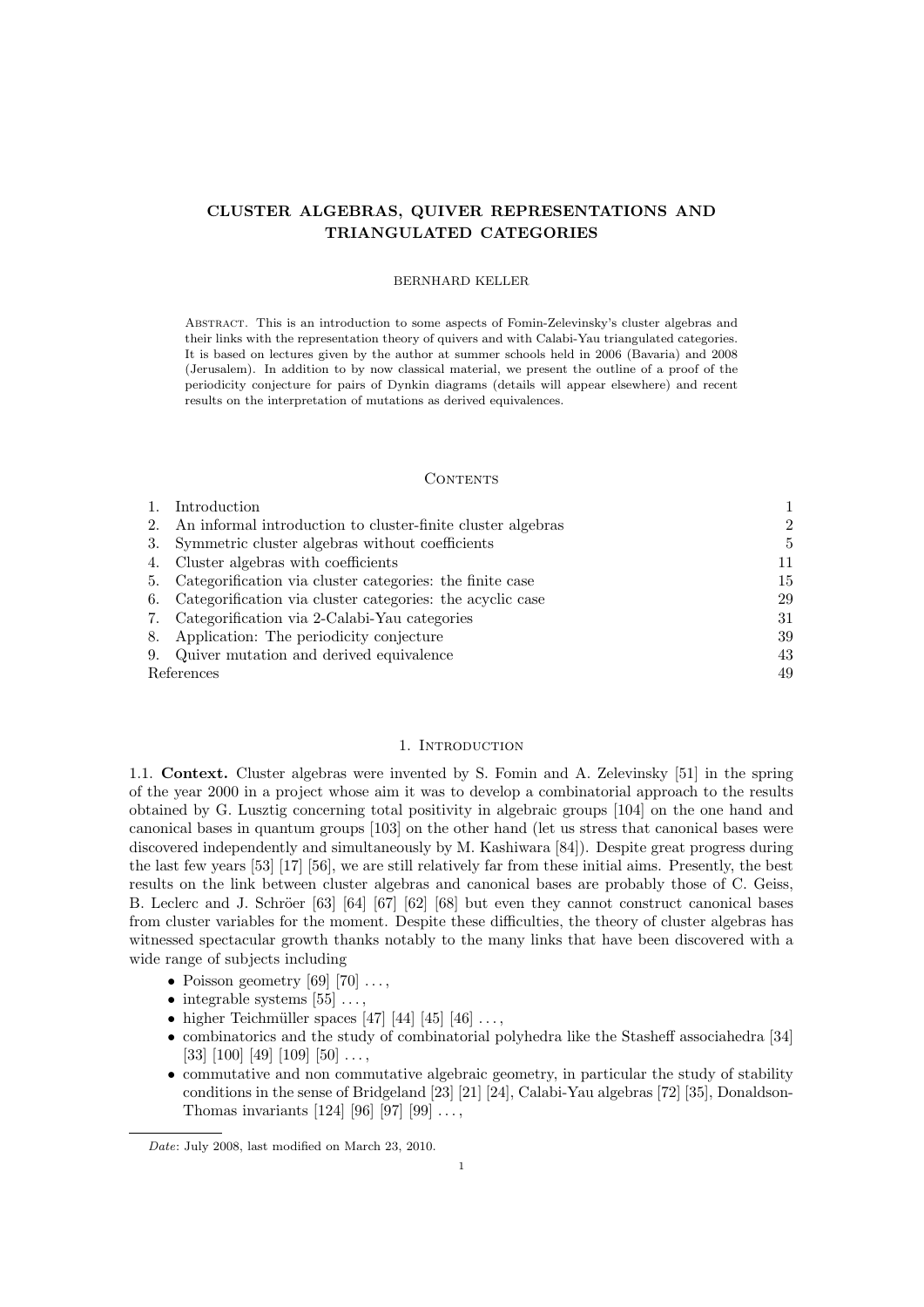## 2 BERNHARD KELLER

• and last not least the representation theory of quivers and finite-dimensional algebras, cf. for example the surveys [9] [115] [117] .

We refer to the introductory papers [54] [133] [135] [136] [137] and to the cluster algebras portal [48] for more information on cluster algebras and their links with other parts of mathematics.

The link between cluster algebras and quiver representations follows the spirit of categorification: One tries to interpret cluster algebras as combinatorial (perhaps K-theoretic) invariants associated with categories of representations. Thanks to the rich structure of these categories, one can then hope to prove results on cluster algebras which seem beyond the scope of the purely combinatorial methods. It turns out that the link becomes especially beautiful if we use *triangulated categories* constructed from categories of quiver representations.

1.2. Contents. We start with an informal presentation of Fomin-Zelevinsky's classification theorem and of the cluster algebras (without coefficients) associated with Dynkin diagrams. Then we successively introduce quiver mutations, the cluster algebra associated with a quiver, and the cluster algebra with coefficients associated with an 'ice quiver' (a quiver some of whose vertices are frozen). We illustrate cluster algebras with coefficients on a number of examples appearing as coordinate algebras of homogeneous varieties.

Sections 5, 6 and 7 are devoted to the (additive) categorification of cluster algebras. We start by recalling basic notions from the representation theory of quivers. Then we present a fundamental link between indecomposable representations and cluster variables: the Caldero-Chapoton formula. After a brief reminder on derived categories in general, we give the canonical presentation in terms of generators and relations of the derived category of a Dynkin quiver. This yields in particular a presentation for the module category, which we use to sketch Caldero-Chapoton's proof of their formula. Then we introduce the cluster category and survey its many links to the cluster algebra in the finite case. Most of these links are still valid, mutatis mutandis, in the acyclic case, as we see in section 6. Surprisingly enough, one can go even further and categorify interesting classes of cluster algebras using generalizations of the cluster category, which are still triangulated categories and Calabi-Yau of dimension 2. We present this relatively recent theory in section 7. In section 8, we apply it to sketch a proof of the periodicity conjecture for pairs of Dynkin diagrams (details will appear elsewhere [87]). In the final section 9, we give an interpretation of quiver mutation in terms of derived equivalences. We use this framework to establish links between various ways of lifting the mutation operation from combinatorics to linear or homological algebra: mutation of cluster-tilting objects, spherical collections and decorated representations.

Acknowledgments. These notes are based on lectures given at the IRTG-Summerschool 2006 (Schloss Reisensburg, Bavaria) and at the Midrasha Mathematicae 2008 (Hebrew University, Jerusalem). I thank the organizers of these events for their generous invitations and for providing stimulating working conditions. I am grateful to Thorsten Holm, Peter Jørgensen and Raphael Rouquier for their encouragment and for accepting to include these notes in the proceedings of the 'Workshop on triangulated categories' they organized at Leeds in 2006. It is a pleasure to thank to Carles Casacuberta, André Joyal, Joachim Kock, Amnon Neeman and Frank Neumann for an invitation to the Centre de Recerca Matemàtica, Barcelona, where most of this text was written down. I thank Lingyan Guo, Sefi Ladkani and Dong Yang for kindly pointing out misprints and inaccuracies. I am indebted to Tom Bridgeland, Osamu Iyama, David Kazhdan, Bernard Leclerc, Tomoki Nakanishi, Raphaël Rouquier and Michel Van den Bergh for helpful conversations.

## 2. An informal introduction to cluster-finite cluster algebras

2.1. The classification theorem. Let us start with a remark on terminology: a *cluster* is a group of similar things or people positioned or occurring closely together [122], as in the combination 'star cluster'. In French, 'star cluster' is translated as 'amas d'étoiles', whence the term 'algèbre amassée' for cluster algebra.

We postpone the precise definition of a cluster algebra to section 3. For the moment, the following description will suffice: A cluster algebra is a commutative Q-algebra endowed with a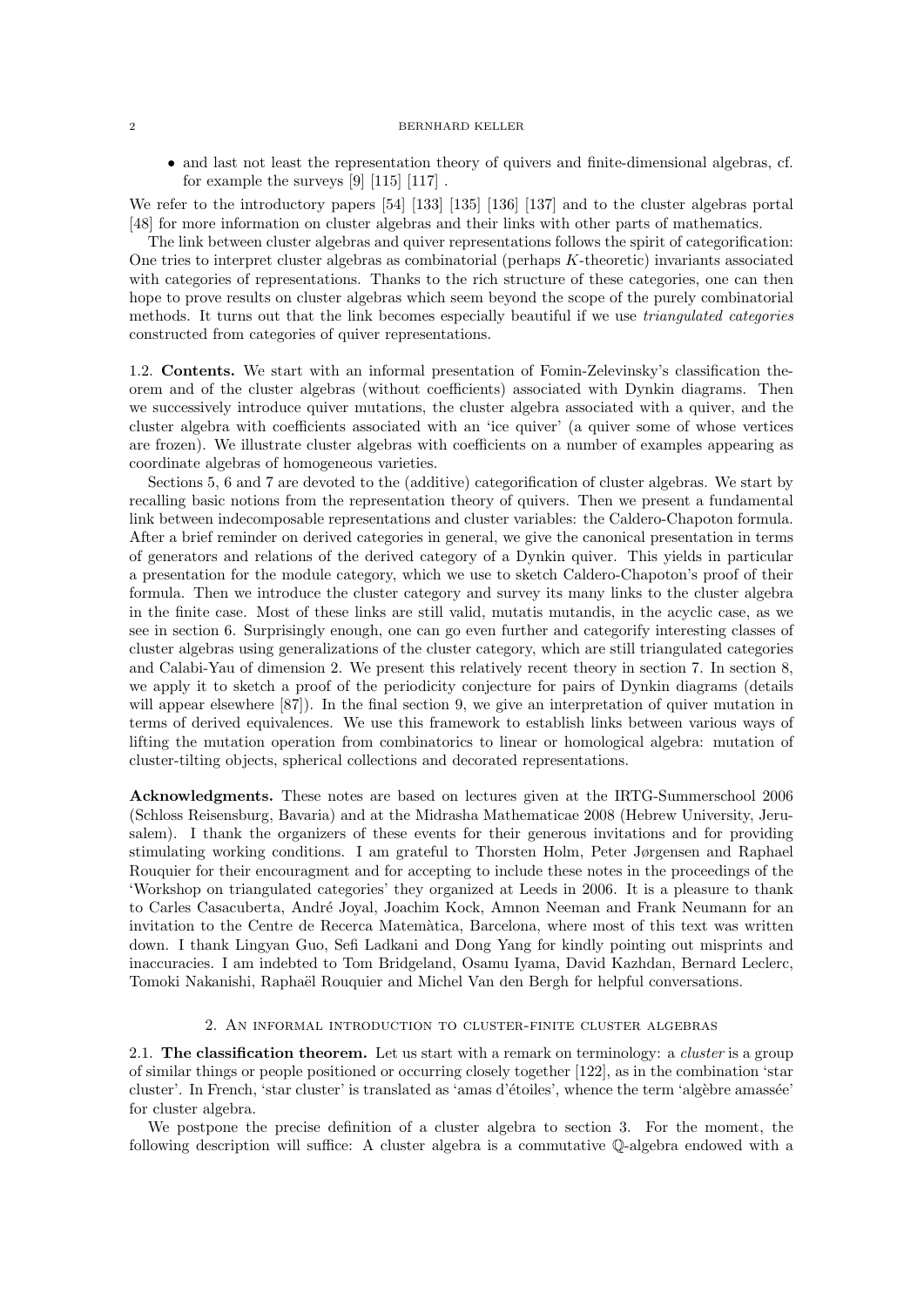family of distinguished generators (the *cluster variables*) grouped into overlapping subsets (the clusters) of fixed finite cardinality, which are constructed recursively using mutations.

The set of cluster variables in a cluster algebra may be finite or infinite. The first important result of the theory is the classification of those cluster algebras where it is finite: the *cluster-finite* cluster algebras. This is the

Classification Theorem 2.1 (Fomin-Zelevinsky [53]). The cluster-finite cluster algebras are parametrized by the finite root systems (like semisimple complex Lie algebras).

It follows that for each Dynkin diagram  $\Delta$ , there is a canonical cluster algebra  $\mathcal{A}_{\Delta}$ . It turns out that  $A_{\Delta}$  occurs naturally as a subalgebra of the field of rational functions  $\mathbb{Q}(x_1, \ldots, x_n)$ , where n is the number of vertices of  $\Delta$ . Since  $\mathcal{A}_{\Delta}$  is generated by its cluster variables (like any cluster algebra), it suffices to produce the (finite) list of these variables in order to describe  $A_{\Delta}$ . Now for the algebras  $A_{\Delta}$ , the recursive construction via mutations mentioned above simplifies considerably. In fact, it turns out that one can *directly construct the cluster variables* without first constructing the clusters. This is made possible by

2.2. The knitting algorithm. The general algorithm will become clear from the following three examples. We start with the simplest non trivial Dynkin diagram:

$$
\Delta = A_2: \circ \underline{\hspace{1cm}} \circ \underline{\hspace{1cm}} \circ .
$$

We first choose a numbering of its vertices and an orientation of its edges:

. . .

$$
\vec{\Delta} = \vec{A}_2 : 1 \longrightarrow 2 .
$$

Now we draw the so-called *repetition* (or *Bratteli diagram*)  $\mathbb{Z}\vec{\Delta}$  associated with  $\Delta$ : We first draw the product  $\mathbb{Z} \times \vec{\Delta}$  made up of a countable number of copies of  $\Delta$  (drawn slanted upwards); then for each arrow  $\alpha : i \to j$  of  $\Delta$ , we add a new family of arrows  $(n, \alpha^*) : (n, j) \to (n + 1, i)$ ,  $n \in \mathbb{Z}$ (drawn slanted downwards). We refer to section 5.5 for the formal definition. Here is the result for  $\vec{\Delta} = \vec{A}_2$ :

$$
\begin{array}{c}\n\circ \\
\circ \\
\circ\n\end{array}
$$

We will now assign a cluster variable to each vertex of the repetition. We start by assigning  $x_1$ and  $x_2$  to the vertices of the zeroth copy of  $\vec{\Delta}$ . Next, we construct new variables  $x'_1, x'_2, x''_1, \ldots$  by 'knitting' from the left to the right (an analogous procedure can be used to go from the right to the left).

$$
\cdots \qquad \qquad x_2 \qquad \qquad x_2' \qquad \qquad x_1'' \qquad \qquad x_1'' \qquad \qquad x_1''' \qquad \qquad x_1''' \qquad \qquad x_2''' \qquad \qquad x_2''' \qquad \qquad x_1''' \qquad \qquad x_2''' \qquad \qquad x_2''' \qquad \qquad x_2''' \qquad \qquad x_2''' \qquad \qquad x_2''' \qquad \qquad x_2''' \qquad \qquad x_2''' \qquad \qquad x_2''' \qquad \qquad x_2''' \qquad \qquad x_2''' \qquad \qquad x_2''' \qquad \qquad x_2''' \qquad \qquad x_2''' \qquad \qquad x_2''' \qquad \qquad x_2''' \qquad \qquad x_2''' \qquad \qquad x_2''' \qquad \qquad x_2''' \qquad \qquad x_2''' \qquad \qquad x_2''' \qquad \qquad x_2''' \qquad \qquad x_2''' \qquad \qquad x_2''' \qquad \qquad x_2''' \qquad \qquad x_2''' \qquad \qquad x_2''' \qquad \qquad x_2''' \qquad \qquad x_2''' \qquad \qquad x_2''' \qquad \qquad x_2''' \qquad \qquad x_2''' \qquad \qquad x_2''' \qquad \qquad x_2''' \qquad \qquad x_2''' \qquad \qquad x_2''' \qquad \qquad x_2''' \qquad \qquad x_2''' \qquad \qquad x_2''' \qquad \qquad x_2''' \qquad \qquad x_2''' \qquad \qquad x_2''' \qquad \qquad x_2''' \qquad \qquad x_2''' \qquad \qquad x_2''' \qquad \qquad x_2''' \qquad \qquad x_2''' \qquad \qquad x_2''' \qquad \qquad x_2''' \qquad \qquad x_2''' \qquad \qquad x_2''' \qquad \qquad x_2''' \qquad \qquad x_2''' \qquad \qquad x_2''' \qquad \qquad x_2''' \qquad \qquad x_2''' \qquad \qquad x_2''' \qquad \qquad x_2''' \qquad \qquad x_2''' \qquad \qquad x_2''' \qquad \qquad x_2''' \qquad \qquad x_2''' \qquad \qquad x_2''' \qquad \qquad x_2''' \qquad \qquad x_2''' \qquad \qquad x_2''' \qquad \qquad x_2''' \qquad \qquad x_
$$

To compute  $x_1'$ , we consider its immediate predecessor  $x_2$ , add 1 to it and divide the result by the left translate of  $x'_1$ , to wit the variable  $x_1$ . This yields

$$
x_1' = \frac{1 + x_2}{x_1}.
$$

Similarly, we compute  $x_2'$  by adding 1 to its predecessor  $x_1'$  and dividing the result by the left translate  $x_2$ :

$$
x_2' = \frac{1 + x_1'}{x_2} = \frac{x_1 + 1 + x_2}{x_1 x_2}.
$$

Using the same rule for  $x_1''$  we obtain

$$
x_1'' = \frac{1 + x_2'}{x_1'} = \left(\frac{x_1 x_2 + x_1 + 1 + x_2}{x_1 x_2}\right) / \left(\frac{1 + x_2}{x_1}\right) = \frac{1 + x_1}{x_2}.
$$

Here something remarkable has happened: The numerator  $x_1x_2 + x_1 + 1 + x_2$  is actually divisible by  $1 + x_2$  so that the denominator remains a monomial (contrary to what one might expect). We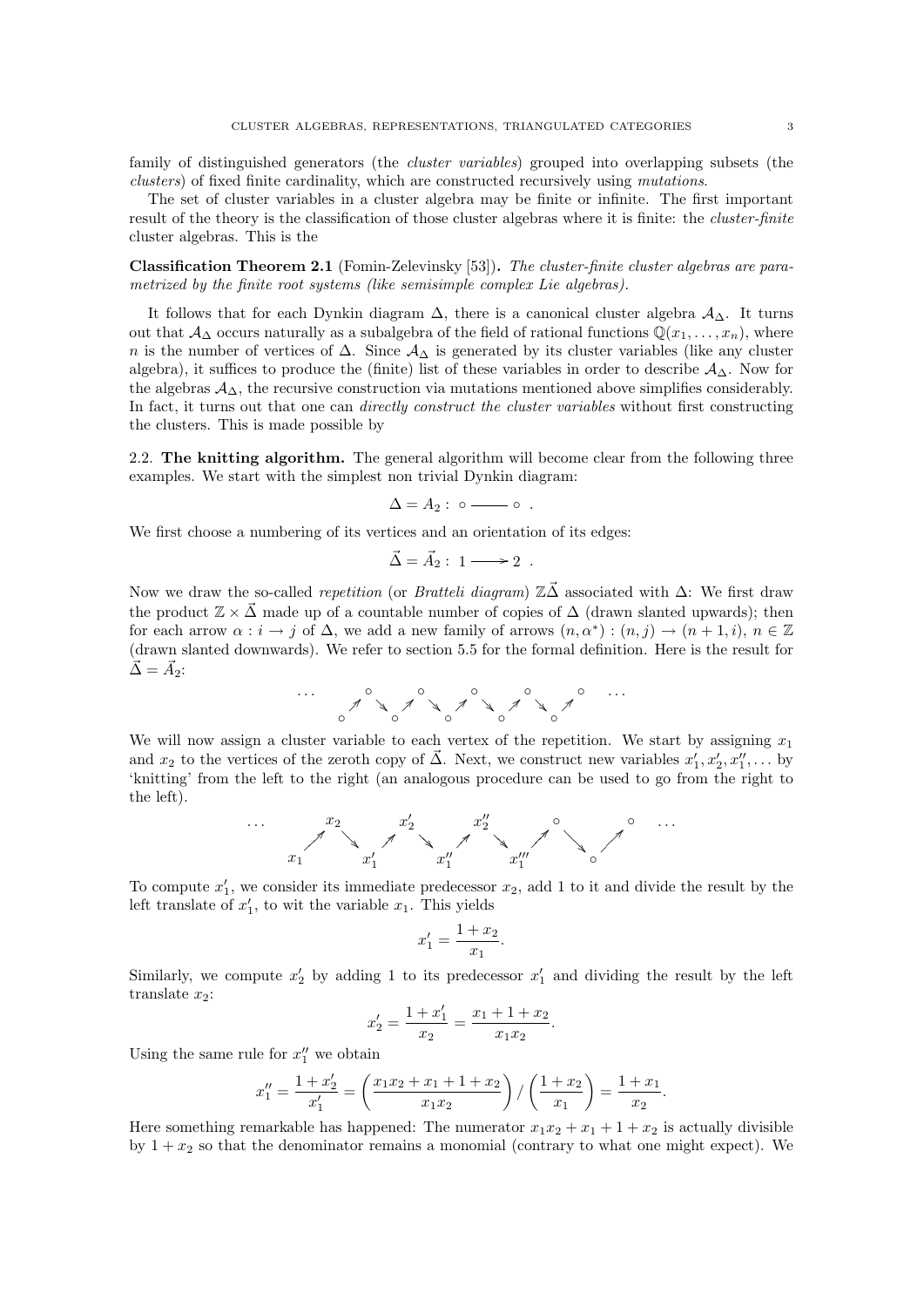continue with

$$
x_2'' = \frac{1 + x_1''}{x_2'} = \left(\frac{x_2 + 1 + x_1}{x_2}\right) / \left(\frac{x_1 + 1 + x_2}{x_1 x_2}\right) = x_1,
$$

a result which is perhaps even more surprising. Finally, we get

$$
x_1''' = \frac{1 + x_2''}{x_1''} = (1 + x_1) / \left(\frac{1 + x_1}{x_2}\right) = x_2.
$$

Clearly, from here on, the pattern will repeat. We could have computed 'towards the left' and would have found the same repeating pattern. In conclusion, there are the 5 cluster variables  $x_1, x_2, x'_1, x'_2$ and  $x_1''$  and the cluster algebra  $\mathcal{A}_{A_2}$  is the Q-subalgebra (not the subfield!) of  $\mathbb{Q}(x_1, x_2)$  generated by these 5 variables.

Before going on to a more complicated example, let us record the remarkable phenomena we have observed:

- (1) All denominators of all cluster variables are monomials. In other words, the cluster variables are Laurent polynomials. This Laurent phenomenon holds for all cluster variables in all cluster algebras, as shown by Fomin and Zelevinsky [52].
- (2) The computation is periodic and thus only yields finitely many cluster variables. Of course, this was to be expected by the classification theorem above. In fact, the procedure generalizes easily from Dynkin diagrams to arbitrary trees, and then periodicity characterizes Dynkin diagrams among trees.
- (3) Numerology: We have obtained 5 cluster variables. Now we have  $5 = 2 + 3$  and this decomposition does correspond to a natural partition of the set of cluster variables into the two *initial* cluster variables  $x_1$  and  $x_2$  and the three non initial ones  $x'_1, x'_2$  and  $x''_1$ . The latter are in natural bijection with the positive roots  $\alpha_1$ ,  $\alpha_1 + \alpha_2$  and  $\alpha_2$  of the root system of type  $A_2$  with simple roots  $\alpha_1$  and  $\alpha_2$ . To see this, it suffices to look at the denominators of the three variables: The denominator  $x_1^{d_1} x_2^{d_2}$  corresponds to the root  $d_1\alpha_1 + d_2\alpha_2$ . It was proved by Fomin-Zelevinsky [53] that this generalizes to arbitrary Dynkin diagrams. In particular, the number of cluster variables in the cluster algebra  $A_{\Delta}$  always equals the sum of the rank and the number of positive roots of  $\Delta$ .

Let us now consider the example  $A_3$ : We choose the following linear orientation:  $1 -$ 

$$
\longrightarrow 2 \longrightarrow 3.
$$

The associated repetition looks as follows:



The computation of  $x'_1$  is as before:

$$
x_1' = \frac{1 + x_2}{x_1}.
$$

However, to compute  $x_2'$ , we have to modify the rule, since  $x_2'$  has two immediate predecessors with associated variables  $x'_1$  and  $x_3$ . In the formula, we simply take the *product* over all immediate predecessors:

$$
x_2' = \frac{1 + x_1' x_3}{x_2} = \frac{x_1 + x_3 + x_2 x_3}{x_2 x_3}.
$$

Similarly, for the following variables  $x'_3, x''_1, \ldots$ . We obtain the periodic pattern shown in the diagram above. In total, we find  $9 = 3 + 6$  cluster variables, namely

$$
\frac{x_1, x_2, x_3, \frac{1+x_2}{x_1}, \frac{x_1+x_3+x_2x_3}{x_1x_2}, \frac{x_1+x_1x_2+x_3+x_2x_3}{x_1x_2x_3}, \frac{x_1+x_3}{x_2}, \frac{x_1+x_1x_2+x_3}{x_2x_3}.
$$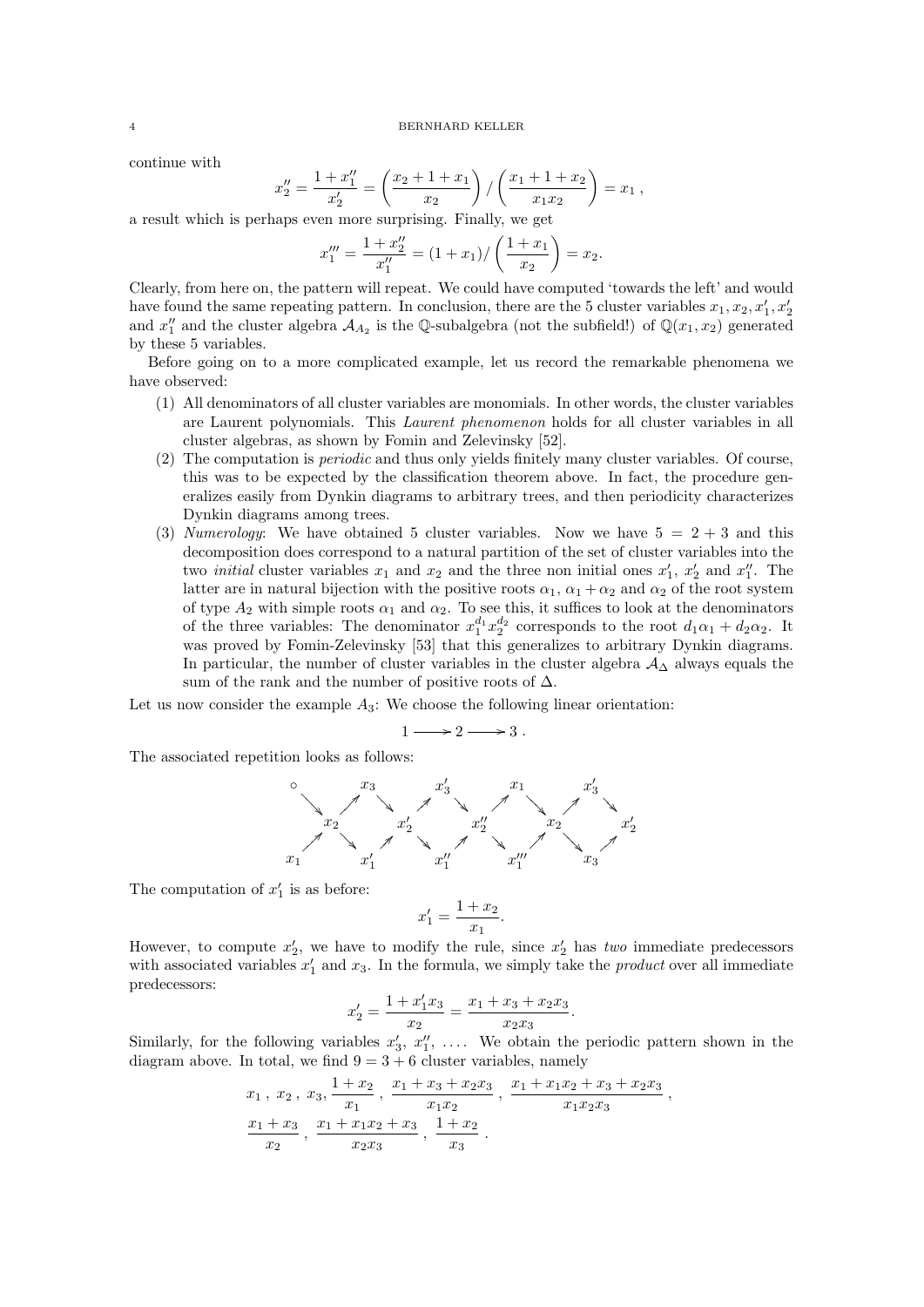The cluster algebra  $A_{A_3}$  is the subalgebra of the field  $\mathbb{Q}(x_1, x_2, x_3)$  generated by these variables. Again we observe that all denominators are monomials. Notice also that  $9 = 3 + 6$  and that 3 is the rank of the root system associated with  $A_3$  and 6 its number of positive roots. Moreover, if we look at the denominators of the non initial cluster variables (those other than  $x_1, x_2, x_3$ ), we see a natural bijection with the positive roots

$$
\alpha_1, \alpha_1 + \alpha_2, \alpha_1 + \alpha_2 + \alpha_3, \alpha_2, \alpha_2 + \alpha_3, \alpha_3
$$

of the root system of  $A_3$ , where  $\alpha_1, \alpha_2, \alpha_3$  denote the three simple roots.

Finally, let us consider the non simply laced Dynkin diagram  $\Delta = G_2$ :

$$
\circ \stackrel{(3,1)}{-\!\!\!-\!\!\!-\!\!\!-\!\!\!-\!\!\!-\!\!\!\longrightarrow} \circ.
$$

The associated Cartan matrix is

$$
\left(\begin{array}{cc}2 & -3 \\-1 & 2\end{array}\right)
$$

and the associated root system of rank 2 looks as follows:



We choose an orientation of the valued edge of  $G_2$  to obtain the following valued oriented graph:

$$
\vec{\Delta} : 1 \xrightarrow{(3,1)} 2.
$$

Now the repetition also becomes a valued oriented graph



The mutation rule is a variation on the one we are already familiar with: In the recursion formula, each predecessor  $p$  of a cluster variable  $x$  has to be raised to the power indicated by the valuation 'closest' to p. Thus, we have for example

$$
x'_1 = \frac{1+x_2}{x_1} , \ x'_2 = \frac{1+(x'_1)^3}{x_2} = \frac{1+x_1^3+3x_2+3x_2^2+x_2^3}{x_1^3x_2} , \ x'_1 = \frac{1+x'_2}{x'_1} = \frac{\dots}{x_1^2x_2}
$$

where we can read off the denominators from the decompositions of the positive roots as linear combinations of simple roots given above. We find  $8 = 2 + 6$  cluster variables, which together generate the cluster algebra  $\mathcal{A}_{G_2}$  as a subalgebra of  $\mathbb{Q}(x_1, x_2)$ .

## 3. Symmetric cluster algebras without coefficients

In this section, we will construct the cluster algebra associated with an antisymmetric matrix with integer coefficients. Instead of using matrices, we will use quivers (without loops or 2-cycles), since they are easy to visualize and well-suited to our later purposes.

,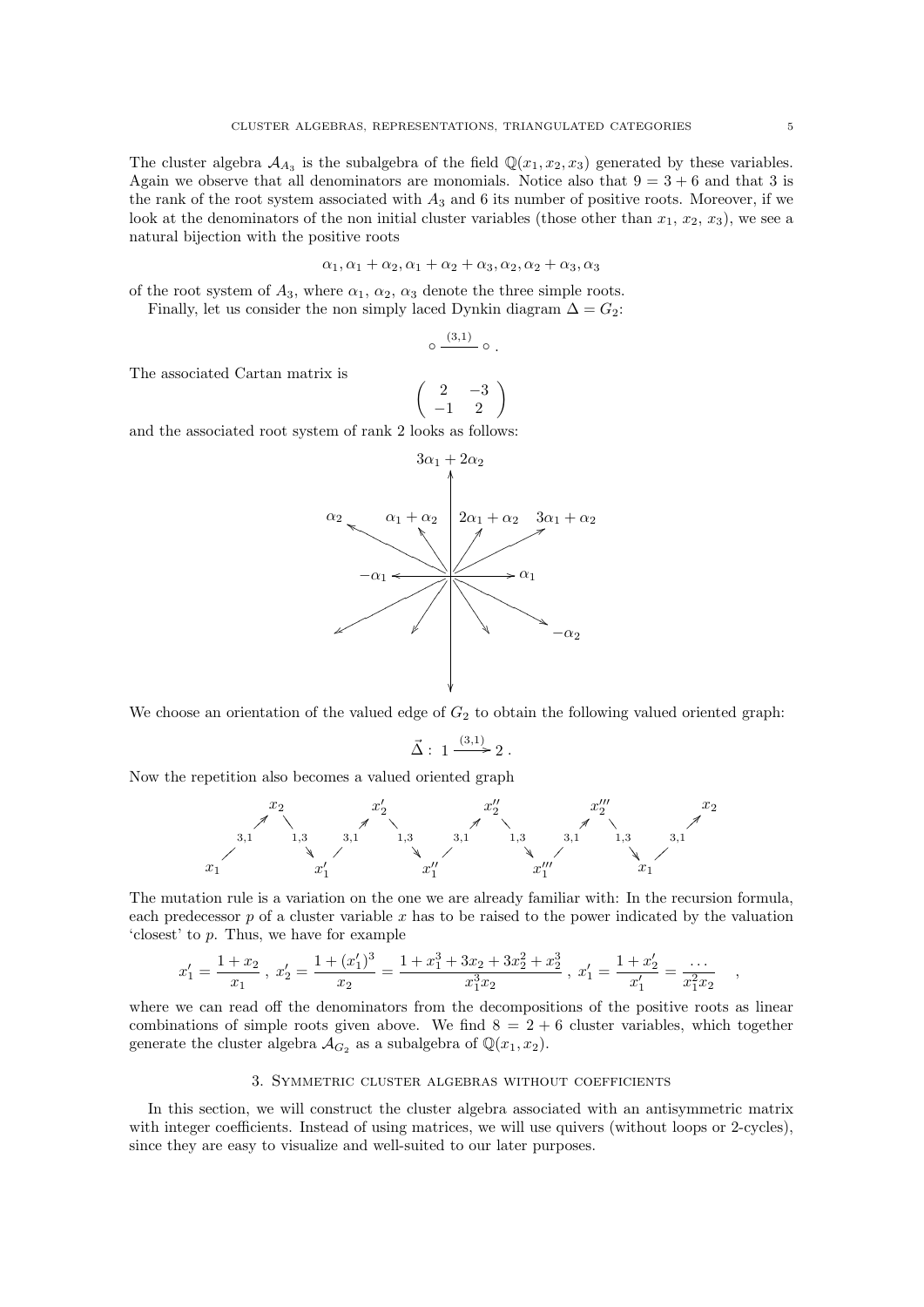## 6 BERNHARD KELLER

3.1. Quivers. Let us recall that a *quiver Q* is an oriented graph. Thus, it is a quadruple given by a set  $Q_0$  (the set of vertices), a set  $Q_1$  (the set of arrows) and two maps  $s: Q_1 \rightarrow Q_0$  and  $t: Q_1 \to Q_0$  which take an arrow to its source respectively its target. Our quivers are 'abstract' graphs' but in practice we draw them as in this example:



A loop in a quiver Q is an arrow  $\alpha$  whose source coincides with its target; a 2-cycle is a pair of distinct arrows  $\beta \neq \gamma$  such that the source of  $\beta$  equals the target of  $\gamma$  and vice versa. It is clear how to define 3-cycles, connected components .... A quiver is finite if both, its set of vertices and its set of arrows, are finite.

3.2. Seeds and mutations. Fix an integer  $n \geq 1$ . A seed is a pair  $(R, u)$ , where

- a) R is a finite quiver without loops or 2-cycles with vertex set  $\{1, \ldots, n\}$ ;
- b) u is a free generating set  $\{u_1, \ldots, u_n\}$  of the field  $\mathbb{Q}(x_1, \ldots, x_n)$  of fractions of the polynomial ring  $\mathbb{Q}[x_1,\ldots,x_n]$  in n indeterminates.

Notice that in the quiver  $R$  of a seed, all arrows between any two given vertices point in the same direction (since R does not have 2-cycles). Let  $(R, u)$  be a seed and k a vertex of R. The mutation  $\mu_k(R, u)$  of  $(R, u)$  at k is the seed  $(R', u')$ , where

- a)  $R'$  is obtained from  $R$  as follows:
	- 1) reverse all arrows incident with  $k$ ;
	- 2) for all vertices  $i \neq j$  distinct from k, modify the number of arrows between i and j as follows:



where r, s, t are non negative integers, an arrow  $i \stackrel{l}{\geq} j$  with  $l \geq 0$  means that l arrows

go from *i* to *j* and an arrow  $i \stackrel{l}{\Rightarrow} j$  with  $l \leq 0$  means that  $-l$  arrows go from *j* to *i*. b)  $u'$  is obtained from u by replacing the element  $u_k$  with

(3.2.1) 
$$
u'_{k} = \frac{1}{u_{k}} \left( \prod_{\text{arrows } i \to k} u_{i} + \prod_{\text{arrows } k \to j} u_{j} \right).
$$

In the exchange relation  $(3.2.1)$ , if there are no arrows from i with target k, the product is taken over the empty set and equals 1. It is not hard to see that  $\mu_k(R, u)$  is indeed a seed and that  $\mu_k$  is an involution: we have  $\mu_k(\mu_k(R, u)) = (R, u)$ . Notice that the expression given in (3.2.1) for  $u'_k$  is subtraction-free.

To a quiver R without loops or 2-cycles with vertex set  $\{1,\ldots,n\}$  there corresponds the  $n \times n$ antisymmetric integer matrix B whose entry  $b_{ij}$  is the number of arrows  $i \rightarrow j$  minus the number of arrows  $j \to i$  in R (notice that at least one of these numbers is zero since R does not have 2-cycles). Clearly, this correspondence yields a bijection. Under this bijection, the matrix  $B'$  corresponding to the mutation  $\mu_k(R)$  has the entries

$$
b'_{ij} = \begin{cases} -b_{ij} & \text{if } i = k \text{ or } j = k; \\ b_{ij} + \text{sgn}(b_{ik})[b_{ik}b_{kj}]_+ & \text{else,} \end{cases}
$$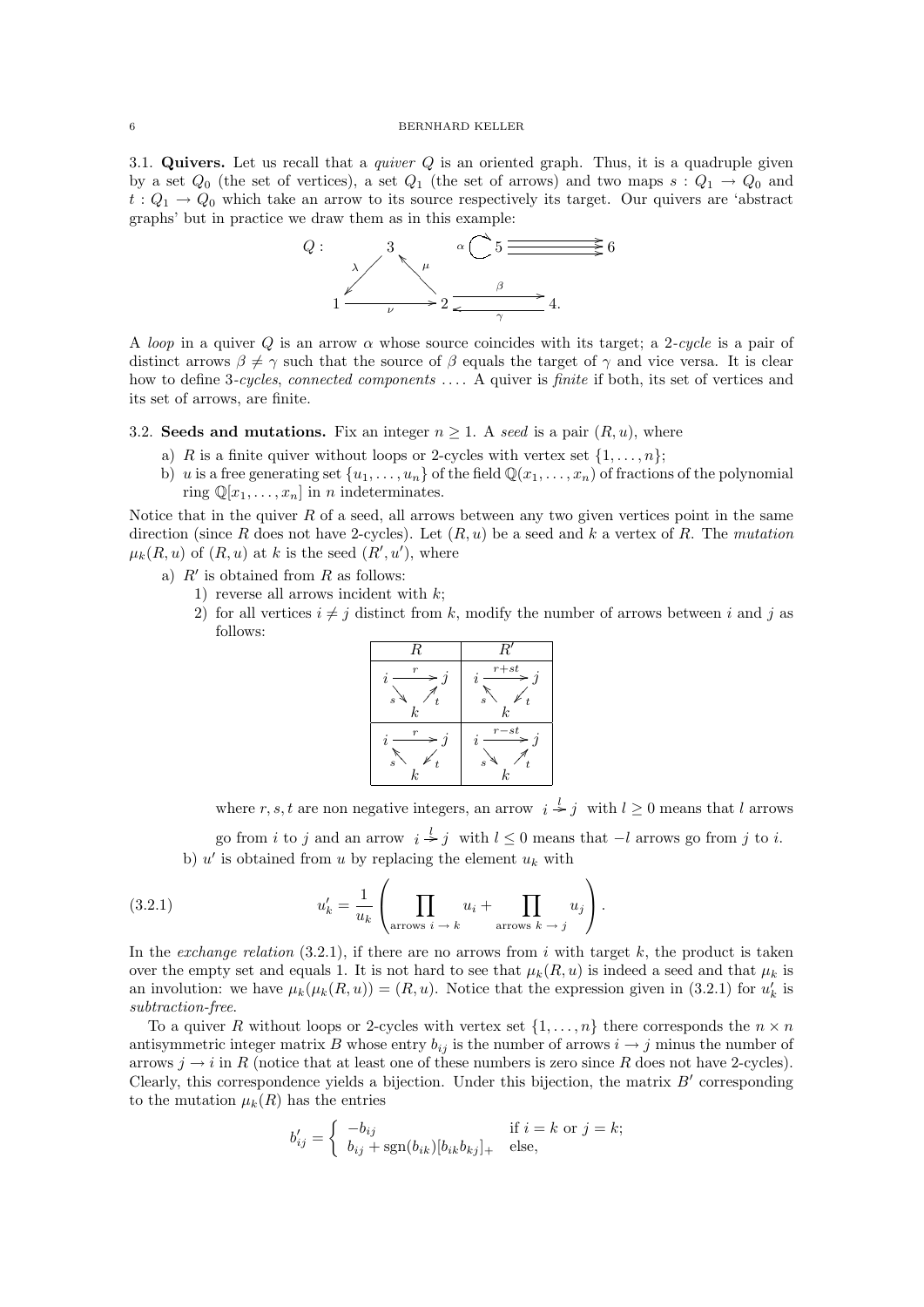where  $[x]_+ = \max(x, 0)$ . This is matrix mutation as it was defined by Fomin-Zelevinsky in their seminal paper [51], cf. also [56].

3.3. Examples of seed and quiver mutations. Let  $R$  be the cyclic quiver

 $(3.3.1)$ 





 $2 \leftarrow 3$ 

EE **2** 

and the set of fractions given by  $u'_1 = (x_2 + x_3)/x_1$ ,  $u'_2 = u_2 = x_2$  and  $u'_3 = u_3 = x_3$ . Now, if we mutate again at 1, we obtain the original seed. This is a general fact: Mutation at  $k$  is an involution. If, on the other hand, we mutate  $(R', u')$  at 2, we obtain the quiver



and the set u'' given by  $u_1'' = u_1' = (x_2 + x_3)/x_1$ ,  $u_2' = \frac{x_1 + x_2 + x_3}{x_1 x_2}$  and  $u_3'' = u_3' = x_3$ .

An important special case of quiver mutation is the mutation at a source (a vertex without incoming arrows) or a sink (a vertex without outgoing arrows). In this case, the mutation only reverses the arrows incident with the mutating vertex. It is easy to see that all orientations of a tree are mutation equivalent and that only sink and source mutations are needed to pass from one orientation to any other.

Let us consider the following, more complicated quiver glued together from four 3-cycles:

 $(3.3.2)$ 



If we successively perform mutations at the vertices 5, 3, 1 and 6, we obtain the sequence of quivers (we use [88])



Notice that the last quiver no longer has any oriented cycles and is in fact an orientation of the Dynkin diagram of type  $D_6$ . The sequence of new fractions appearing in these steps is

$$
u'_5 = \frac{x_3x_4 + x_2x_6}{x_5}, \quad u'_3 = \frac{x_3x_4 + x_1x_5 + x_2x_6}{x_3x_5},
$$
  

$$
u'_1 = \frac{x_2x_3x_4 + x_3^2x_4 + x_1x_2x_5 + x_2^2x_6 + x_2x_3x_6}{x_1x_3x_5}, \quad u'_6 = \frac{x_3x_4 + x_4x_5 + x_2x_6}{x_5x_6}.
$$

It is remarkable that all the denominators appearing here are monomials and that all the coefficients in the numerators are positive.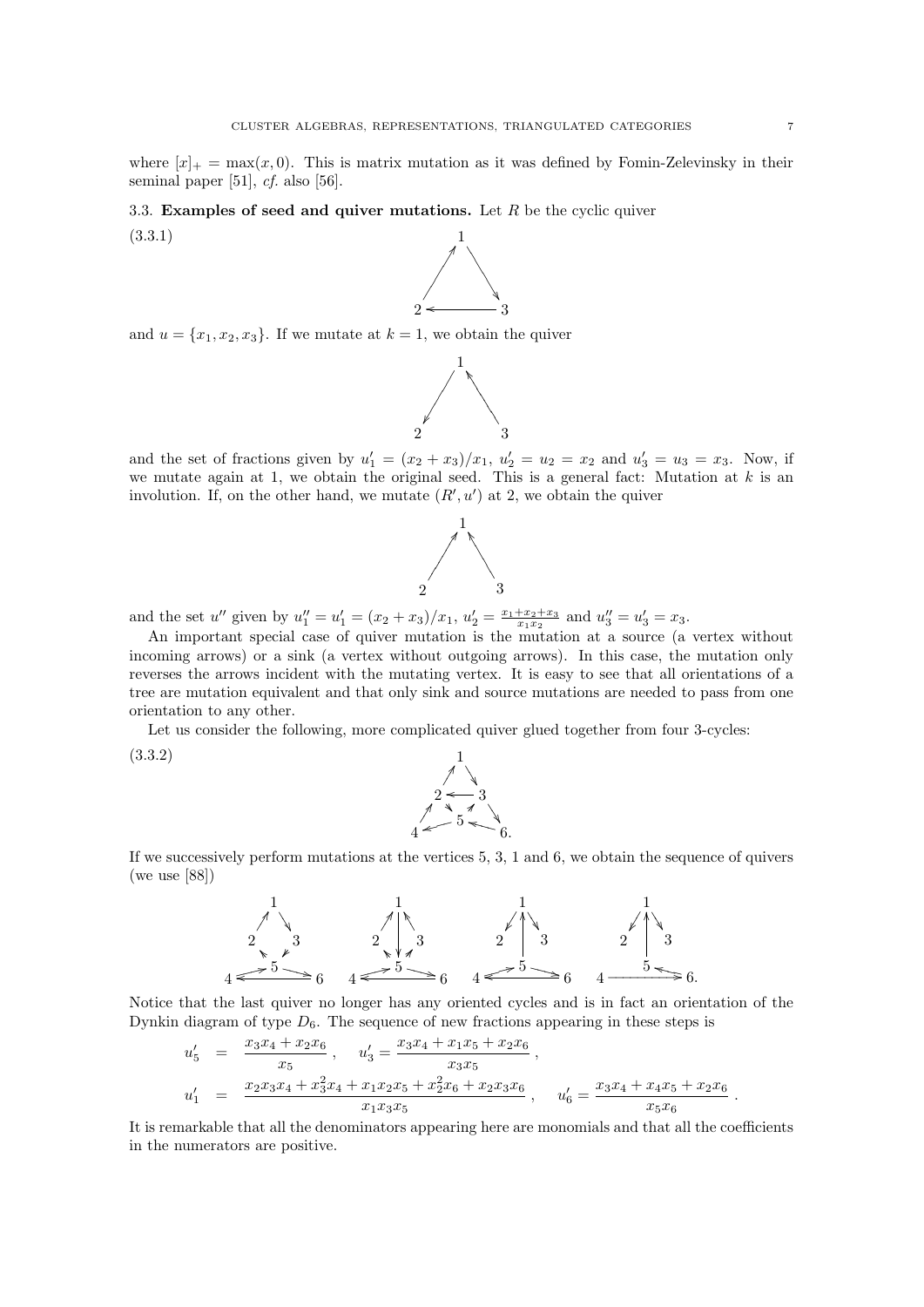Finally, let us consider the quiver

 $(3.3.3)$ 



One can show [92] that it is impossible to transform it into a quiver without oriented cycles by a finite sequence of mutations. However, its mutation class (the set of all quivers obtained from it by iterated mutations) contains many quivers with just one oriented cycle, for example



In fact, in this example, the mutation class is finite and it can be completely computed using, for example, [88]: It consists of 5739 quivers up to isomorphism. The above quivers are members of the mutation class containing relatively few arrows. The initial quiver is the unique member of its mutation class with the largest number of arrows. Here are some other quivers in the mutation class with a relatively large number of arrows:



Only 84 among the 5739 quivers in the mutation class contain double arrows (and none contain arrows of multiplicity  $\geq$  3). Here is a typical example



The classification of the quivers with a finite mutation class has recently been settled [43]: All possible examples occur in [50] and [38].

The quivers  $(3.3.1)$ ,  $(3.3.2)$  and  $(3.3.3)$  are part of a family which appears in the study of the cluster algebra structure on the coordinate algebra of the subgroup of upper unitriangular matrices in  $SL(n,\mathbb{C})$ , cf. section 4.6. The quiver (3.3.3) is associated with the elliptic root system  $E_8^{(1,1)}$  in the notations of Saito [119], cf. Remark 19.4 in [63]. The study of coordinate algebras on varieties associated with reductive algebraic groups (in particular, double Bruhat cells) has provided a major impetus for the development of cluster algebras, cf. [17].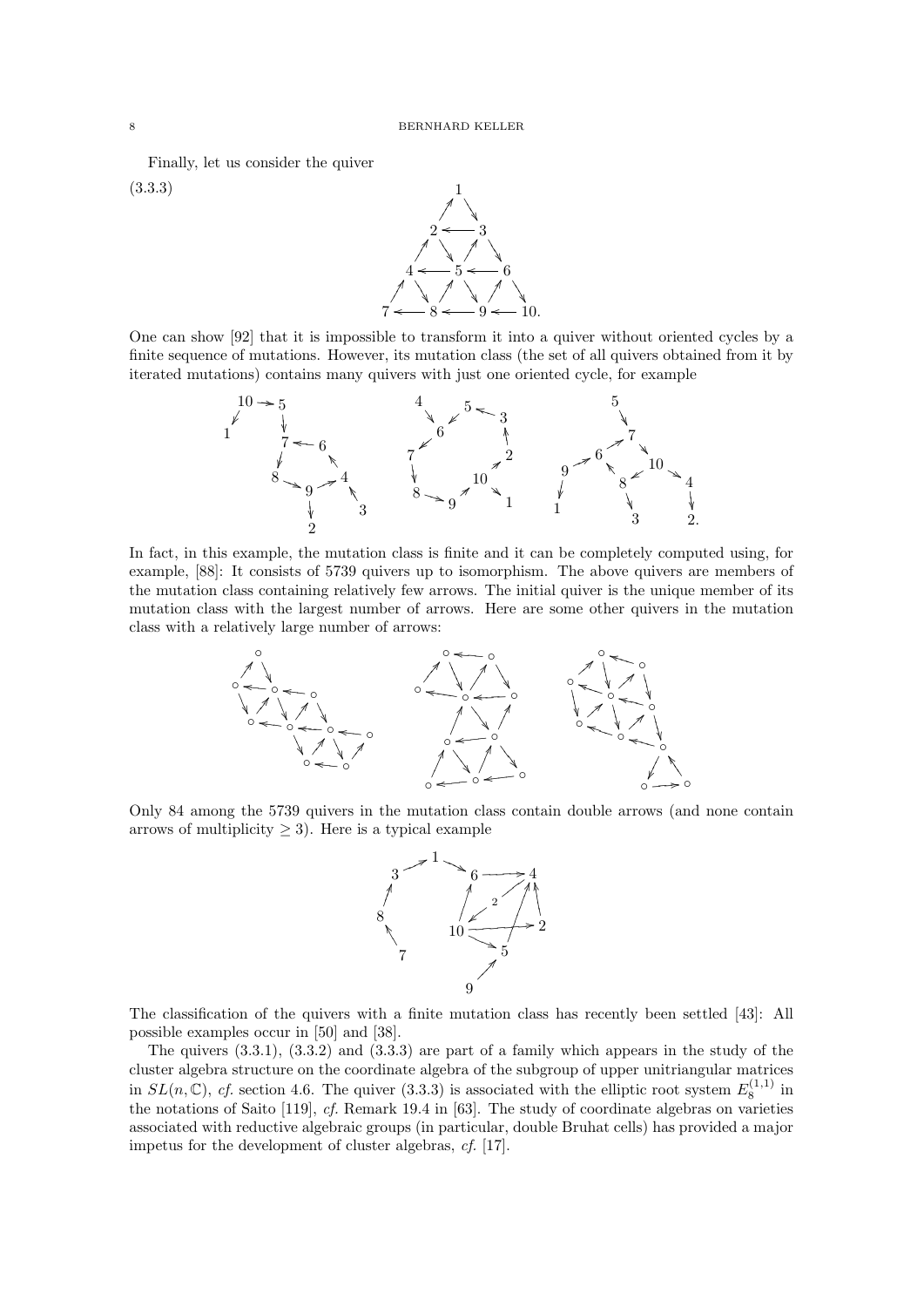3.4. Definition of cluster algebras. Let  $Q$  be a finite quiver without loops or 2-cycles with vertex set  $\{1,\ldots,n\}$ . Consider the *initial seed*  $(Q, x)$  consisting of Q and the set x formed by the variables  $x_1, \ldots, x_n$ . Following [51] we define

- the clusters with respect to Q to be the sets u appearing in seeds  $(R, u)$  obtained from  $(Q, x)$ by iterated mutation,
- $\bullet$  the *cluster variables* for  $Q$  to be the elements of all clusters,
- the *cluster algebra*  $\mathcal{A}_Q$  to be the Q-subalgebra of the field  $\mathbb{Q}(x_1, \ldots, x_n)$  generated by all the cluster variables.

Thus, the cluster algebra consists of all Q-linear combinations of monomials in the cluster variables. It is useful to define yet another combinatorial object associated with this recursive construction: The exchange graph associated with  $Q$  is the graph whose vertices are the seeds modulo simultaneous renumbering of the vertices and the associated cluster variables and whose edges correspond to mutations.

A remarkable theorem due to Gekhtman-Shapiro-Vainshtein states that each cluster u occurs in a unique seed  $(R, u)$ , cf. [71].

Notice that the knitting algorithm only produced the cluster variables whereas this definition yields additional structure: the clusters.

3.5. The example  $A_2$ . Here the computation of the exchange graph is essentially equivalent to performing the knitting algorithm. If we denote the cluster variables by  $x_1, x_2, x'_1, x'_2$  and  $x''_1$  as in section 2.2, then the exchange graph is the pentagon



where we have written  $x_1 \to x_2$  for the seed  $(1 \to 2, \{x_1, x_2\})$ . Notice that it is not possible to find a consistent labeling of the edges by 1's and 2's. The reason for this is that the vertices of the exchange graph are not the seeds but the seeds up to renumbering of vertices and variables. Here the clusters are precisely the pairs of consecutive variables in the cyclic ordering of  $x_1, \ldots, x_1''$ .

3.6. The example  $A_3$ . Let us consider the quiver

$$
Q: 1 \longrightarrow 2 \longrightarrow 3
$$

obtained by endowing the Dynkin diagram  $A_3$  with a linear orientation. By applying the recursive construction to the initial seed  $(O, x)$  one finds exactly fourteen seeds (modulo simultaneous renumbering of vertices and cluster variables). These are the vertices of the exchange graph, which is isomorphic to the third Stasheff associahedron [123] [34]:

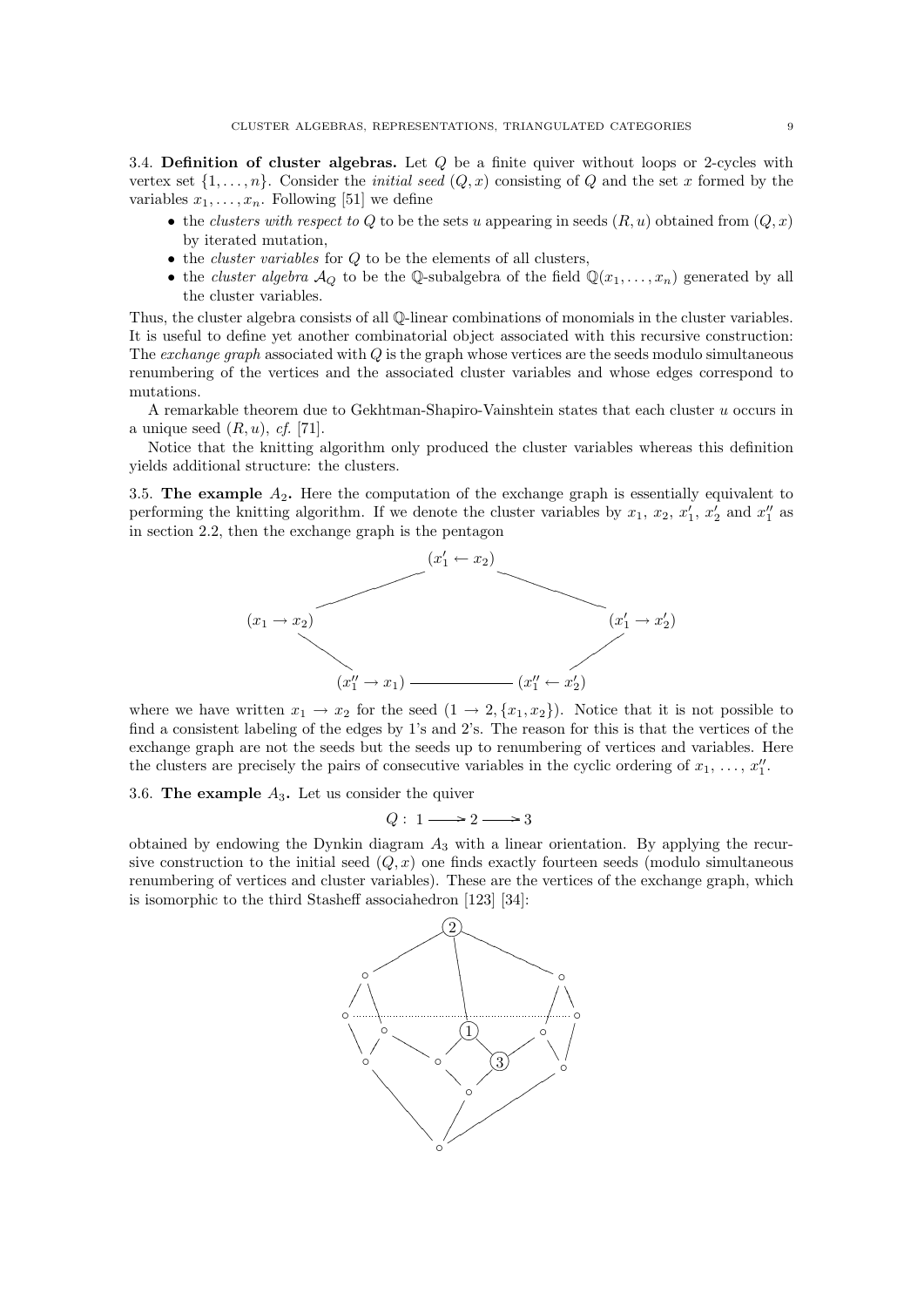The vertex labeled 1 corresponds to  $(Q, x)$ , the vertex 2 to  $\mu_2(Q, x)$ , which is given by

$$
1 \leq 2 \leq 3 , \{x_1, \frac{x_1 + x_3}{x_2}, x_3\} ,
$$

and the vertex 3 to  $\mu_1(Q, x)$ , which is given by

$$
1 \longleftarrow 2 \longrightarrow 3 , \ \{\frac{1+x_2}{x_1}, x_2, x_3\}.
$$

As expected (section 2.2), we find a total of  $3+6=9$  cluster variables, which correspond bijectively to the faces of the exchange graph. The clusters  $x_1, x_2, x_3$  and  $x'_1, x_2, x_3$  also appear naturally as slices of the repetition, where by a *slice*, we mean a full connected subquiver containing a representative of each orbit under the horizontal translation (a subquiver is full if, with any two vertices, it contains all the arrows between them).



In fact, as it is easy to check, each slice yields a cluster. However, some clusters do not come from slices, for example the cluster  $x_1, x_3, x_1''$  associated with the seed  $\mu_2(Q, x)$ .

3.7. Cluster algebras with finitely many cluster variables. The phenomena observed in the above examples are explained by the following key theorem:

**Theorem 3.1** (Fomin-Zelevinsky [53]). Let  $Q$  be a finite connected quiver without loops or 2-cycles with vertex set  $\{1, \ldots, n\}$ . Let  $\mathcal{A}_Q$  be the associated cluster algebra.

- a) All cluster variables are Laurent polynomials, i.e. their denominators are monomials.
- b) The number of cluster variables is finite iff  $Q$  is mutation equivalent to an orientation of a simply laced Dynkin diagram  $\Delta$ . In this case,  $\Delta$  is unique and the non initial cluster variables are in bijection with the positive roots of  $\Delta$ ; namely, if we denote the simple roots by  $\alpha_1, \ldots, \alpha_n$ , then for each positive root  $\sum d_i \alpha_i$ , there is a unique non initial cluster variable whose denominator is  $\prod x_i^{d_i}$ .
- c) The knitting algorithm yields all cluster variables iff the quiver Q has two vertices or is an orientation of a simply laced Dynkin diagram  $\Delta$ .

The theorem can be extended to the non simply laced case if we work with valued quivers as in the example of  $G_2$  in section 2.2.

It is not hard to check that the knitting algorithm yields exactly the cluster variables obtained by iterated mutations at sinks and sources. Remarkably, in the Dynkin case, all cluster variables can be obtained in this way.

The construction of the cluster algebra shows that if the quiver  $Q$  is mutation-equivalent to  $Q'$ , then we have an isomorphism

$$
\mathcal{A}_{Q'}\xrightarrow{\sim}\mathcal{A}_{Q}
$$

preserving clusters and cluster variables. Thus, to prove that the condition in b) is sufficient, it suffices to show that  $\mathcal{A}_Q$  is cluster-finite if the underlying graph of Q is a Dynkin diagram.

No normal form for mutation-equivalence is known in general and it is unkown how to decide whether two given quivers are mutation-equivalent. However, for certain restricted classes, the answer to this problem is known: Trivially, two quivers with two vertices are mutation-equivalent iff they are isomorphic. But it is already a non-trivial problem to decide when a quiver

$$
1 \xrightarrow[s \searrow]{} \searrow 2 ,
$$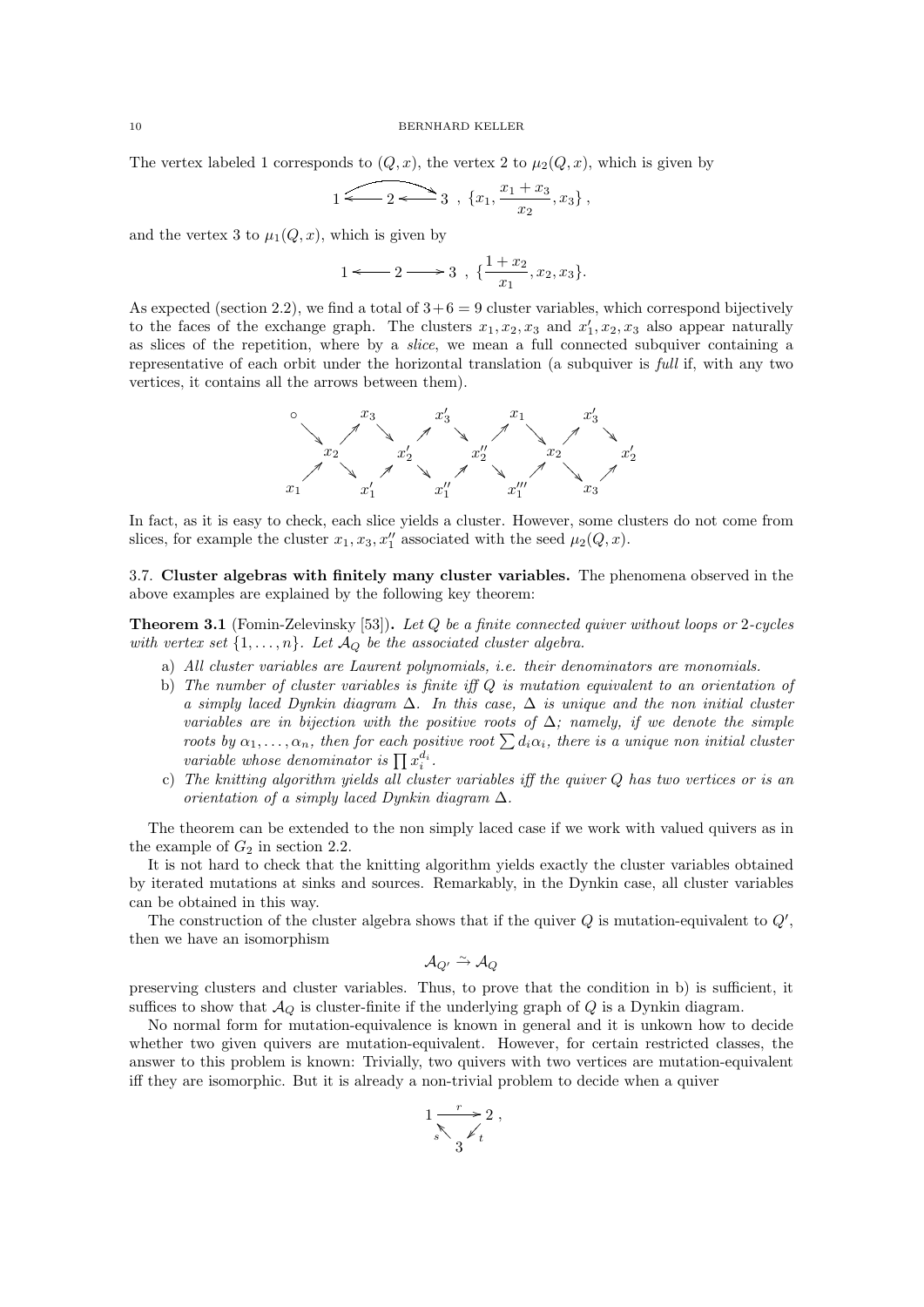where  $r$ , s and  $t$  are non negative integers, is mutation-equivalent to a quiver without a 3-cycle: As shown in [15], this is the case iff the 'Markoff inequality'

$$
r^2 + s^2 + t^2 - rst > 4
$$

holds or one among r, s and t is  $< 2$ .

For a general quiver  $Q$ , a criterion for  $A_Q$  to be cluster-finite in terms of quadratic forms was given in [14]. In practice, the quickest way to decide whether a concretely given quiver is clusterfinite and to determine its cluster-type is to compute its mutation-class using [88]. For example, the reader can easily check that for  $3 \leq n \leq 8$ , the following quiver glued together from  $n-2$  triangles



is cluster-finite of respective cluster-type  $A_3$ ,  $D_4$ ,  $D_5$ ,  $E_6$ ,  $E_7$  and  $E_8$  and that it is not cluster-finite if  $n > 8$ .

## 4. Cluster algebras with coefficients

In their combinatorial properties, cluster algebras with coefficients are very similar to those without coefficients which we have considered up to now. The great virtue of cluster algebras with coefficients is that they proliferate in nature as algebras of coordinates on homogeneous varieties. We will define cluster algebras with coefficients and illustrate their ubiquity on several examples.

4.1. **Definition.** Let  $1 \leq n \leq m$  be integers. An *ice quiver of type*  $(n, m)$  is a quiver  $\widetilde{Q}$  with vertex set

$$
\{1, \ldots, m\} = \{1, \ldots, n\} \cup \{n+1, \ldots, m\}
$$

such that there are no arrows between any vertices  $i, j$  which are strictly greater than n. The principal part of  $\tilde{Q}$  is the full subquiver Q of  $\tilde{Q}$  whose vertex set is  $\{1,\ldots,n\}$  (a subquiver is full if, with any two vertices, it contains all the arrows between them). The vertices  $n + 1, \ldots, m$  are often called frozen vertices. The cluster algebra

$$
\mathcal{A}_{\widetilde{Q}} \subset \mathbb{Q}(x_1,\ldots,x_m)
$$

is defined as before but

- only mutations with respect to vertices in the principal part are allowed and no arrows are drawn between the vertices  $> n$ ,
- in a cluster

$$
u = \{u_1, \ldots, u_n, x_{n+1}, \ldots, x_m\}
$$

only  $u_1, \ldots, u_n$  are called cluster variables; the elements  $x_{n+1}, \ldots, x_m$  are called *coeffi*cients; to make things clear, the set  $u$  is often called an *extended cluster*;

- the *cluster type of*  $\widetilde{Q}$  is that of  $Q$  if it is defined.

Often, one also considers localizations of  $\mathcal{A}_{\tilde{O}}$  obtained by inverting certain coefficients. Notice that the datum of  $\tilde{Q}$  corresponds to that of the integer  $m \times n$ -matrix  $\tilde{B}$  whose top  $n \times n$ -submatrix B is antisymmetric and whose entry  $b_{ij}$  equals the number of arrows  $i \rightarrow j$  or the opposite of the number of arrows  $j \to i$ . The matrix B is called the *principal part* of  $\tilde{B}$ . One can also consider valued ice quivers, which will correspond to  $m \times n$ -matrices whose principal part is antisymmetrizable.

4.2. **Example:**  $SL(2,\mathbb{C})$ . Let us consider the algebra of regular functions on the algebraic group  $SL(2,\mathbb{C}), i.e.$  the algebra

$$
\mathbb{C}[a,b,c,d]/(ad-bc-1).
$$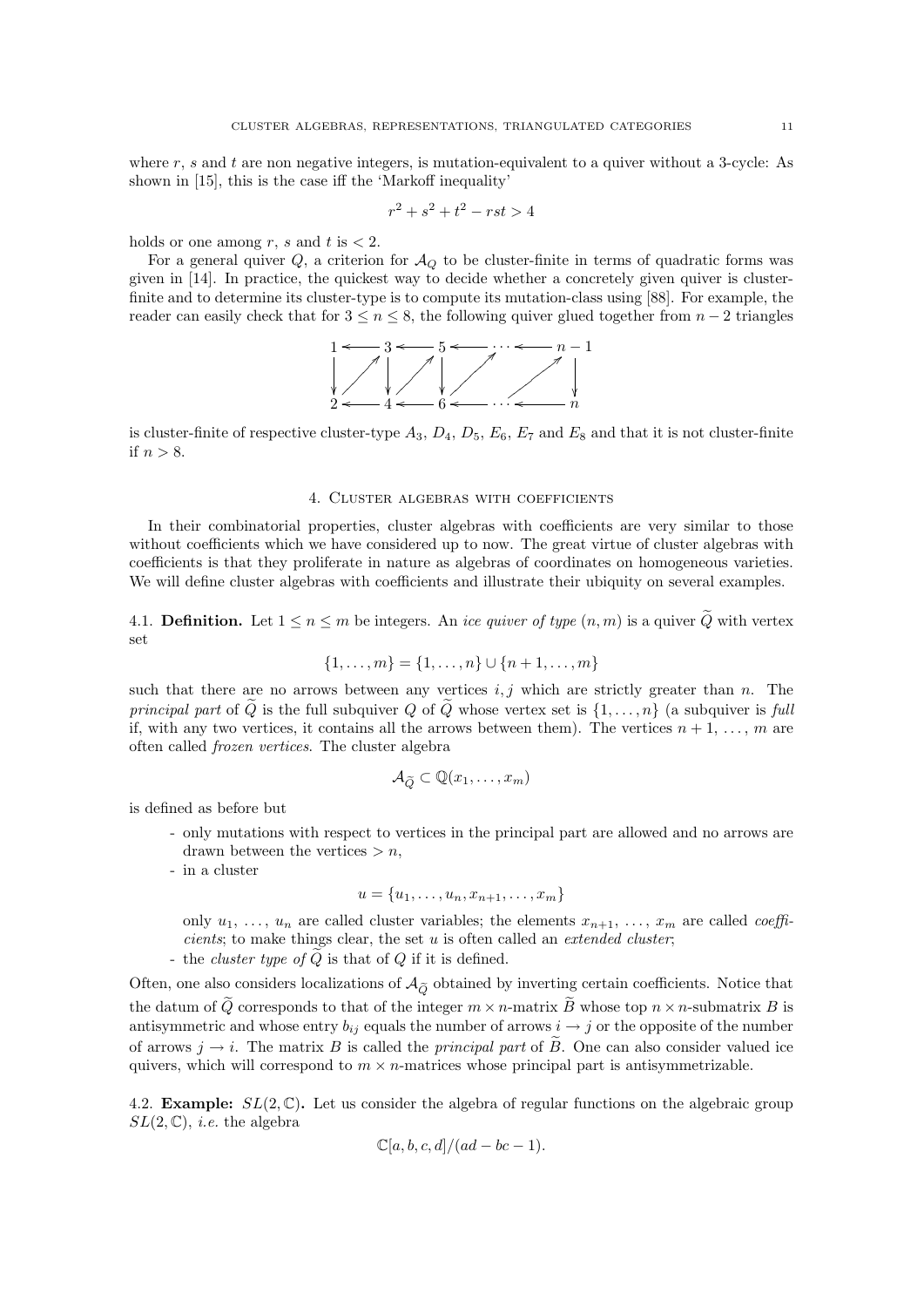We claim that this algebra has a cluster algebra structure, namely that it is isomorphic to the complexification of the cluster algebra with coefficients associated with the following ice quiver



where we have framed the frozen vertices. Indeed, here the principal part  $Q$  only consists of the vertex 1 and we can only perform one mutation, whose associated exchange relation reads

$$
x_1x'_1 = 1 + x_2x_3
$$
 or  $x_1x'_1 - x_2x_3 = 1$ .

We obtain an isomorphism as required by sending  $x_1$  to  $a, x'_1$  to  $d, x_2$  to  $b$  and  $x_3$  to  $c$ . We describe this situation by saying that the quiver



whose vertices are labeled by the images of the corresponding variables, is an initial seed for a cluster structure on the algebra A. Notice that this cluster structure is not unique.

4.3. Example: Planes in affine space. As a second example, let us consider the algebra A of polynomial functions on the cone over the Grassmannian of planes in  $\mathbb{C}^{n+3}$ . This algebra is the C-algebra generated by the Plücker coordinates  $x_{ij}$ ,  $1 \leq i \leq j \leq n+3$ , subject to the Plücker relations: for each quadruple of integers  $i < j < k < l$ , we have

#### $x_{ik}x_{jl} = x_{ij}x_{kl} + x_{jk}x_{il}.$

Each plane  $P$  in  $\mathbb{C}^{n+3}$  gives rise to a straight line in this cone, namely the one generated by the  $2 \times 2$ -minors  $x_{ij}$  of any  $(n+3) \times 2$ -matrix whose columns generate P. Notice that the monomials in the Plücker relation are naturally associated with the sides and the diagonals of the square



The relation expresses the product of the variables associated with the diagonals as the sum of the monomials associated with the two pairs of opposite sides.

Now the idea is that the Plücker relations are exactly the exchange relations for a suitable structure of cluster algebra with coefficients on the coordinate ring. To formulate this more precisely, let us consider a regular  $(n+3)$ -gon in the plane with vertices numbered  $1, \ldots, n+2$ , and consider the variable  $x_{ij}$  as associated with the segment [ij] joining the vertices i and j.

Proposition 4.1 ([53, Example 12.6]). The algebra A has a structure of cluster algebra with coefficients such that

- the coefficients are the variables  $x_{ij}$  associated with the sides of the  $(n+3)$ -gon;
- the cluster variables are the variables  $x_{ij}$  associated with the diagonals of the  $(n+3)$ -gon;
- the clusters are the n-tuples of variables whose associated diagonals form a triangulation of the  $(n+3)$ -gon.

Moreover, the exchange relations are exactly the Plücker relations and the cluster type is  $A_n$ .

Thus, a triangulation of the  $(n + 3)$ -gon determines an initial seed for the cluster algebra and hence an ice quiver  $\tilde{Q}$  whose frozen vertices correspond to the sides of the  $(n+3)$ -gon and whose non frozen variables to the diagonals in the triangulation. The arrows of the quiver are determined by the exchange relations which appear when we wish to replace one diagonal  $[ik]$  of the triangulation by its *flip*, i.e. the unique diagonal  $[i]$  different from  $[ik]$  which does not cross any other diagonal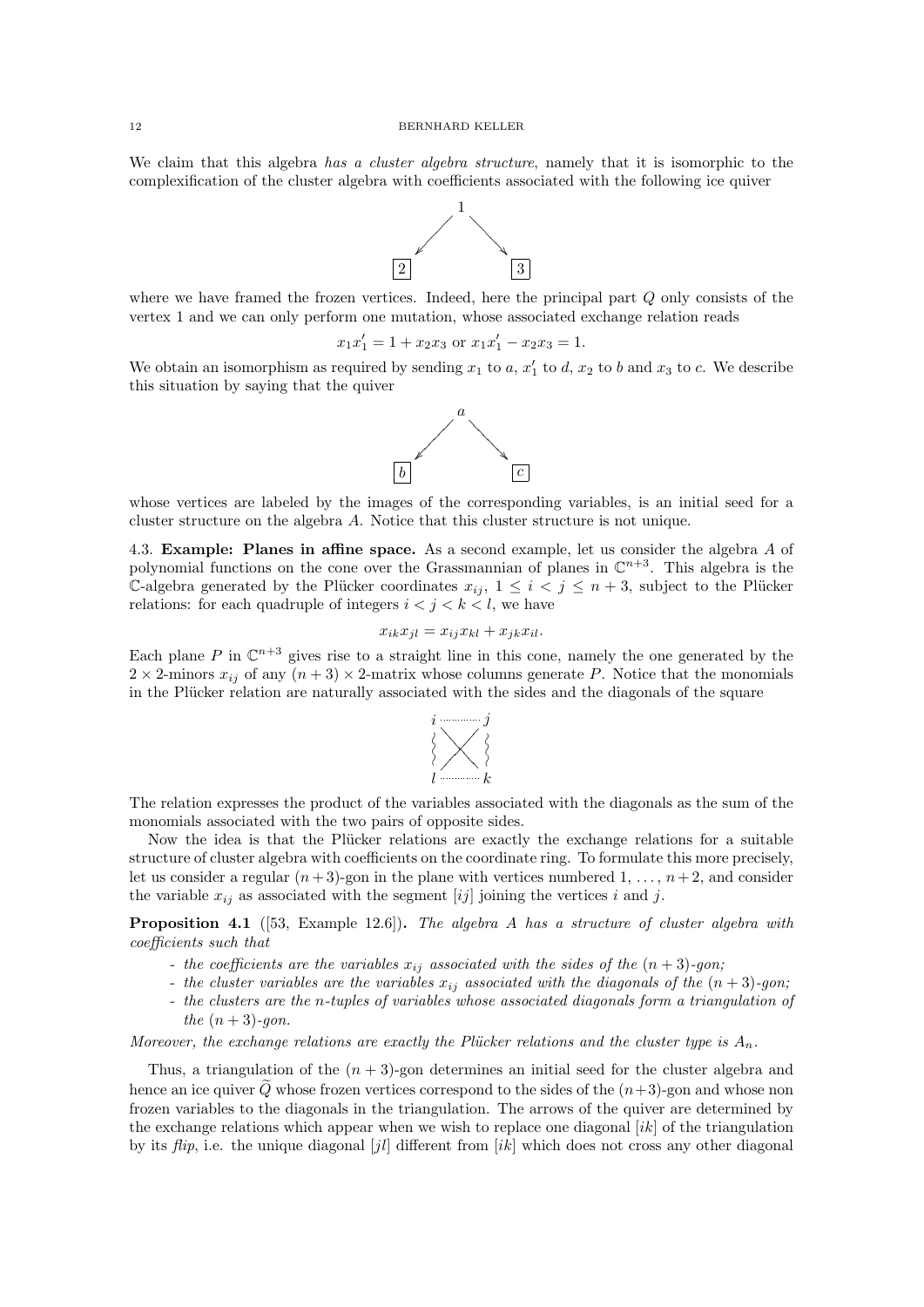of the triangulation. It is not hard to see that this means that the underlying graph of  $\tilde{Q}$  is the graph dual to the triangulation and that the orientation of the edges of this graph is induced by the choice of an orientation of the plane. Here is an example of a triangulation and the associated ice quiver:



4.4. Example: The big cell of the Grassmannian. We consider the cone over the big cell in the Grassmannian of k-dimensional subspaces of the space of rows  $\mathbb{C}^n$ , where  $1 \leq k \leq n$  are fixed integers such that  $l = n - k$  is greater or equal to 2. In more detail, let G be the group  $SL(n, \mathbb{C})$ and  $P$  the subgroup of  $G$  formed by the block lower triangular matrices with diagonal blocks of sizes  $k \times k$  and  $l \times l$ . The quotient  $P \setminus G$  identifies with our Grassmannian. The big cell is the image under  $\pi: G \to P \setminus G$  of the space of block upper triangular matrices whose diagonal is the identity matrix and whose upper right block is an arbitrary  $k \times l$ -matrix Y. The projection  $\pi$  induces an isomorphism between the space  $M_{k\times l}(\mathbb{C})$  of these matrices and the big cell. In particular, the algebra A of regular functions on the big cell is the algebra of polynomials in the coefficients  $y_{ij}$ ,  $1 \leq i \leq k, 1 \leq j \leq l$ , of Y. Now for  $1 \leq i \leq k$  and  $1 \leq j \leq l$ , let  $F_{ij}$  be the largest square submatrix of Y whose lower left corner is  $(i, j)$  and let  $s(i, j)$  be its size. Put

$$
f_{ij} = (-1)^{(k-i)(s(i,j)-1)} \det(F_{ij}).
$$

**Theorem 4.2** ([69]). The algebra A has the structure of a cluster algebra with coefficients whose initial seed is given by



The following table indicates when these algebras are cluster-finite and what their cluster-type is:

| $k \setminus n$ | 2     | 3     | 4     | 5     | 6     | 7     |
|-----------------|-------|-------|-------|-------|-------|-------|
| 2               | $A_1$ | $A_2$ | $A_3$ | $A_4$ | $A_5$ | $A_6$ |
| 3               | $A_2$ | $D_4$ | $E_6$ | $E_8$ |       |       |
| 4               | $A_3$ | $E_6$ | $E_8$ |       |       |       |
| 5               | $A_4$ | $E_8$ |       |       |       |       |

The homogeneous coordinate ring of the Grassmannian  $Gr(k, n)$  itself also has a cluster algebra structure [121] and so have partial flag varieties, double Bruhat cells, Schubert varieties  $\dots$ , cf. [67] [17].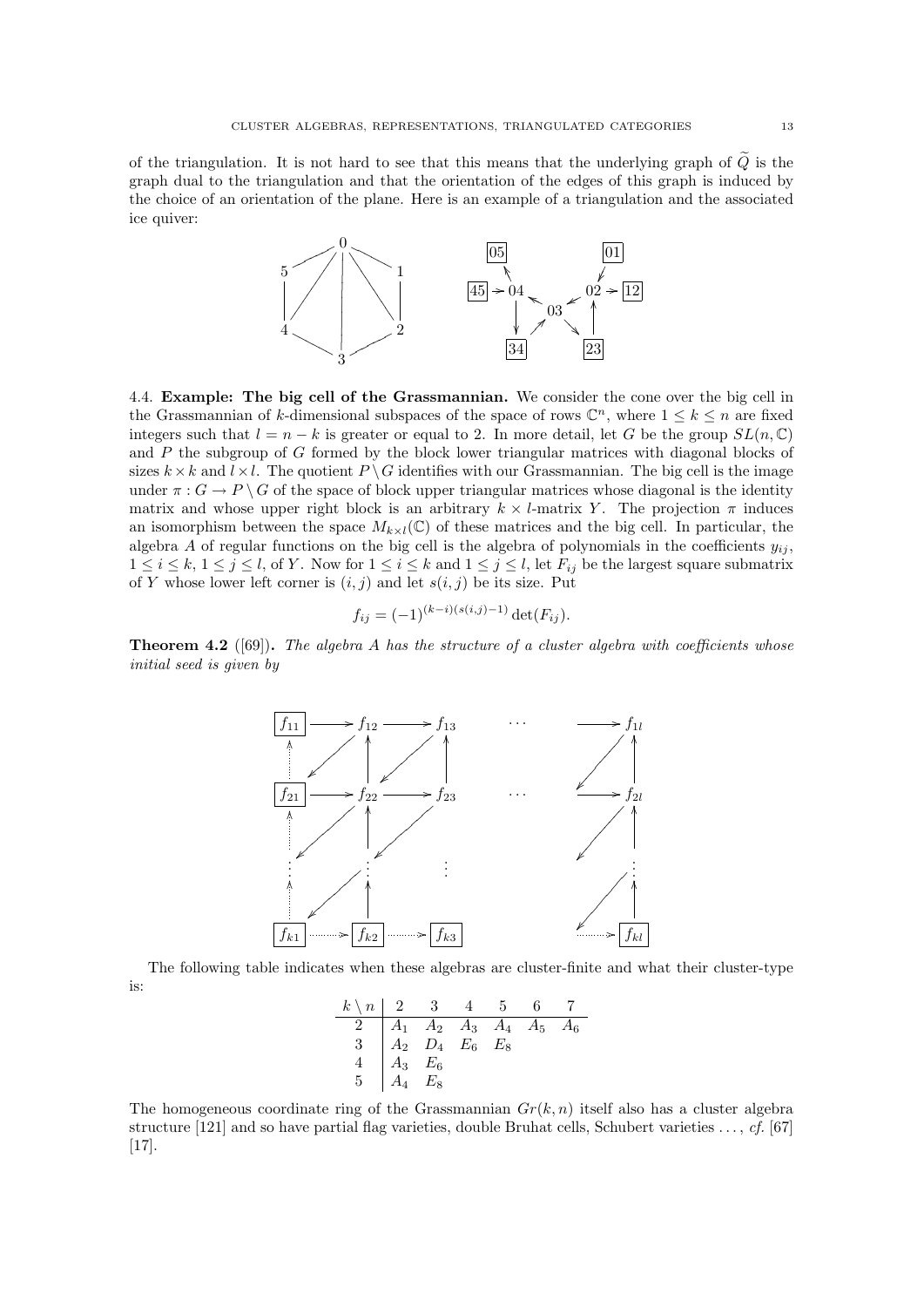4.5. Compatible Poisson structures. Recall that the group  $SL(n,\mathbb{C})$  has a canonical Poisson structure given by the *Sklyanin bracket*, which is defined by

$$
\omega(x_{ij}, x_{\alpha\beta}) = (\text{sign}(\alpha - i) - \text{sign}(\beta - j))x_{i\beta}x_{\alpha j}
$$

where the  $x_{ij}$  are the coordinate functions on  $SL(n,\mathbb{C})$ . This bracket makes  $G = SL(n,\mathbb{C})$  into a Poisson-Lie group and  $P \setminus G$  into a Poisson G-variety for each subgroup P of G containing the subgroup  $B$  of lower triangular matrices. In particular, the big cell of the Grassmannian considered above inherits a Poisson bracket.

**Theorem 4.3** ([69]). This bracket is compatible with the cluster algebra structure in the sense that each extended cluster is a log-canonical coordinate system, i.e. we have

$$
\omega(u_i, u_j) = \omega_{ij}^{(u)} u_i u_j
$$

for certain (integer) constants  $\omega_{ij}^{(u)}$  depending on the extended cluster  $u$ . Moreover, the coefficients are central for  $\omega$ .

This theorem admits the following generalization: Let  $\tilde{Q}$  be an ice quiver. Define the *cluster variety*  $\mathcal{X}(\widetilde{Q})$  to be obtained by glueing the complex tori indexed by the clusters u

$$
T^{(u)} = (\mathbb{C}^*)^n = \text{Spec}(\mathbb{C}[u_1, u_1^{-1}, \dots, u_m, u_m^{-1}])
$$

using the exchange relations as glueing maps, where m is the number of vertices of  $\tilde{Q}$ .

**Theorem 4.4** ([69]). Suppose that the principal part Q of  $\tilde{Q}$  is connected and that the matrix  $\widetilde{B}$  associated with  $\widetilde{Q}$  is of maximal rank. Then the vector space of Poisson structures on  $\mathcal{X}(\widetilde{Q})$ compatible with the cluster algebra structure is of dimension

$$
1 + \binom{m-n}{2}.
$$

Notice that in general, the cluster variety  $\mathcal{X}(\widetilde{Q})$  is an open subset of the spectrum of the (complexified) cluster algebra. For example, for the cluster algebra associated with  $SL(2,\mathbb{C})$  which we have considered above, the cluster variety is the union of the elements

$$
\left(\begin{array}{cc}a&b\\c&d\end{array}\right)
$$

of  $SL(2,\mathbb{C})$  such that we have  $abc \neq 0$  or  $bcd \neq 0$ . The cluster variety is always regular, but the spectrum of the cluster algebra may be singular. For example, the spectrum of the cluster algebra associated with the ice quiver



is the hypersurface in  $\mathbb{C}^4$  defined by the equation  $xx' = u^2 + v^2$ , which is singular at the origin. The corresponding cluster variety is obtained by removing the points with  $x = x' = u^2 + v^2 = 0$ and is regular.

In the above theorem, the assumption that  $\widetilde{B}$  be of full rank is essential. Otherwise, there may not exist any Poisson bracket compatible with the cluster algebra structure. However, as shown in [70], for any cluster algebra with coefficients, there are 'dual Poisson structures', namely certain 2-forms, which are compatible with the cluster algebra structure.

4.6. Example: The maximal unipotent subgroup of  $SL(n+1,\mathbb{C})$ . Let n be a non negative integer and N the subgroup of  $SL(n + 1, \mathbb{C})$  formed by the upper triangular matrices with all diagonal coefficients equal to 1. For  $1 \le i, j \le n+1$  and  $g \in N$ , let  $F_{ij}(g)$  be the maximal square submatrix of g whose lower left corner is  $(i, j)$ . Let  $f_{ij}(g)$  be the determinant of  $F_{ij}(g)$ . We consider the functions  $f_{ij}$  for  $1 \leq i \leq n$  and  $i + j \leq n + 1$ .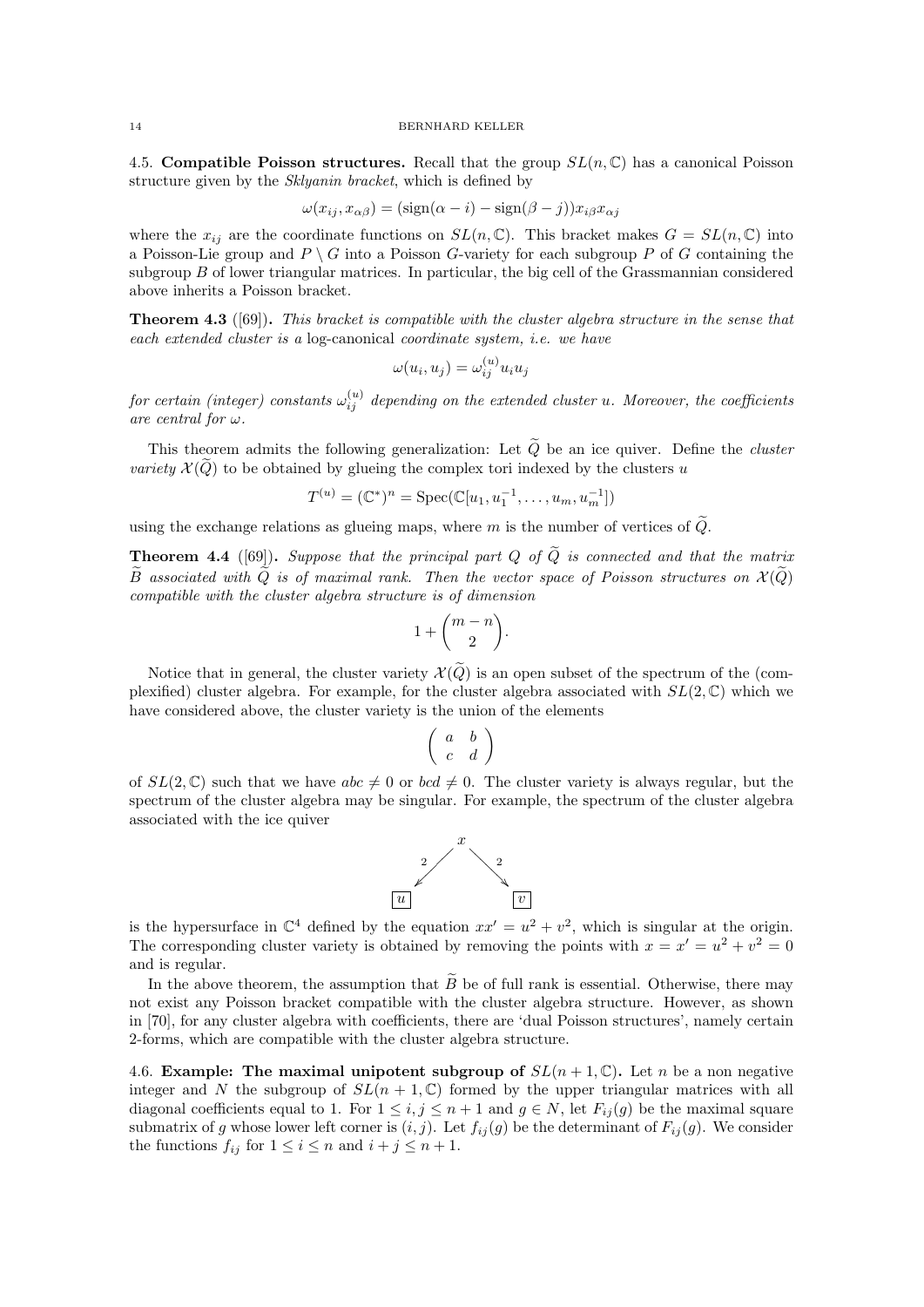**Theorem 4.5** ([17]). The coordinate algebra  $\mathbb{C}[N]$  has an upper cluster algebra structure whose initial seed is given by



We refer to [17] for the notion of 'upper' cluster algebra structure. It is not hard to check that this structure is of cluster type  $A_3$  for  $n = 3$ ,  $D_6$  for  $n = 4$  and cluster-infinite for  $n \ge 5$ . For  $n = 5$ , this cluster algebra is related to the elliptic root system  $E_8^{(1,1)}$  in the notations of Saito [119], *cf.* [63].

A theorem of Fekete [42] generalized in [16] claims that a square matrix of order  $n+1$  is totally positive (i.e. all its minors are  $> 0$ ) if and only if the following  $(n + 1)^2$  minors of g are positive: all minors occupying several initial rows and several consecutive columns, and all minors occupying several initial columns and several consecutive rows. It follows that an element  $g$  of  $N$  is totally positive if  $f_{ij}(g) > 0$  for the  $f_{ij}$  belonging to the initial seed above. The same holds for the  $u_1, \ldots, u_m$  in place of these  $f_{ij}$  for any cluster u of this cluster algebra because each exchange relation expresses the new variable subtraction-free in the old variables.

Geiss-Leclerc-Schröer have shown [64] that each monomial in the variables of an arbitrary cluster belongs to Lusztig's dual semicanonical basis of  $\mathbb{C}[N]$  [105]. They also show that the dual semicanonical basis of  $\mathbb{C}[N]$  is different from the dual canonical basis of Lusztig and Kashiwara except in types  $A_2$ ,  $A_3$  and  $A_4$  [63].

#### 5. Categorification via cluster categories: the finite case

5.1. Quiver representations and Gabriel's theorem. We refer to the books [118] [60] [5] and [4] for a wealth of information on the representation theory of quivers and finite-dimensional algebras. Here, we will only need very basic notions.

Let  $Q$  be a finite quiver without oriented cycles. For example,  $Q$  can be an orientation of a simply laced Dynkin diagram or the quiver



Let k be an algebraically closed field. A representation of  $Q$  is a diagram of finite-dimensional vector spaces of the shape given by  $Q$ . More formally, a representation of  $Q$  is the datum  $V$  of

- a finite-dimensional vector space  $V_i$  for each vertex i or  $Q$ ,
- a linear map  $V_{\alpha}: V_i \to V_j$  for each arrow  $\alpha : i \to j$  of Q.

Thus, in the above example, a representation of  $Q$  is a (not necessarily commutative) diagram

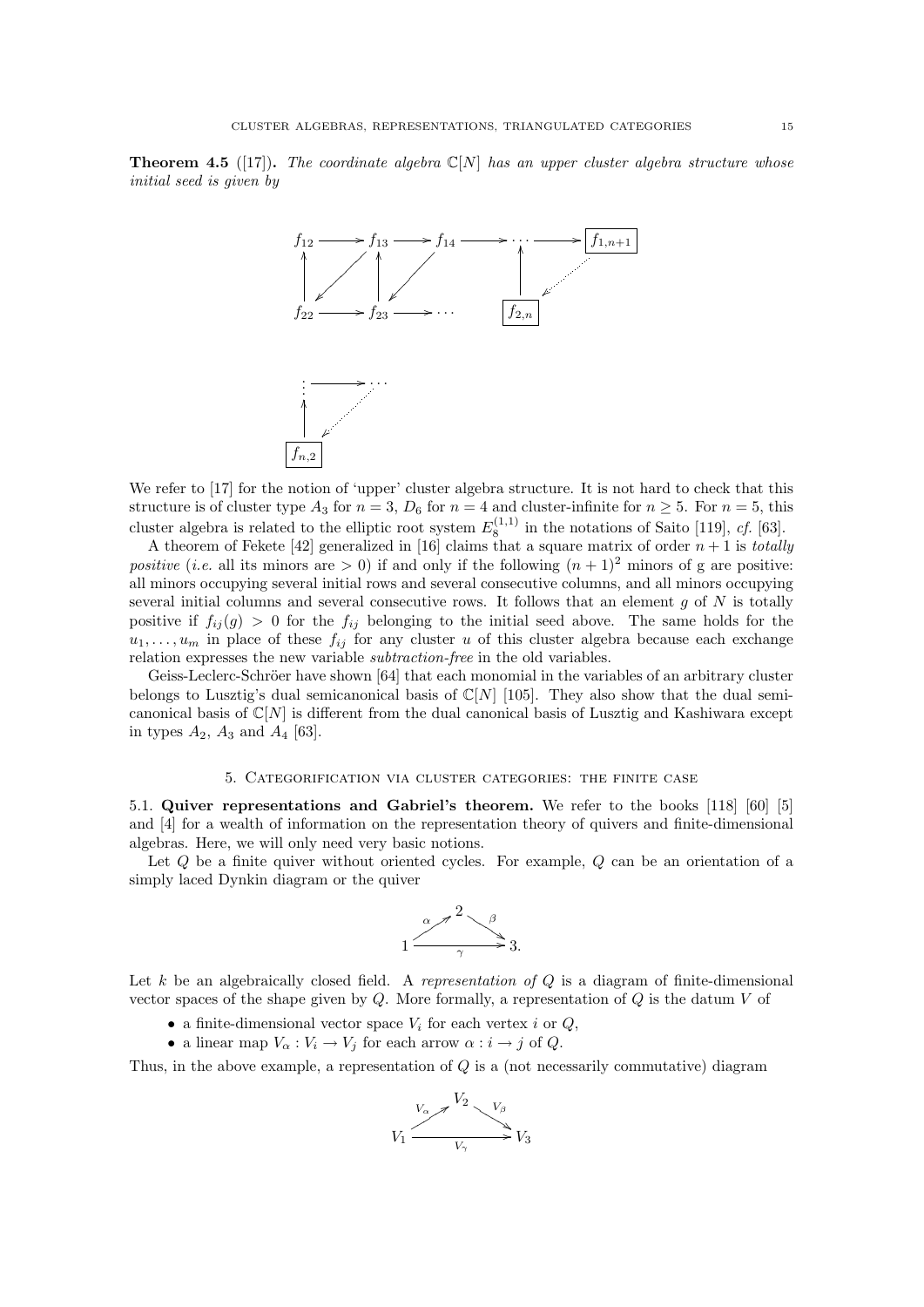formed by three finite-dimensional vector spaces and three linear maps. A morphism of representations is a morphism of diagrams. More formally, a morphism of representations  $f: V \to W$  is the datum of a linear map  $f_i: V_i \to W_i$  for each vertex i of Q such that the square



commutes for all arrows  $\alpha : i \to j$  of Q. The *composition* of morphisms is defined in the natural way. We thus obtain the *category of representations*  $rep(Q)$ . A morphism  $f: V \to W$  of this category is an isomorphism iff its components  $f_i$  are invertible for all vertices i of  $Q_0$ .

For example, let Q be the quiver

$$
1 \longrightarrow 2 ,
$$

and

$$
V: V_1 \xrightarrow{V_\alpha} V_2
$$

a representation of  $Q$ . By choosing basis in the spaces  $V_1$  and  $V_2$  we find an isomorphism of representations



where, by abuse of notation, we denote by A the multiplication by a  $p \times n$ -matrix A. We know that we have

$$
PAQ = \left[ \begin{array}{cc} I_r & 0 \\ 0 & 0 \end{array} \right]
$$

for invertible matrices  $P$  and  $Q$ , where  $r$  is the rank of  $A$ . Let us denote the right hand side by  $I_r \oplus 0$ . Then we have an isomorphism of representations

$$
k^n \xrightarrow{A} k^p
$$
  
\n
$$
Q \uparrow \qquad \qquad \uparrow P^{-1}
$$
  
\n
$$
k^n \xrightarrow{I_r \oplus \bullet} k^p
$$

We thus obtain a normal form for the representations of this quiver.

Now the category  $\mathsf{rep}_k(Q)$  is in fact an *abelian category*: Its direct sums, kernels and cokernels are computed componentwise. Thus, if V and W are two representations, then the *direct sum*  $V \oplus W$ is the representation given by

$$
(V \oplus W)_i = V_i \oplus W_i
$$
 and  $(V \oplus W)_{\alpha} = V_{\alpha} \oplus W_{\alpha}$ ,

for all vertices i and all arrows  $\alpha$  of Q. For example, the above representation in normal form is isomorphic to the direct sum

$$
(k \xrightarrow{1} k)^r \oplus (k \xrightarrow{p} 0)^{n-r} \oplus (0 \xrightarrow{p-r} k)^{p-r}.
$$

The kernel of a morphism of representations  $f: V \to W$  is given by

$$
\ker(f)_i = \ker(f_i : V_i \to W_i)
$$

endowed with the maps induced by the  $V_{\alpha}$  and similarly for the cokernel. A subrepresentation  $V'$ of a representation V is given by a family of subspaces  $V_i' \subset V_i$ ,  $i \in Q_0$ , such that the image of  $V_i'$ under  $V_{\alpha}$  is contained in  $V'_{j}$  for each arrow  $\alpha : i \to j$  of Q. A sequence

$$
0 \longrightarrow U \longrightarrow V \longrightarrow W \longrightarrow 0
$$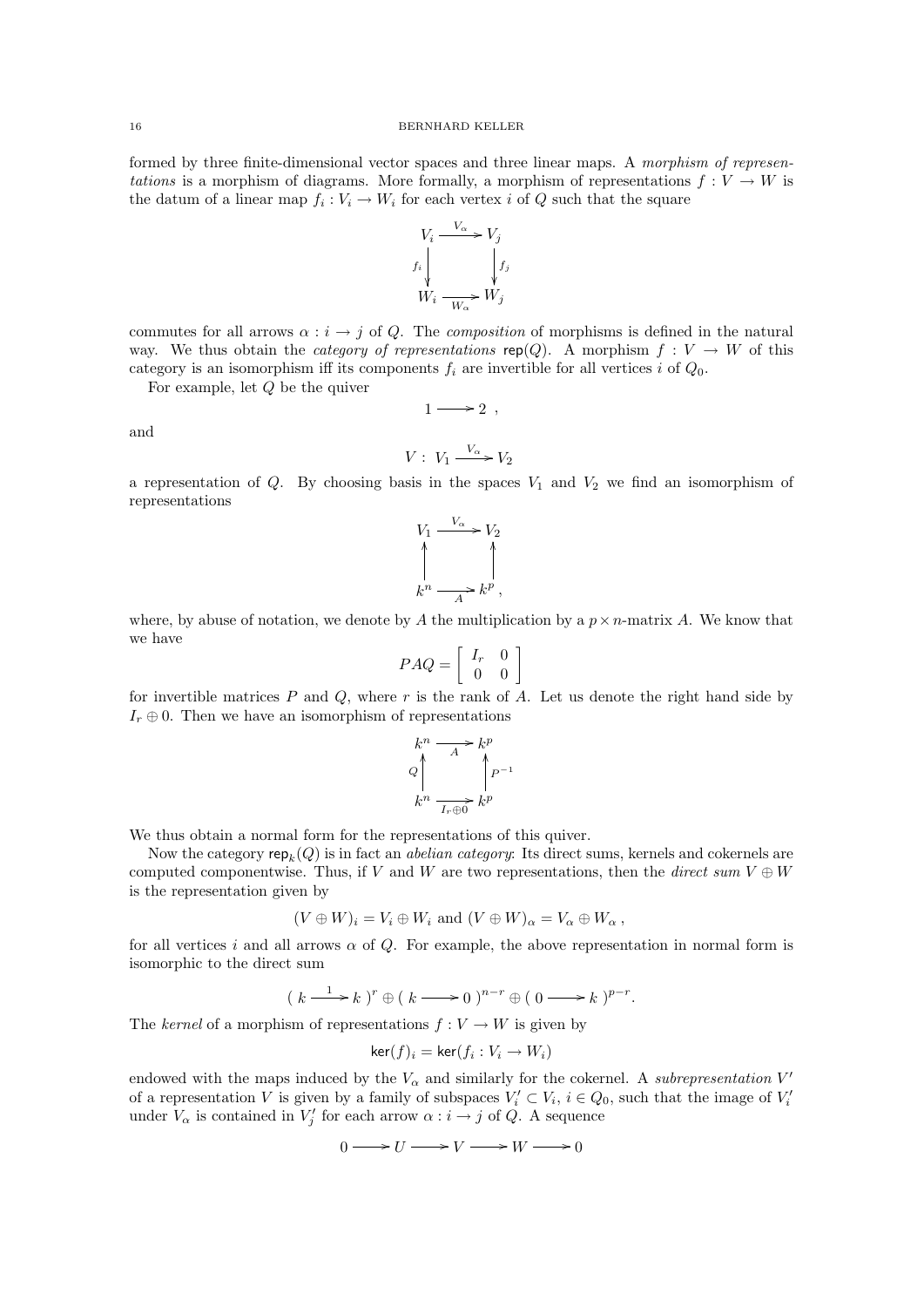of representations is a short exact sequence if the sequence

$$
0 \longrightarrow U_i \longrightarrow V_i \longrightarrow W_i \longrightarrow 0
$$

is exact for each vertex  $i$  of  $Q$ .

A representation V is *simple* if it is non zero and if for each subrepresentation  $V'$  of V we have  $V' = 0$  or  $V/V' = 0$ . Equivalently, a representation is simple if it has exactly two subrepresentations. A representation V is *indecomposable* if it is non zero and in each decomposition  $V = V' \oplus V''$ , we have  $V' = 0$  or  $V'' = 0$ . Equivalently, a representation is indecomposable if it has exactly two direct factors.

In the above example, the representations

 $\Omega$ 

$$
k \longrightarrow 0 \text{ and } 0 \longrightarrow k
$$

are simple. The representation

$$
V = (k \xrightarrow{1} k)
$$

is not simple: It has the non trivial subrepresentation  $0 \longrightarrow k$ . However, it is indecomposable. Indeed, each endomorphism  $f: V \to V$  is given by two equal components  $f_1 = f_2$  so that the endomorphism algebra of V is one-dimensional. If V was a direct sum  $V' \oplus V''$  for two non-zero subspaces, the endomorphism algebra of  $V$  would contain the product of the endomorphism algebras of  $V'$  and  $V''$  and thus would have to be at least of dimension 2. Since  $V$  is indecomposable, the exact sequence

$$
\rightarrow (0 \longrightarrow k) \rightarrow (k \longrightarrow k) \rightarrow (k \longrightarrow 0) \rightarrow 0
$$

is not a split exact sequence.

If Q is an arbitrary quiver, for each vertex i, we define the representation  $S_i$  by

$$
(S_i)_j = \begin{cases} k & i = j \\ 0 & \text{else.} \end{cases}
$$

Then clearly the representations  $S_i$  are simple and pairwise non isomorphic. As an exercise, the reader may show that if Q does not have oriented cycles, then each representation admits a finite filtration whose subquotients are among the  $S_i$ . Thus, in this case, each simple representation is isomorphic to one of the representations  $S_i$ .

Recall that a (possibly non commutative) ring is local if its non invertible elements form an ideal.

#### Decomposition Theorem 5.1 (Azumaya-Fitting-Krull-Remak-Schmidt).

- a) A representation is indecomposable iff its endomorphism algebra is local.
- b) Each representation decomposes into a finite sum of indecomposable representations, unique up to isomorphism and permutation.

As we have seen above, for quivers without oriented cycles, the classification of the simple representations is trivial. On the other hand, the problem of classifying the indecomposable representations is non trivial. Let us examine this problem in a few examples: For the quiver  $1 \rightarrow 2$ , we have checked the existence in part b) directly. The uniqueness in b) then implies that each indecomposable representation is isomorphic to exactly one of the representations  $S_1, S_2$  and

$$
k \xrightarrow{1} k.
$$

Similarly, using elementary linear algebra it is not hard to check that each indecomposable representation of the quiver

$$
\vec{A}_n: 1 \longrightarrow 2 \longrightarrow \cdots \longrightarrow n
$$
\n
$$
\text{where } \vec{A}_n \text{ is a } 1 \le n \le n \le n \text{ which is } n
$$

is isomorphic to a representation  $I[p, q]$ ,  $1 \leq p < q \leq n$ , which takes the vertices i in the interval  $[p, q]$  to k, the arrows linking them to the identity and all other vertices to zero. In particular, the number of isomorphism classes of indecomposable representations of  $\vec{A}_n$  is  $n(n+1)/2$ .

The representations of the quiver

$$
1\,\tilde{\rule{1.5cm}{.7pt}}\,.
$$

are the pairs  $(V_1, V_\alpha)$  consisting of a finite-dimensional vector space and an endomorphism and the morphisms of representations are the 'intertwining operators'. It follows from the existence and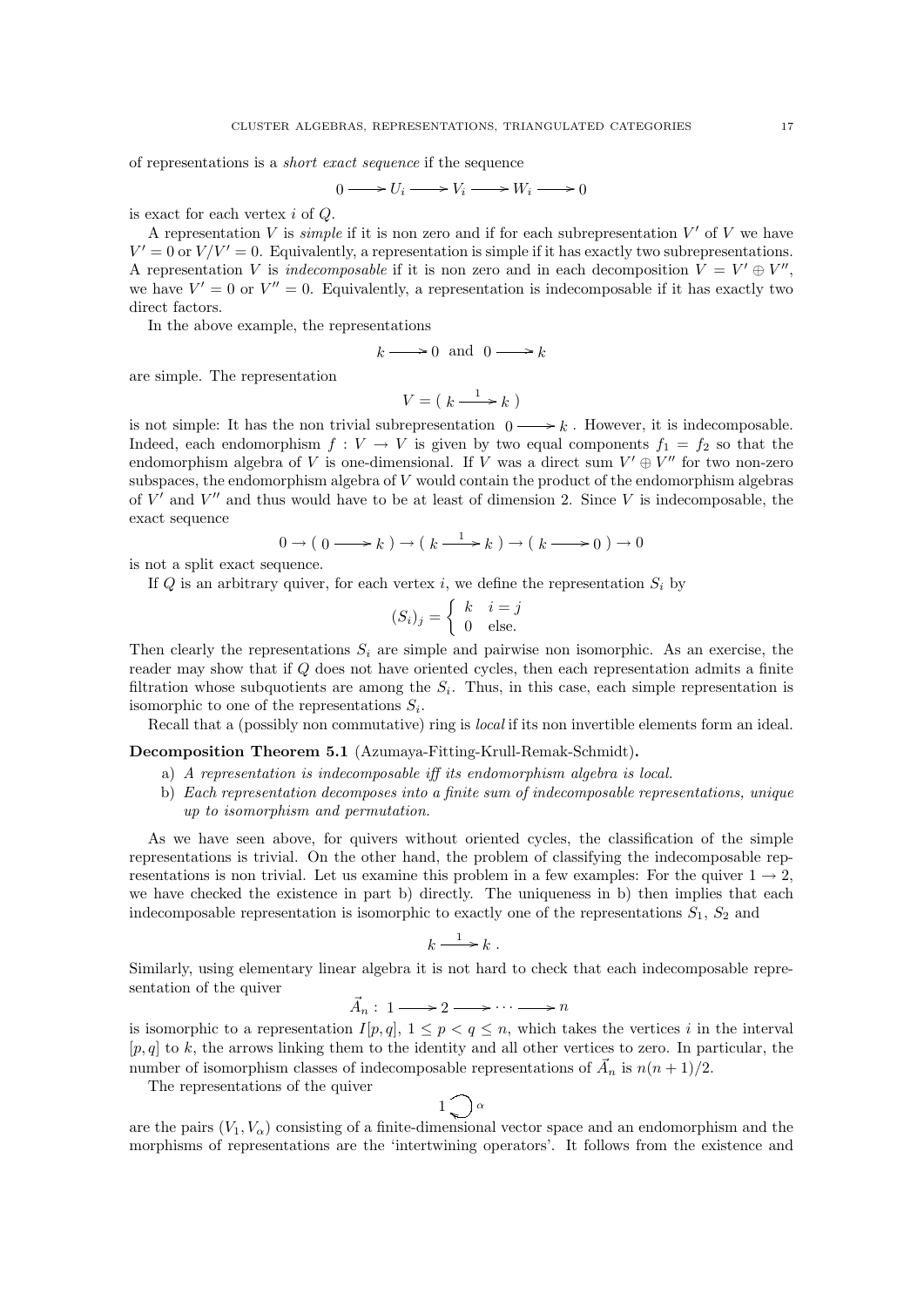uniqueness of the Jordan normal form that a system of representatives of the isomorphism classes of indecomposable representations is formed by the representations  $(k^n, J_{n,\lambda})$ , where  $n \geq 1$  is an integer,  $\lambda$  a scalar and  $J_{n,\lambda}$  the Jordan block of size n with eigenvalue  $\lambda$ .

The Kronecker quiver

$$
1 \longrightarrow 2
$$

 $\frac{1}{2}$  admits the following infinite family of pairwise non isomorphic representations:

$$
k \xrightarrow{\lambda} k ,
$$

where  $(\lambda : \mu)$  runs through the projective line.

Question 5.2. For which quivers are there only finitely many isomorphism classes of indecomposable representations?

To answer this question, we define the *dimension vector* of a representation  $V$  to be the sequence  $\underline{\dim} V$  of the dimensions dim  $V_i$ ,  $i \in Q_0$ . For example, the dimension vectors of the indecomposable representations of  $\vec{A}_2$  are the pairs

$$
\underline{\dim} S_1 = [10], \ \underline{\dim} S_2 = [01], \ \underline{\dim} (k \to k) = [11].
$$

We define the Tits form

$$
q_Q:\mathbb{Z}^{Q_0}\to\mathbb{Z}
$$

by

$$
q_Q(v) = \sum_{i \in Q_0} v_i^2 - \sum_{\alpha \in Q_1} v_{s(\alpha)} v_{t(\alpha)}.
$$

Notice that the Tits form does not depend on the orientation of the arrows of  $Q$  but only on its underlying graph. We say that the quiver  $Q$  is representation-finite if, up to isomorphism, it has only finitely many indecomposable representations. We say that a vector  $v \in \mathbb{Z}^{Q_0}$  is a root of  $q_Q$  if  $q_Q(v) = 1$  and that it is *positive* if its components are  $\geq 0$ .

**Theorem 5.3** (Gabriel [59]). Let  $Q$  be a connected quiver and assume that  $k$  is algebraically closed. The following are equivalent:

- (i)  $Q$  is representation-finite;
- (ii)  $q_O$  is positive definite;
- (iii) The underlying graph of Q is a simply laced Dynkin diagram  $\Delta$ .

Moreover, in this case, the map taking a representation to its dimension vector yields a bijection from the set of isomorphism classes of indecomposable representations to the set of positive roots of the Tits form  $q_Q$ .

It is not hard to check that if the conditions hold, the positive roots of  $q_Q$  are in turn in bijection with the positive roots of the root system  $\Phi$  associated with  $\Delta$ , via the map taking a positive root v of  $q_Q$  to the element

$$
\sum_{i\in Q_0}v_i\alpha_i
$$

of the root lattice of Φ.

Let us consider the example of the quiver  $Q = \vec{A}_2$ . In this case, the Tits form is given by

$$
q_Q(v) = v_1^2 + v_2^2 - v_1 v_2.
$$

It is positive definite and its positive roots are indeed precisely the dimension vectors

 $[01]$ ,  $[10]$ ,  $[11]$ 

of the indecomposable representations.

Gabriel's theorem has been generalized to non algebraically closed ground fields by Dlab and Ringel [40]. Let us illustrate the main idea on one simple example: Consider the category of diagrams

$$
V: V_1 \xrightarrow{f} V_2
$$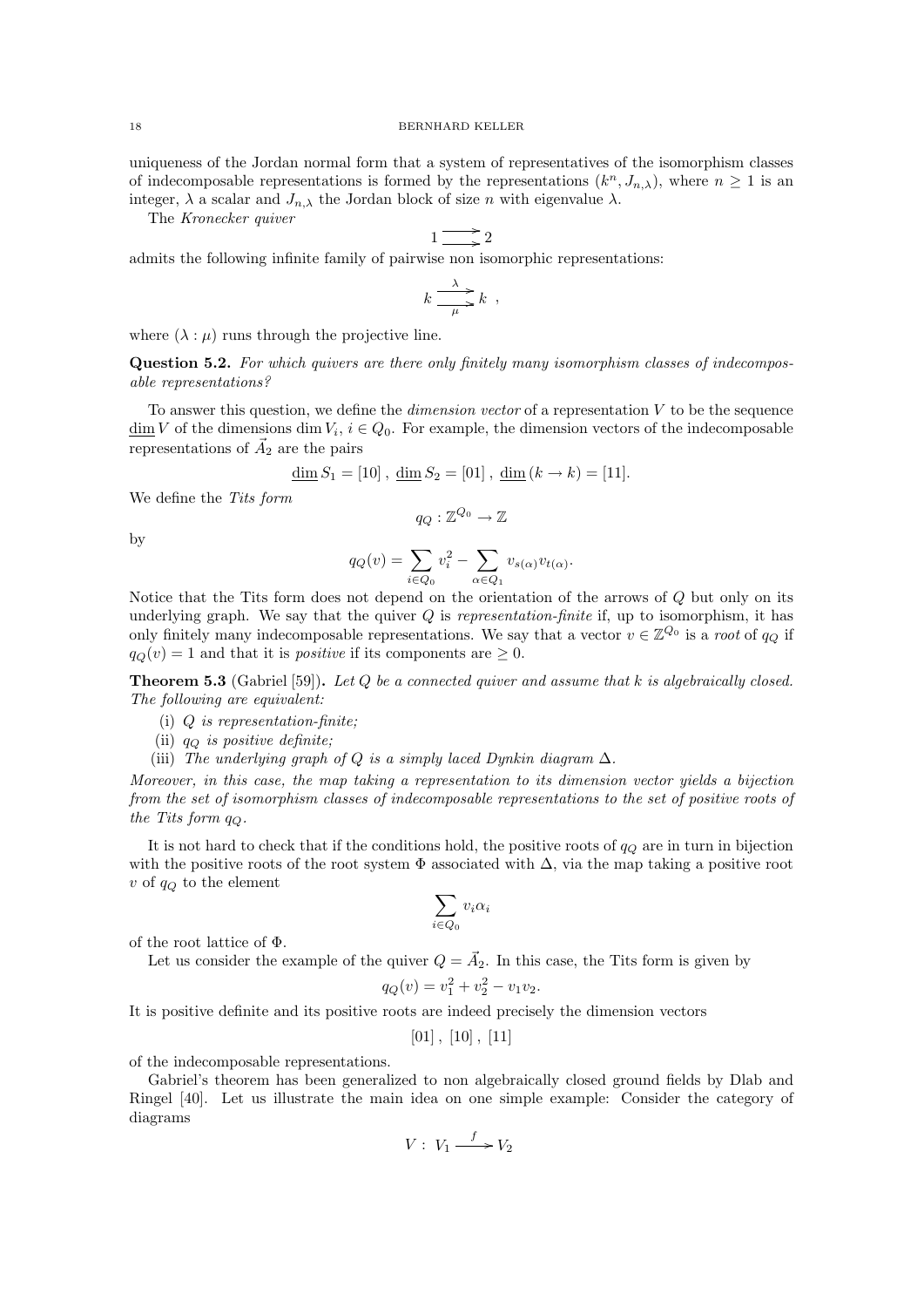where  $V_1$  is a finite-dimensional real vector space,  $V_2$  a finite-dimensional complex vector space and f an  $\mathbb R$ -linear map. Morphisms are given in the natural way. Then we have the following complete list of representatives of the isomorphism classes of indecomposables:

$$
\mathbb{R} \to 0, \ \mathbb{R}^2 \to \mathbb{C}, \ \mathbb{R} \to \mathbb{C}, \ 0 \to \mathbb{C}.
$$

The corresponding dimension vectors are

$$
[10], [21], [11], [01].
$$

They correspond bijectively to the positive roots of the root system  $B_2$ .

5.2. Tame and wild quivers. The quivers with infinitely many isomorphism classes of indecomposables can be further subdivided into two important classes: A quiver is tame if it has infinitely many isomorphism classes of indecomposables but these occur in 'families of at most one parameter' (we refer to [118] [4] for the precise definition). The Kronecker quiver is a typical example. A quiver is *wild* if there are 'families of indecomposables of  $\geq 2$  parameters'. One can show that in this case, there are families of an arbitrary number of parameters and that the classification of the indecomposables over any fixed wild algebra would entail the classification of the the indecomposables over all finite-dimensional algebras. The following three quivers are representation-finite, tame and wild respectively:



**Theorem 5.4** (Donovan-Freislich [41], Nazarova [111]). Let Q be a connected quiver and assume that k is algebraically closed. Then  $Q$  is tame iff the underlying graph of  $Q$  is a simply laced extended Dynkin diagram.

Let us recall the list of simply laced extended Dynkin quivers. In each case, the number of vertices of the diagram  $\overline{D}_n$  equals  $n + 1$ .



The following theorem is a first illustration of the close connection between cluster algebras and the representation theory of quivers. Let Q be a finite quiver without oriented cycles and let  $\nu(Q)$ be the supremum of the multiplicities of the arrows occurring in all quivers mutation-equivalent to Q.

**Theorem 5.5.** a) Q is representation-finite iff  $\nu(Q)$  equals 1.

- b) Q is tame iff  $\nu(Q)$  equals 2.
- c) Q is wild iff  $\nu(Q) \geq 3$  iff  $\nu(Q) = \infty$ .
- d) The mutation class of  $Q$  is finite iff  $Q$  has two vertices, is representation-finite or tame.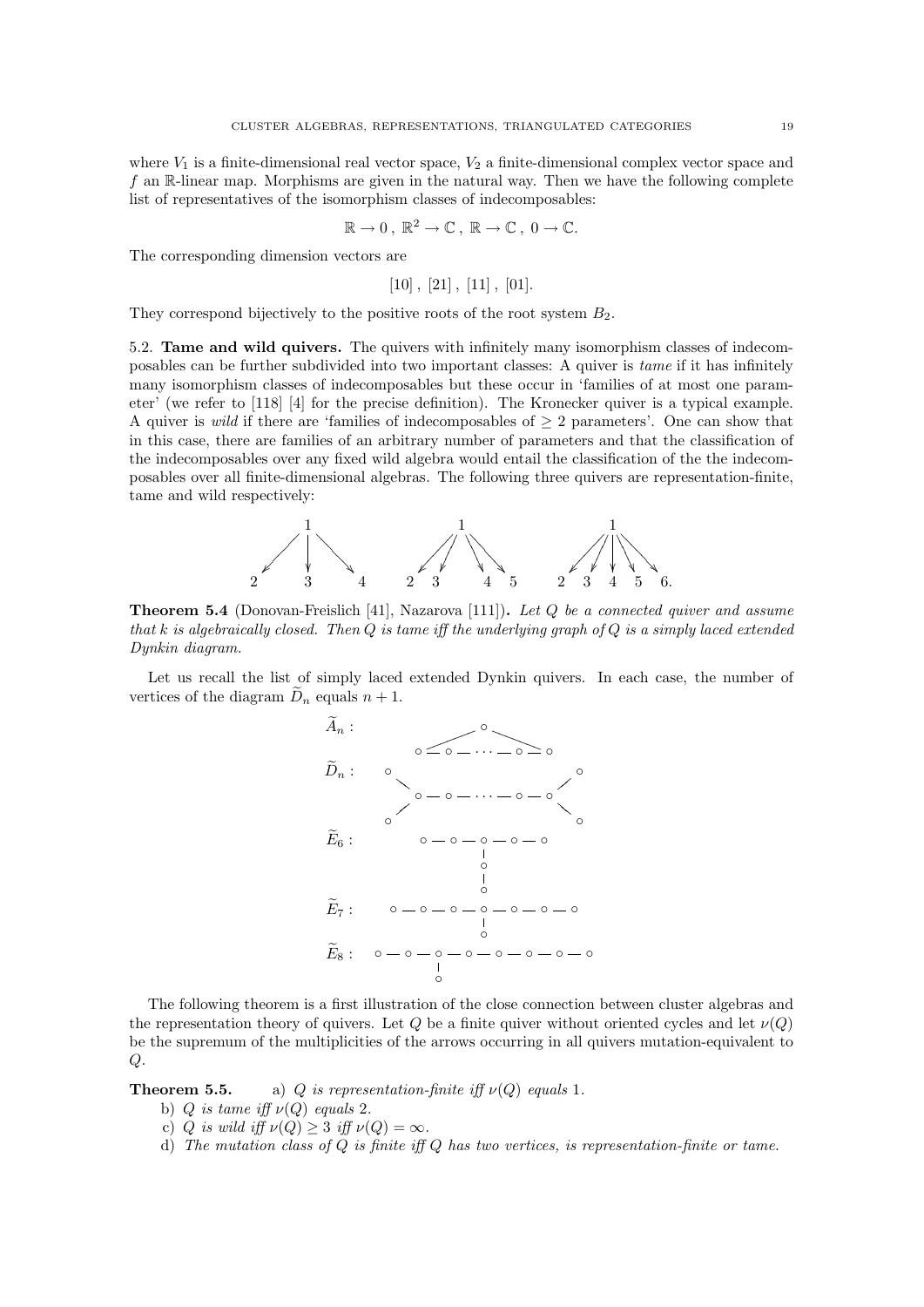Here, part a) follows from Gabriel's theorem and part (iii) of Theorem 1.8 in [53]. Part b) follows from parts a) and c) by exclusion of the third. For part c), let us first assume that  $Q$  is wild. Then it is proved at the end of the proof of theorem 3.1 in [13] that  $\nu(Q) = \infty$ . Conversely, let us assume that  $\nu(Q) \geq 3$ . Then using Theorem 5 of [29] we obtain that Q is wild. Part d) is proved in [13].

5.3. The Caldero-Chapoton formula. Let  $\Delta$  be a simply laced Dynkin diagram and Q a quiver with underlying graph  $\Delta$ . Suppose that the set of vertices of  $\Delta$  and Q is the set of the natural numbers  $1, 2, \ldots, n$ . We already know from part b) of theorem 3.1 that for each positive root

$$
\alpha = \sum_{i=1}^{n} d_i \alpha_i
$$

of the corresponding root system, there is a unique non initial cluster variable  $X_{\alpha}$  with denominator

$$
x_1^{d_1}\ldots x_n^{d_n}.
$$

By combining this with Gabriel's theorem, we get the

**Corollary 5.6.** The map taking an indecomposable representation V with dimension vector  $(d_i)$  of  $Q$  to the unique non initial cluster variable  $X_V$  whose denominator is  $x_1^{d_1} \ldots x_n^{d_n}$  induces a bijection from the set of ismorphism classes of indecomposable representations to the set of non initial cluster variables.

Let us consider this bijection for  $Q = \vec{A}_2$ :

$$
S_2 = (0 \to k) \qquad P_1 = (k \to k) \qquad S_1 = (k \to 0) \nX_{S_2} = \frac{1 + x_1}{x_2} \qquad X_{P_1} = \frac{x_1 + 1 + x_2}{x_1 x_2} \qquad S_{S_1} = \frac{1 + x_2}{x_1}
$$

We observe that for the two simple representations, the numerator contains exactly two terms: the number of subrepresentations of the simple representation! Moreover, the representation  $P_1$  has exactly three subrepresentations and the numerator of  $X_{P_1}$  contains three terms. In fact, it turns out that this phenomenon is general in type A. But now let us consider the following quiver with underlying graph  $D_4$ 



and the dimension vector d with  $d_1 = d_2 = d_3 = 1$  and  $d_4 = 2$ . The unique (up to isomorphism) indecomposable representation  $V$  with dimension vector  $d$  consists of a plane  $V_4$  together with three lines in general position  $V_i \subset V_4$ ,  $i = 1, 2, 3$ . The corresponding cluster variable is

$$
X_4 = \frac{1}{x_1 x_2 x_3 x_4^2} (1 + 3x_4 + 3x_4^2 + x_4^3 + 2x_1 x_2 x_3 + 3x_1 x_2 x_3 x_4 + x_1^2 x_2^2 x_3^2).
$$

Its numerator contains a total of 14 monomials. On the other hand, it is easy to see that  $V_4$  has only 13 types of submodules: twelve submodules are determined by their dimension vectors but for the dimension vector  $e = (0, 0, 0, 1)$ , we have a family of submodules: Each submodule of this dimension vector corresponds to the choice of a line in  $V_4$ . Thus for this dimension vector  $e$ , the family of submodules is parametrized by a projective line. Notice that the Euler characteristic of the projective line is 2 (since it is a sphere: the Riemann sphere). So if we attribute weight 1 to the submodules determined by their dimension vector and weight 2 to this  $\mathbb{P}^1$ -family, we find a 'total submodule weight' equal to the number of monomials in the numerator. These considerations led Caldero-Chapoton [27] to the following definition, whose ingredients we describe below: Let Q be a finite quiver with vertices 1, ..., n, and V a finite-dimensional representation of Q. Let d be the dimension vector of  $V$ . Define

$$
CC(V) = \frac{1}{x_1^{d_1} x_2^{d_2} \dots x_n^{d_n}} \left( \sum_{0 \le e \le d} \chi(\text{Gr}_e(V)) \prod_{i=1}^n x_i^{\sum_{j \to i} e_j + \sum_{i \to j} (d_j - e_j)} \right).
$$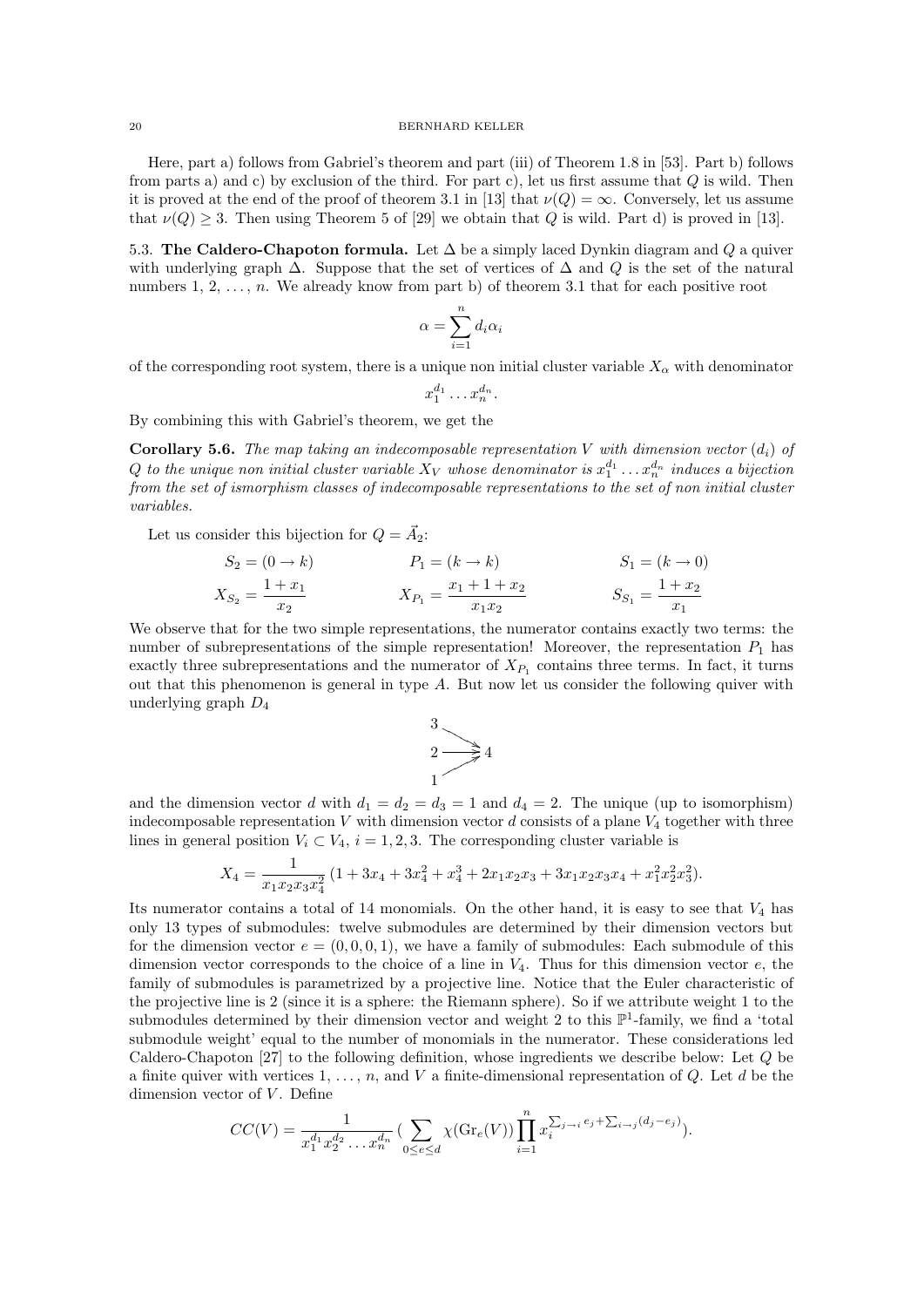Here the sum is taken over all vectors  $e \in \mathbb{N}^n$  such that  $0 \le e_i \le d_i$  for all i. For each such vector e, the quiver Grassmannian  $\text{Gr}_{e}(V)$  is the variety of n-tuples of subspaces  $U_i \subset V_i$  such that  $\dim U_i = e_i$  and the  $U_i$  form a subrepresentation of V. By taking such a subrepresentation to the family of the  $U_i$ , we obtain a map

$$
Gr_e(V) \to \prod_{i=1}^n Gr_{e_i}(V_i) ,
$$

where  $\text{Gr}_{e_i}(V_i)$  denotes the ordinary Grassmannian of  $e_i$ -dimensional subspaces of  $V_i$ . Recall that the Grassmannian carries a canonical structure of projective variety. It is not hard to see that for a family of subspaces  $(U_i)$  the condition of being a subrepresentation is a closed condition so that the quiver Grassmannian identifies with a projective subvariety of the product of ordinary Grassmannians. If k is the field of complex numbers, the Euler characteristic  $\chi$  is taken with respect to singular cohomology with coefficients in  $\mathbb Q$  (or any other field). If k is an arbitrary algebraically closed field, we use étale cohomology to define  $\chi$ . The most important properties of  $\chi$  are (*cf. e.g.* section 7.4 in [66])

- (1)  $\chi$  is additive with respect to disjoint unions;
- (2) if  $p : E \to X$  is a morphism of algebraic varieties such that the Euler characteristic of the fiber over a point  $x \in X$  does not depend on x, then  $\chi(E)$  is the product of  $\chi(X)$  by the Euler characteristic of the fiber over any point  $x \in X$ .

**Theorem 5.7** (Caldero-Chapoton [27]). Let Q be a Dynkin quiver and V an indecomposable representation. Then we have  $CC(V) = X_V$ , the cluster variable obtained from V by composing Fomin-Zelevinsky's bijection with Gabriel's.

Caldero-Chapoton's proof of the theorem was by induction. One of the aims of the following sections is to explain 'on what' they did the induction.

5.4. The derived category. Let k be an algebraically closed field and Q a (possibly infinite) quiver without oriented cycles (we will impose more restrictive conditions on  $Q$  later). For example,  $Q$ could be the quiver

1 γ /3 α 2 β @ /4

A path of Q is a formal composition of  $> 0$  arrows. For example, the sequence  $(4|\alpha|\beta|\gamma|1)$  is a path of length 3 in the above example (notice that we include the source and target vertices of the path in the notation). For each vertex i of Q, we have the lazy path  $e_i = (i|i)$ , the unique path of length 0 which starts at i and stops at i and does nothing in between. The path category has set of objects  $Q_0$  (the set of vertices of Q) and, for any vertices i, j, the morphism space from i to j is the vector space whose basis consists of all paths from  $i$  to  $j$ . Composition is induced by composition of paths and the unit morphisms are the lazy paths. If Q is finite, we define the path algebra to be the matrix algebra

$$
kQ=\bigoplus_{i,j\in Q_0}\mathsf {Hom}(i,j)
$$

where multiplication is matrix multiplication. Equivalently, the path algebra has as a basis all paths and its product is given by concatenating composable paths and equating the product of non composable paths to zero. The path algebra has the sum of the lazy paths as its unit element

$$
1 = \sum_{i \in Q_0} e_i.
$$

The idempotent  $e_i$  yields the *projective right module* 

$$
P_i = e_i k Q.
$$

The modules  $P_i$  generate the *category of k-finite-dimensional right modules* mod  $kQ$ . Each arrow α from *i* to *j* yields a map  $P_i \to P_j$  given by left multiplication by α. (If we were to consider –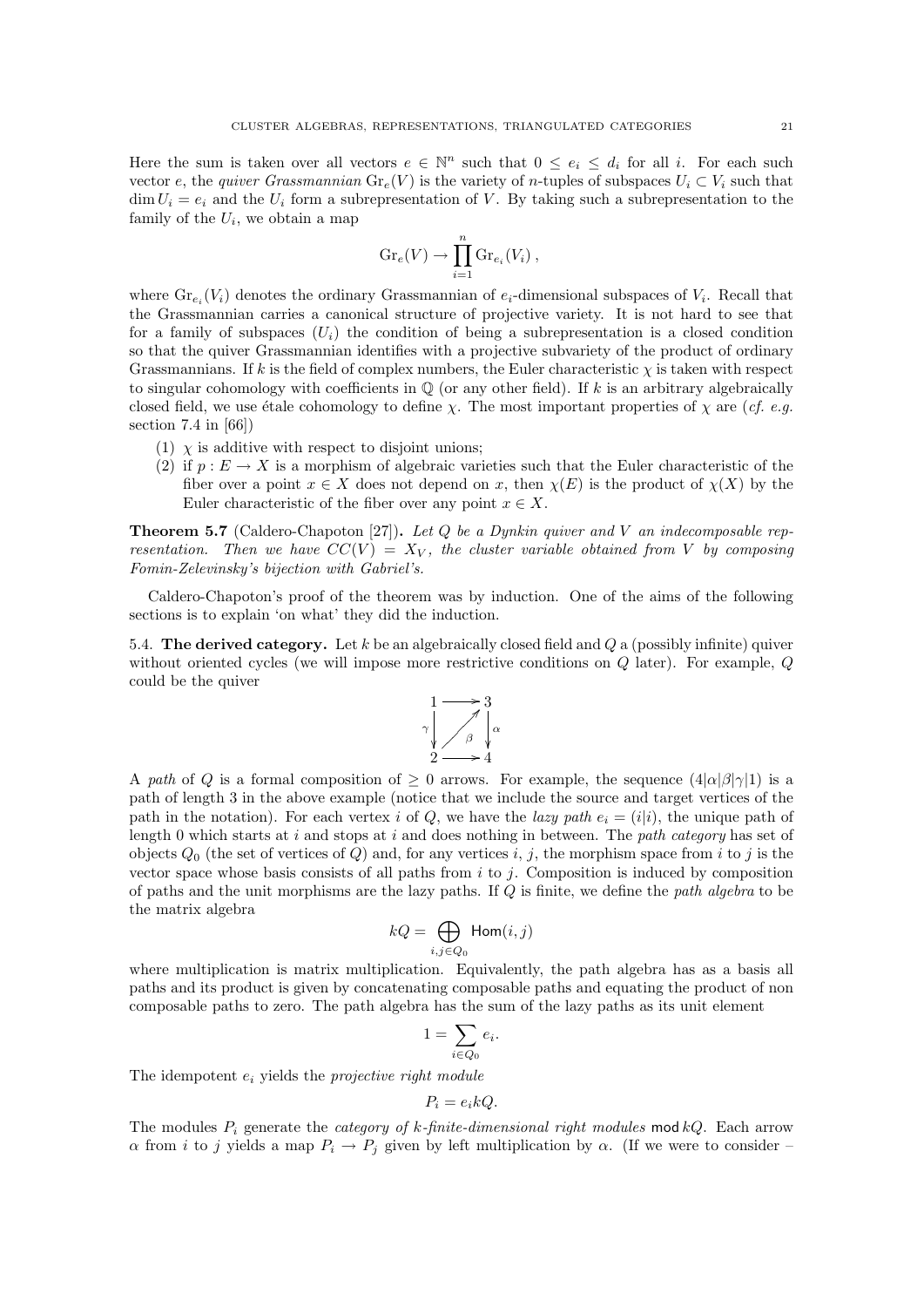## 22 BERNHARD KELLER

heaven forbid – left modules, the analogous map would be given by right multiplication by  $\alpha$  and it would go in the direction opposite to that of  $\alpha$ . Whence our preference for right modules).

Notice that we have an equivalence of categories

$$
\mathop{\mathsf{rep}}\nolimits_k(Q^{op})\to \mathop{\mathsf{mod}}\nolimits kQ
$$

sending a representation V of the opposite quiver  $Q^{op}$  to the sum

 $\bigoplus$  $i \in Q_0$ Vi

endowed with the natural right action of the path algebra. Conversely, a  $kQ$ -module M gives rise to the representation V with  $V_i = Me_i$  for each vertex i of Q and  $V_\alpha$  given by right multiplication by  $\alpha$  for each arrow  $\alpha$  of Q. The category mod kQ is abelian, i.e. it is additive, has kernels and cokernels and for each morphism  $f$  the cokernel of its kernel is canonically isomorphic to the kernel of its cokernel.

The category mod  $kQ$  is *hereditary*. Recall from [32] that this means that submodules of projective modules are projective; equivalently, that all extension groups in degrees  $i \geq 2$  vanish:

$$
\mathsf{Ext}_{kQ}^i(L, M) = 0;
$$

equivalently, that  $kQ$  is of global dimension  $\leq 1$ ; ... Thus, in the spirit of noncommutative algebraic geometry approached via abelian categories, we should think of  $\text{mod } kQ$  as a 'non commutative curve'.

We define  $\mathcal{D}_Q$  to be the *bounded derived category*  $\mathcal{D}^b$ (mod kQ) of the abelian category mod kQ. Thus, the objects of  $\mathcal{D}_Q$  are the bounded complexes of (right) kQ-modules

$$
\ldots \to 0 \to \ldots \to M^p \stackrel{d^p}{\to} M^{p+1} \to \ldots \to 0 \to \ldots.
$$

Its morphisms are obtained from morphisms of complexes by formally inverting all quasi-isomorphisms. We refer to  $[126]$   $[85]$  ... for in depth treatments of the fundamentals of this construction. Below, we will give a complete and elementary description of the category  $\mathcal{D}_Q$  if  $Q$  is a Dynkin quiver. We have the following general facts: The functor

$$
\operatorname{mod} kQ\to \mathcal{D}_Q
$$

taking a module  $M$  to the complex concentrated in degree  $0$ 

$$
\ldots \to 0 \to M \to 0 \to \ldots
$$

is a fully faithful embedding. From now on, we will identify modules with complexes concentrated in degree 0. If  $L$  and  $M$  are two modules, then we have a canonical isomorphism

$$
\mathsf{Ext}^i_{kQ}(L,M) \xrightarrow{\sim} \mathsf{Hom}_{\mathcal{D}_Q}(L,M[i])
$$

for all  $i \in \mathbb{Z}$ , where  $M[i]$  denotes the complex M shifted by i degrees to the left:  $M[i]^p = M^{p+i}$ ,  $p \in \mathbb{Z}$ , and endowed with the differential  $d_{M[i]} = (-1)^i d_M$ . The category  $\mathcal{D}_Q$  has all finite direct sums (and they are given by direct sums of complexes) and the decomposition theorem 5.1 holds. Moreover, each object is isomorphic to a direct sum of shifted copies of modules (this holds more generally in the derived category of any hereditary abelian category, for example the derived category of coherent sheaves on an algebraic curve). The category  $\mathcal{D}_Q$  is abelian if and only if the quiver  $Q$  does not have any arrows. However, it is always *triangulated*. This means that it is  $k$ -linear (it is additive, and the morphism sets are endowed with  $k$ -vector space structures so that the composition is bilinear) and endowed with the following extra structure:

- a) a suspension (or shift) functor  $\Sigma : \mathcal{D}_Q \to \mathcal{D}_Q$ , namely the functor taking a complex M to  $M[1];$
- b) a class of triangles (sometimes called 'distinguished triangles'), namely the sequences

$$
L \to M \to N \to \Sigma L
$$

which are 'induced' by short exact sequences of complexes.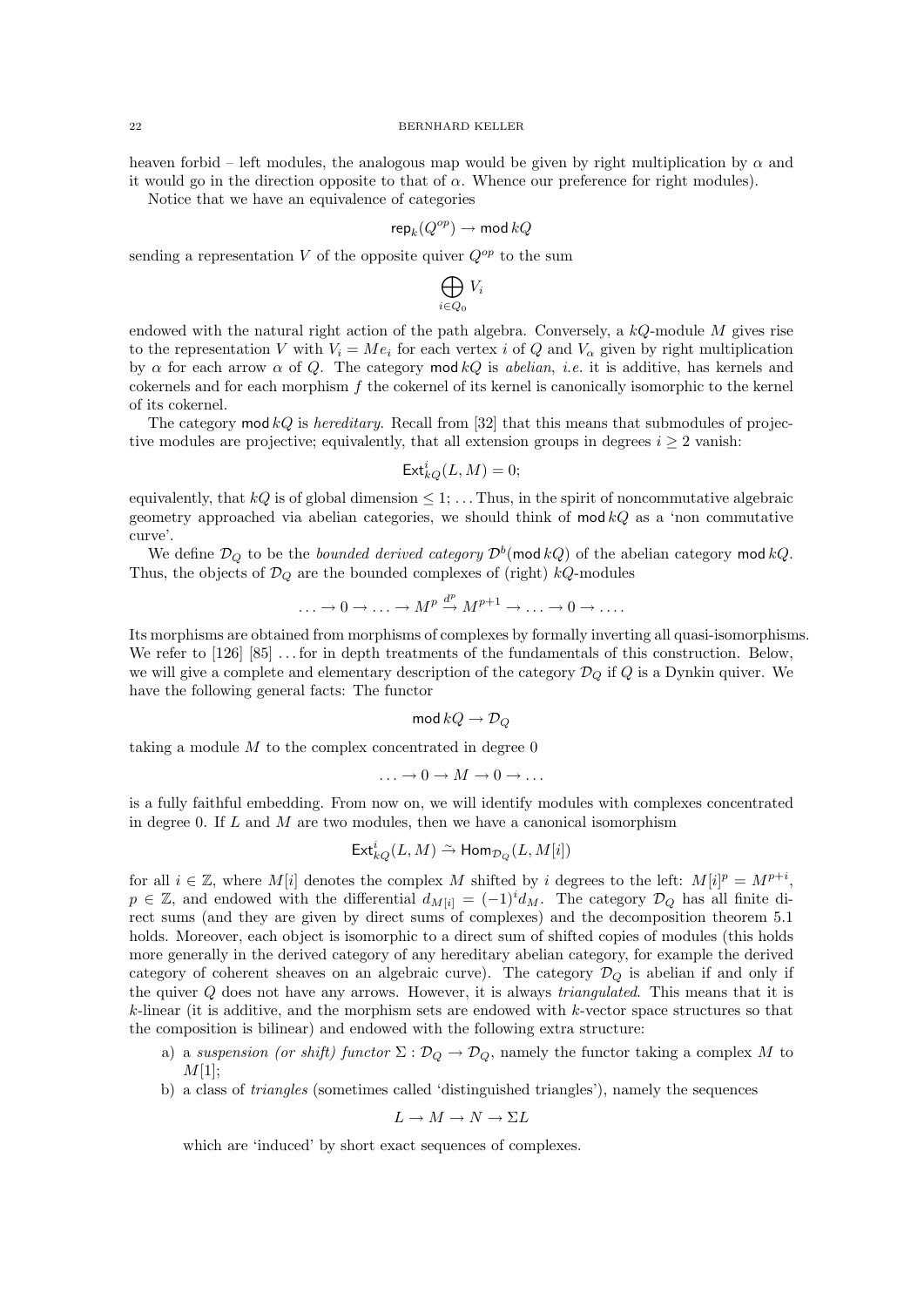The class of triangles satisfies certain axioms, cf. e.g. [126]. The most important consequence of these axioms is that the triangles induce long exact sequences in the functors  $\text{Hom}(X, ?)$  and Hom(?, X), *i.e.* for each object X of  $\mathcal{D}_Q$ , the sequences

$$
\dots (X, \Sigma^{-1}N) \to (X, L) \to (X, M) \to (X, N) \to (X, \Sigma L) \to \dots
$$

and

$$
\dots (\Sigma^{-1}N, X) \leftarrow (L, X) \leftarrow (M, X) \leftarrow (N, X) \leftarrow (\Sigma L, X) \leftarrow \dots
$$

are exact.

5.5. Presentation of the derived category of a Dynkin quiver. From now on, we assume that Q is a Dynkin quiver. Let  $\mathbb{Z}Q$  be its repetition (cf. section 2.2). So the vertices of  $\mathbb{Z}Q$  are the pairs  $(p, i)$ , where p is an integer and i a vertex of Q and the arrows of  $\mathbb{Z}Q$  are obtained as follows: each arrow  $\alpha : i \rightarrow j$  of Q yields the arrows

$$
(p, \alpha) : (p, i) \to (p, j) , p \in \mathbb{Z},
$$

and the arrows

$$
\sigma(p,\alpha) : (p-1,j) \to (p,i) , p \in \mathbb{Z}.
$$

We extend  $\sigma$  to a map defined on all arrows of  $\mathbb{Z}Q$  by defining

$$
\sigma(\sigma(p,\alpha)) = (p-1,\alpha).
$$

We endow  $\mathbb{Z}Q$  with the map  $\sigma$  and with the automorphism  $\tau : \mathbb{Z}Q \to \mathbb{Z}Q$  taking  $(p, i)$  to  $(p - 1, i)$ and  $(p, \alpha)$  to  $(p-1, \alpha)$  for all vertices i of Q, all arrows  $\alpha$  of Q and all integers p.

For a vertex v of  $ZQ$  the mesh ending at v is the full subquiver



formed by v,  $\tau(v)$  and all sources u of arrows  $\alpha : u \to v$  of  $\mathbb{Z}Q$  ending in v. We define the mesh *ideal* to be the (two-sided) ideal of the path category of  $\mathbb{Z}Q$  which is generated by all mesh relators

$$
r_v = \sum_{\text{arrows } \alpha: u \to v} \alpha \sigma(\alpha) ,
$$

where v runs through the vertices of  $\mathbb{Z}Q$ . The mesh category is the quotient of the path category of  $ZQ$  by the mesh ideal.

- **Theorem 5.8** (Happel [74]). a) There is a canonical bijection  $v \mapsto M_v$  from the set of vertices of  $\mathbb{Z}Q$  to the set of isomorphism classes of indecomposables of  $\mathcal{D}_Q$  which takes the vertex  $(1, i)$  to the indecomposable projective  $P_i$ .
	- b) Let ind  $\mathcal{D}_Q$  be the full subcategory of indecomposables of  $\mathcal{D}Q$ . The bijection of a) lifts to an equivalence of categories from the mesh category of  $\mathbb{Z}Q$  to the category ind  $\mathcal{D}_Q$ .

In figure 1, we see the repetition for  $Q = \vec{A}_5$  and the map taking its vertices to the indecomposable objects of the derived category. The vertices marked • belonging to the left triangle are mapped to indecomposable modules. The vertex  $(1, i)$  corresponds to the indecomposable projective  $P_i$ . The arrow  $(1, i) \rightarrow (1, i + 1)$ ,  $1 \leq i \leq 5$ , is mapped to the left multiplication by the arrow  $i \rightarrow i + 1$ . The functor takes a mesh (5.5.1) to a triangle

(5.5.2) 
$$
M_{\tau v} \longrightarrow \bigoplus_{i=1}^{s} M_{u_i} \longrightarrow M_v \longrightarrow \Sigma M_{\tau v}
$$

called an Auslander-Reiten triangle or almost split triangle, cf. [75]. If  $M_v$  and  $M_{\tau v}$  are modules, then so is the middle term and the triangle comes from an exact sequence of modules

$$
0 \longrightarrow M_{\tau v} \longrightarrow \bigoplus_{i=1}^{s} M_{u_i} \longrightarrow M_v \longrightarrow 0
$$

called an Auslander-Reiten sequence or almost split sequence, cf. [5]. These almost split triangles respectively sequences can be characterized intrinsically in  $\mathcal{D}_Q$  respectively mod kQ.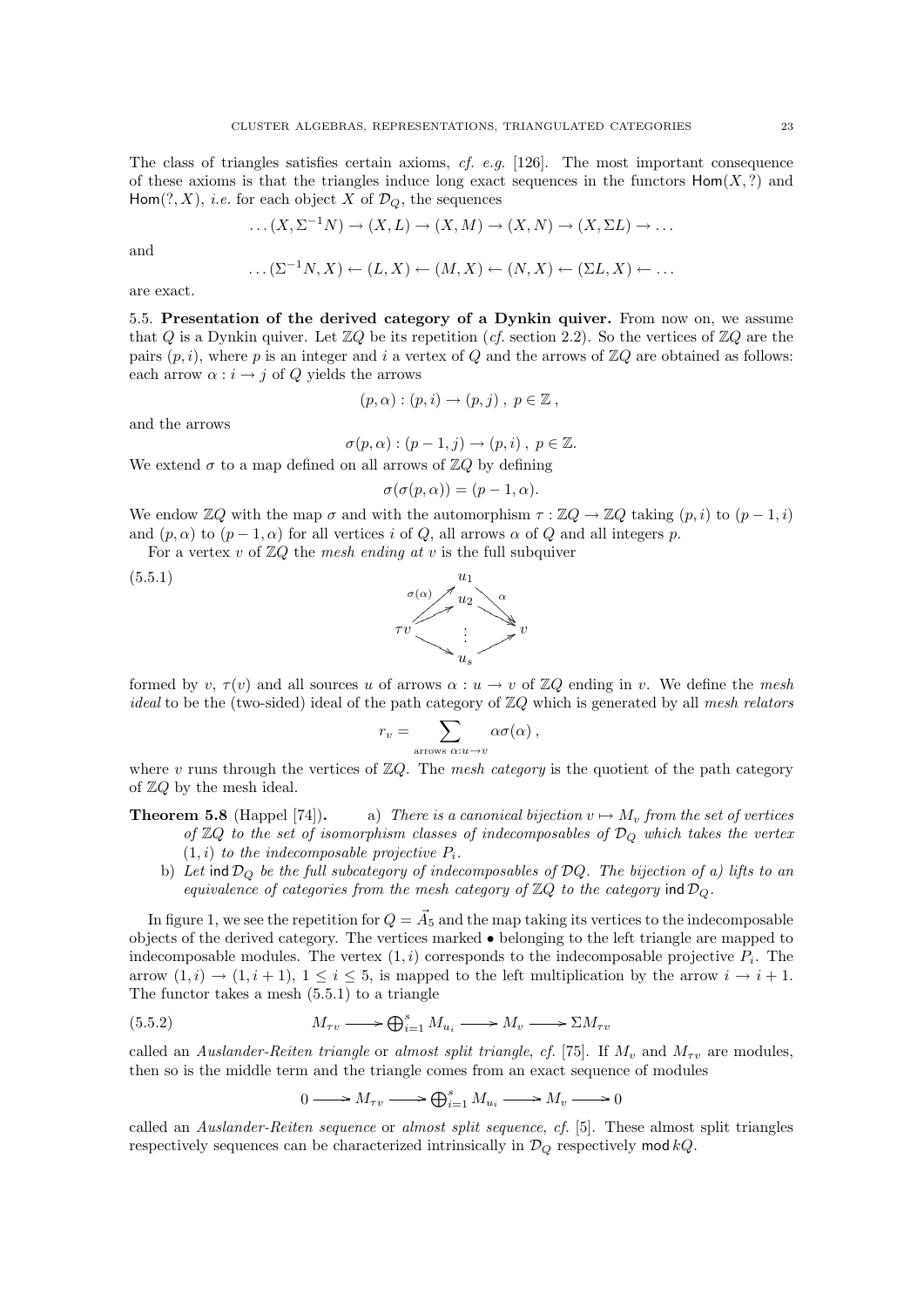Recall that the Grothendieck group  $K_0(\mathcal{T})$  of a triangulated category is the quotient of the free abelian group on the isomorphism classes  $[X]$  of objects X of T by the subgroup generated by all elements

$$
[X] - [Y] + [Z]
$$

arising from triangles  $(X, Y, Z)$  of T. In the case of  $\mathcal{D}_Q$ , the natural map

 $K_0$ (mod  $kQ$ )  $\rightarrow K_0(\mathcal{D}_Q)$ 

is an isomorphism (its inverse sends a complex to the alternating sum of the classes of its homologies). Since  $K_0(\text{mod } kQ)$  is free on the classes  $[S_i]$  associated with the simple modules, the same holds for  $K_0(\mathcal{D}_Q)$  so that its elements are given by *n*-tuples of integers. We write dim M for the image in  $K_0(\mathcal{D}_Q)$  of an object M of  $K_0(\mathcal{D}_Q)$  and call  $\dim M$  the *dimension vector of M*. Then each triangle (5.5.2) yields an equality

$$
\underline{\dim} M_v = \sum_{i=1}^s \underline{\dim} M_{u_i} - \underline{\dim} M_{\tau v}.
$$

Using these equalities, we can easily determine  $\dim M$  for each indecomposable M starting from the known dimension vectors  $\underline{\dim} P_i$ ,  $1 \leq i \leq n$ . In the above example, we find the dimension vectors listed in figure (2).

Thanks to the theorem, the automorphism  $\tau$  of the repetition yields a k-linear automorphism, still denoted by  $\tau$ , of the derived category  $\mathcal{D}_Q$ . This automorphism has several intrinsic descriptions:

1) As shown in [61], it is the right derived functor of the left exact Coxeter functor  $\mathsf{rep}(Q^{op}) \to$  $\text{rep}(Q^{op})$  introduced by Bernstein-Gelfand-Ponomarev [19] in their proof of Gabriel's theorem. If we identify  $K_0(\mathcal{D}_Q)$  with the root lattice via Gabriel's theorem, then the automorphism induced by  $\tau^{-1}$  equals the the Coxeter transformation c. As shown by Gabriel [61], the identity  $c^h = 1$ , where  $h$  is the Coxeter number, lifts to an isomorphism of functors

$$
\tau^{-h} \xrightarrow{\sim} \Sigma^2.
$$

2) It can be expressed in terms of the Serre functor of  $\mathcal{D}_Q$ : Recall that for a k-linear triangulated category  $T$  with finite-dimensional morphism spaces, a Serre functor is an autoequivalence  $S: T \rightarrow$  $\mathcal T$  such that the Serre duality formula holds: We have bifunctorial isomorphisms

$$
D\operatorname{Hom}(X,Y)\stackrel{\sim}{\to}\operatorname{Hom}(Y, SX)\,,\;X,Y\in\mathcal{T}\,,
$$

where D is the duality  $\text{Hom}_k(?, k)$  over the ground field. Notice that this determines the functor S uniquely up to isomorphism. In the case of  $\mathcal{D}_Q = \mathcal{D}^b(\text{mod } kQ)$ , it is not hard to prove that a Serre functor exists (it is given by the left derived functor of the tensor product by the bimodule  $D(kQ)$ . Now the autoequivalence  $\tau$ , the suspension functor  $\Sigma$  and the Serre functor S are linked by the fundamental isomorphism

$$
(5.5.4) \t\t \tau\Sigma \stackrel{\sim}{\rightarrow} S.
$$

5.6. Caldero-Chapoton's proof. The above description of the derived category yields in particular a description of the module category, which is a full subcategory of the derived category. This description was used by Caldero-Chapoton [27] to prove their formula. Let us sketch the main steps in their proof: Recall that we have defined a surjective map  $v \mapsto X_v$  from the set of vertices of the repetition to the set of cluster variables such that

- a) we have  $X_{(0,i)} = x_i$  for  $1 \leq i \leq n$  and
- b) we have

$$
X_{\tau v} X_v = 1 + \prod_{\text{arrows } w \to v} X_w
$$

for all vertices v of the repetition.

We wish to show that we have

$$
X_v = CC(M_v)
$$

for all vertices v such that  $M_v$  is an indecomposable module. This is done by induction on the distance of v from the vertices  $(1, i)$  in the quiver  $\mathbb{Z}Q$ . More precisely, one shows the following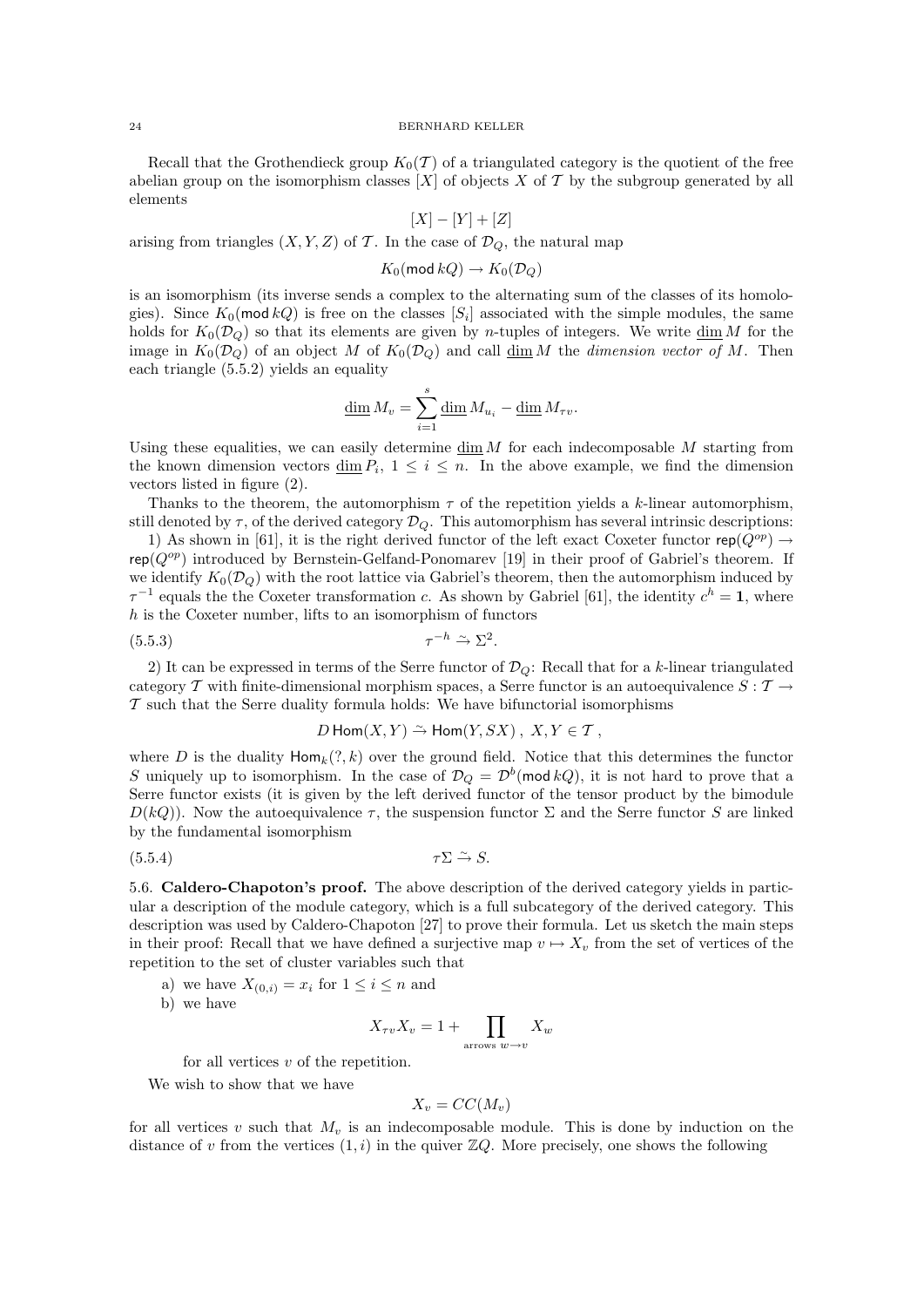- a) We have  $CC(P_i) = X_{(1,i)}$  for each indecomposable projective  $P_i$ . Here we use the fact that submodules of projectives are projective in order to explicitly compute  $CC(P_i)$ .
- b1) For each split exact sequence

$$
0 \to L \to E \to M \to 0 ,
$$

we have

$$
CC(L)CC(M) = CC(E).
$$

Thus, if  $E = E_1 \oplus \ldots E_s$  is a decomposition into indecomposables, then

$$
CC(E) = \prod_{i=1}^{s} CC(E_i).
$$

b2) If

$$
0\to L\to E\to M\to 0
$$

is an almost split exact sequence, then we have

$$
CC(E) + 1 = CC(L)CC(M).
$$

It is now clear how to prove the equality  $X_v = CC(M_v)$  by induction by proceeding from the projective indecomposables to the right.

5.7. The cluster category. The *cluster category* 

$$
\mathcal{C}_Q = \mathcal{D}_Q/(\tau^{-1}\Sigma)^{\mathbb{Z}} = \mathcal{D}_Q/(S^{-1}\Sigma^2)^{\mathbb{Z}}
$$

is the orbit category of the derived category under the action of the cyclic group generated by the autoequivalence  $\tau^{-1}\Sigma = S^{-1}\Sigma^2$ . This means that the objects of  $\mathcal{C}_Q$  are the same as those of the derived category  $\mathcal{D}_Q$  and that for two objects X and Y, the morphism space from X to Y in  $\mathcal{C}_Q$  is

$$
\mathcal{C}_Q(X,Y) = \bigoplus_{p \in \mathbb{Z}} \mathcal{D}_Q(X, (S^{-1} \Sigma^2)^p Y).
$$

Morphisms are composed in the natural way. This definition is due to Buan-Marsh-Reineke-Reiten-Todorov [10], who were trying to obtain a better understanding of the 'decorated quiver representations' introduced by Reineke-Marsh-Zelevinsky [107]. For quivers of type A, an equivalent category was defined independently by Caldero-Chapoton-Schiffler [28] using an entirely different description. Clearly the category  $C_Q$  is k-linear. It is not hard to check that its morphism spaces are finite-dimensional.

One can show [90] that  $\mathcal{C}_Q$  admits a canonical structure of triangulated category such that the projection functor  $\pi$ :  $\mathcal{D}_{Q} \rightarrow \mathcal{C}_{Q}$  becomes a triangle functor (in general, orbit categories of triangulated categories are no longer triangulated). The Serre functor  $S$  of  $\mathcal{D}_Q$  clearly induces a Serre functor in  $C_Q$ , which we still denote by S. Now, by the definition of  $C_Q$  (and its triangulated structure), we have an isomorphism of triangle functors

$$
S \xrightarrow{\sim} \Sigma^2.
$$

This means that  $C_Q$  is 2-Calabi-Yau. Indeed, for an integer  $d \in \mathbb{Z}$ , a triangulated category T with finite-dimensional morphism spaces is d-Calabi-Yau if it admits a Serre functor isomorphic as a triangle functor to the dth power of its suspension functor.

5.8. From cluster categories to cluster algebras. We keep the notations and hypotheses of the previous section. The suspension functor  $\Sigma$  and the Serre functor S induce automorphisms of the repetition  $\mathbb{Z}Q$  which we still denote by  $\Sigma$  and S respectively. The orbit quiver  $\mathbb{Z}Q/(\tau^{-1}\Sigma)^{\mathbb{Z}}$ inherits the automorphism  $\tau$  and the map  $\sigma$  (defined on arrows only) and thus has a well-defined mesh category. Recall that we write  $Ext^1(X, Y)$  for  $Hom(X, \Sigma Y)$  in any triangulated category.

**Theorem 5.9** ([10] [11]). a) The decomposition theorem holds for the cluster category and the mesh category of  $\mathbb{Z}Q/(\tau^{-1}\Sigma)^{\mathbb{Z}}$  is canonically equivalent to the full subcategory ind  $\mathcal{C}_Q$ of the indecomposables of  $C_Q$ . Thus, we have an induced bijection  $L \mapsto X_L$  from the set of isomorphism classes of indecomposables of  $C_Q$  to the set of all cluster variables of  $A_Q$ which takes the shifted projective  $\Sigma P_i$  to the initial variable  $x_i, 1 \leq i \leq n$ .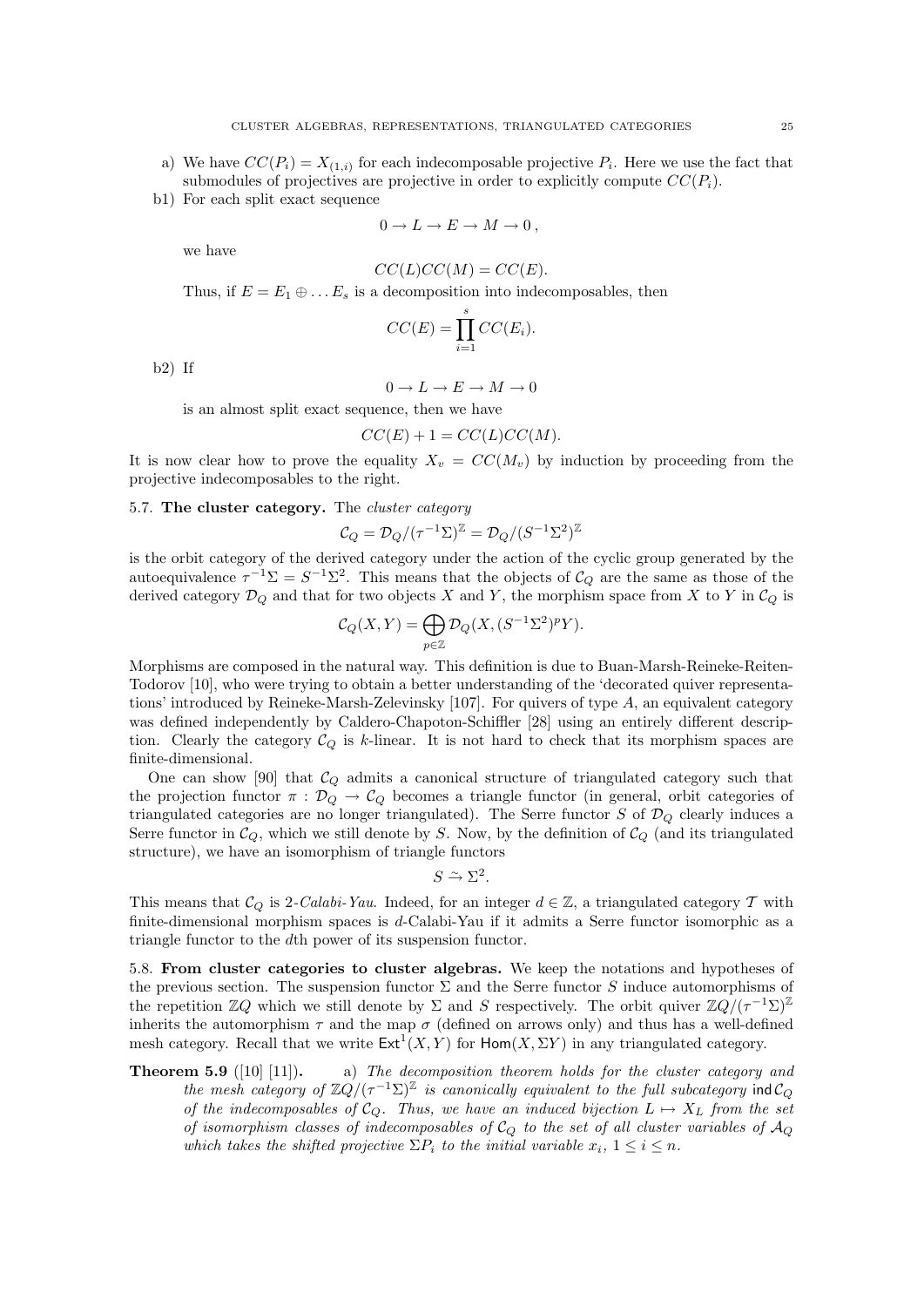#### 26 BERNHARD KELLER

b) Under this bijection, the clusters correspond to the cluster-tilting sets, i.e. the sets of pairwise non isomorphic indecomposables  $T_1, \ldots, T_n$  such that we have

$$
Ext^1(T_i, T_j) = 0
$$

for all  $i, j$ .

c) If  $T_1, \ldots, T_n$  is cluster-tilting, then the quiver (cf. below) of the endomorphism algebra of the sum  $T = \bigoplus_{i=1}^n T_i$  does not have loops nor 2-cycles and the associated antisymmetric matrix is the exchange matrix of the unique seed containing the cluster  $X_{T_1}, \ldots, X_{T_n}$ .

In part b), the condition implies in particular that  $\text{Ext}^1(T_i, T_i)$  vanishes. However, for a Dynkin quiver Q, we have  $\text{Ext}^1(L, L) = 0$  for each indecomposable L of  $\mathcal{C}_Q$ . A cluster-tilting object of  $\mathcal{C}_Q$ is the direct sum of the objects  $T_1, \ldots, T_n$  of a cluster-tilting set. Since these are pairwise nonisomorphic indecomposables, the datum of T is equivalent to that of the  $T_i$ . A cluster-tilted algebra of type Q is the endomorphism algebra of a cluster-tilting object of  $\mathcal{C}_Q$ . In part c), the most subtle point is that the quiver does not have loops or 2-cycles [11]. Let us recall what one means by the quiver of a finite-dimensional algebra over an algebraically closed field:

**Proposition-Definition 5.10** (Gabriel). Let  $B$  be a finite-dimensional algebra over the algebraically closed ground field k.

- a) There exists a quiver  $Q_B$ , unique up to isomorphism, such that B is Morita equivalent to the algebra  $kQ_B/I$ , where I is an ideal of  $kQ_B$  contained in the square of the ideal generated by the arrows of  $Q_B$ .
- b) The ideal I is not unique in general but we have  $I = 0$  iff B is hereditary.
- c) There is a bijection  $i \mapsto S_i$  between the vertices of  $Q_B$  and the isomorphism classes of simple B-modules. The number of arrows from a vertex  $i$  to a vertex  $j$  equals the dimension of  $\mathsf{Ext}^1_B(S_j, S_i).$

In our case, the algebra  $B$  is the endomorphism algebra of the sum  $T$  of the cluster-tilting set  $T_1, \ldots, T_n$  in  $C_Q$ . In this case, the Morita equivalence of a) even becomes an isomorphism (because the  $T_i$  are pairwise non isomorphic). For a suitable choice of this isomorphism, the idempotent  $e_i$ associated with the vertex i is sent to the identity of  $T_i$  and the images of the arrows from i to j yield a basis of the space of irreducible morphisms

$$
\mathsf{irr}_T(T_i,T_j) = \mathsf{rad}_T(T_i,T_j) / \mathsf{rad}_T^2(T_i,T_j) \, ,
$$

where rad $_T(T_i, T_j)$  denotes the vector space of non isomorphisms from  $T_i$  to  $T_j$  (thanks to the locality of the endomorphism rings, this set is indeed closed under addition) and  $\text{rad}_T^2$  the subspace of non isomorphisms admitting a non trivial factorization:

$$
\mathsf{rad}^2_T(T_i,T_j) = \sum_{r=1}^n \mathsf{rad}_T(T_r,T_j) \mathsf{\,rad}_T(T_i,T_r).
$$

As an illustration of theorem 5.9, we consider the cluster-tilting set  $T_1, \ldots, T_5$  in  $\mathcal{C}_{\vec{A}_5}$  depicted in figure 3. Here the vertices labeled  $0, 1, \ldots, 4$  have to be identified with the vertices labeled 20, 21, ..., 24 (in this order) to obtain the orbit quiver  $\mathbb{Z}Q/(\tau^{-1}\Sigma)^{\mathbb{Z}}$ . In the orbit category, we have  $\tau \stackrel{\sim}{\to} \Sigma$  so that  $\Sigma T_1$  is the indecomposable associated to vertex 0, for example. Using this and the description of the morphisms in the mesh category, it is easy to check that we do have

$$
\mathsf{Ext}^1(T_i,T_j)=0
$$

for all  $i, j$ . It is also easy to determine the spaces of morphisms

$$
\mathsf{Hom}_{\mathcal{C}_Q}(T_i,T_j)
$$

and the compositions of morphisms. Determining these is equivalent to determining the endomorphism algebra

$$
\mathsf{End}(T)=\mathsf{Hom}(T,T)=\bigoplus_{i,j}\mathsf{Hom}(T_i,T_j).
$$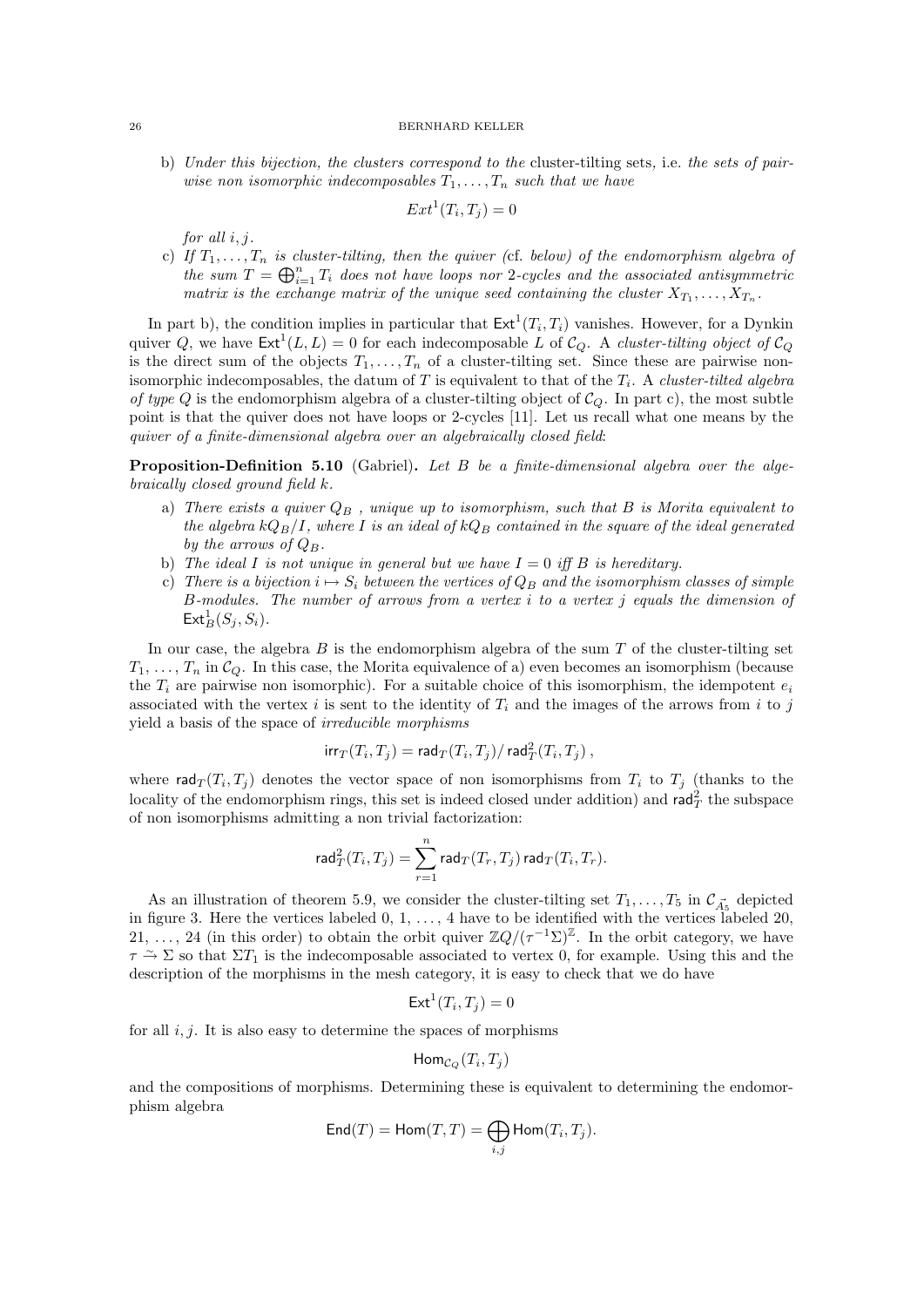This algebra is easily seen to be *isomorphic* to the algebra given by the following quiver  $Q'$ 



with the relations

$$
\alpha\beta = 0 \ , \ \beta\gamma = 0 \ , \ \gamma\alpha = 0.
$$

Thus the quiver of  $\textsf{End}(T)$  is  $Q'$ . It encodes the exchange matrix of the associated cluster  $1 + \alpha$ 

$$
X_{T_1} = \frac{1 + x_2}{x_1}
$$
  
\n
$$
X_{T_2} = \frac{x_1 x_2 + x_1 x_4 + x_3 x_4 + x_2 x_3 x_4}{x_1 x_2 x_3}
$$
  
\n
$$
X_{T_3} = \frac{x_1 x_2 x_3 + x_1 x_2 x_3 x_4 + x_1 x_2 x_5 + x_1 x_4 x_5 + x_3 x_4 x_5 + x_2 x_3 x_4 x_5}{x_1 x_2 x_3 x_4 x_5}
$$
  
\n
$$
X_{T_4} = \frac{x_2 + x_4}{x_3}
$$
  
\n
$$
X_{T_5} = \frac{1 + x_4}{x_5}.
$$

5.9. A K-theoretic interpretation of the exchange matrix. Keep the notations and hypotheses of the preceding section. Let  $T_1, \ldots, T_n$  be a cluster-tilting set, T the sum of the  $T_i$  and B its endomorphism algebra. For two finite-dimensional right  $B$ -modules  $L$  and  $M$  put

 $\langle L, M \rangle_a = \dim \textsf{Hom}(L, M) - \dim \textsf{Ext}^1(L, M) - \dim \textsf{Hom}(M, L) + \dim \textsf{Ext}^1(M, L).$ 

This is the antisymmetrization of a truncated Euler form. A priori it is defined on the split Grothendieck group of the category  $mod B$  (*i.e.* the quotient of the free abelian group on the isomorphism classes divided by the subgroup generated by all relations obtained from direct sums in mod  $B$ ).

**Proposition 5.11** (Palu). The form  $\langle \cdot \rangle_a$  descends to an antisymmetric form on  $K_0(\text{mod } B)$ . Its matrix in the basis of the simples is the exchange matrix associated with the cluster corresponding to  $T_1, \ldots, T_n$ .

5.10. Mutation of cluster-tilting sets. Let us recall two axioms of triangulated categories:

TR1 For each morphism  $u : X \to Y$ , there exists a triangle

$$
X \xrightarrow{u} Y \to Z \to \Sigma X.
$$

TR2 A sequence

 $X \stackrel{u}{\rightarrow} Y \stackrel{v}{\rightarrow} Z \stackrel{w}{\rightarrow} \Sigma X$ 

is a triangle if and only if the sequence

$$
Y \xrightarrow{v} Z \xrightarrow{w} \Sigma X \xrightarrow{-u} \Sigma Y
$$

is a triangle.

One can show that in TR1, the triangle is unique up to (non unique) isomorphism. In particular, up to isomorphism, the object  $Z$  is uniquely determined by  $u$ . Notice the sign in TR2. It follows from TR1 and TR2 that a given morphism also occurs as the second (respectively third) morphism in a triangle.

Now, with the notations and hypotheses of the preceding section, suppose that  $T_1, \ldots, T_n$  is a cluster-tilting set and  $Q'$  the quiver of the endomorphism algebra B of the sum of the  $T_i$ . As explained after proposition-definition 5.10, we have a surjective algebra morphism

$$
kQ' \to \bigoplus_{i,j} \operatorname{Hom}(T_i,T_j)
$$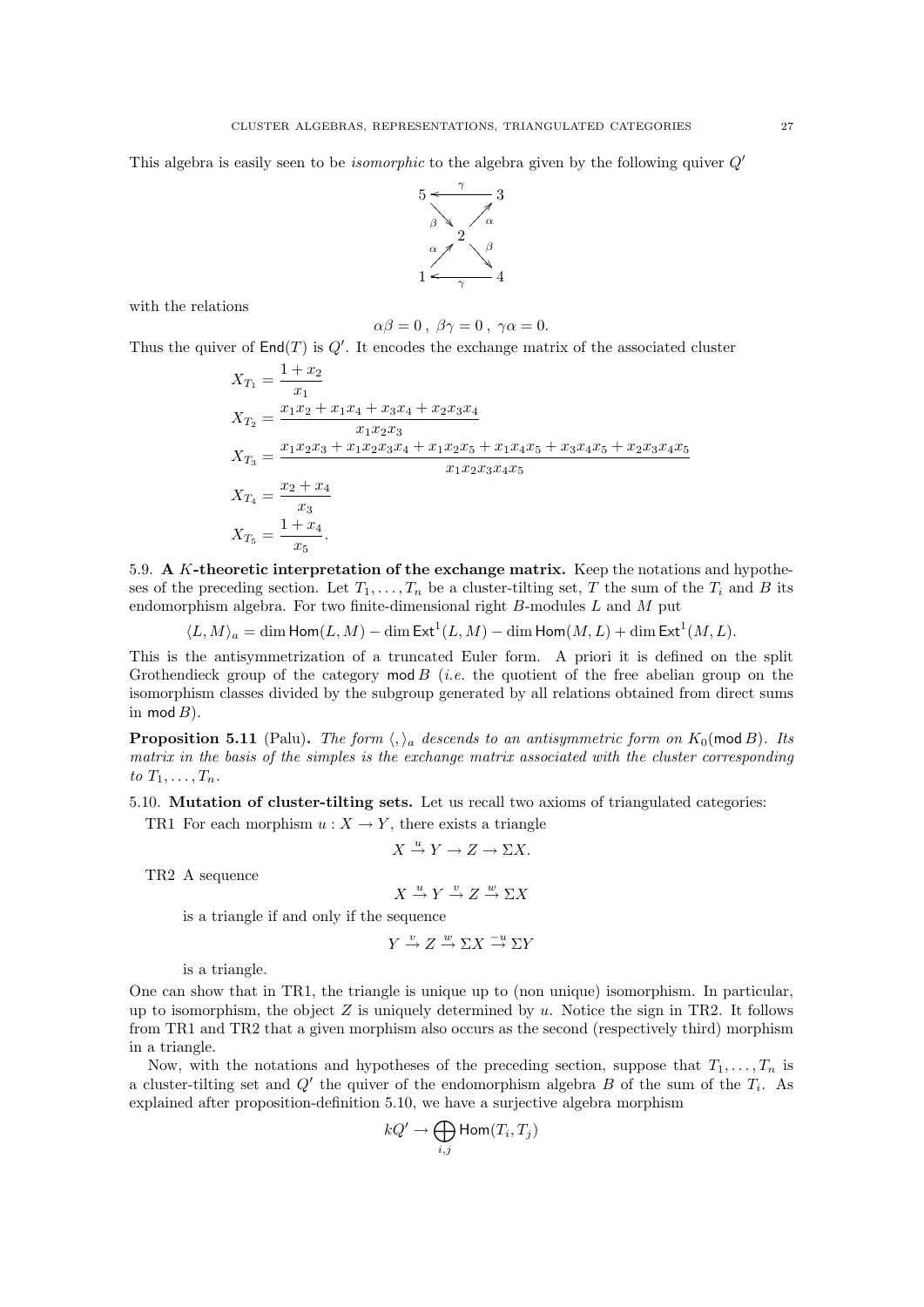## 28 BERNHARD KELLER

which takes the idempotent  $e_i$  to the identity of  $T_i$  and the arrows  $i \rightarrow j$  to irreducible morphisms  $T_i \rightarrow T_j$ , for all vertices i, j of Q' (cf. the above example computation of B and  $Q' = Q_B$ ).

Now let k be a vertex of  $Q'$  (the mutating vertex). We choose triangles

$$
T_k \xrightarrow{u} \bigoplus_{\substack{\text{arrows} \\ k \to i}} T_i \to T_k^* \to \Sigma T_k
$$

and

$$
{}^*\!T_k \to \bigoplus_{\substack{\text{arrows}\\j \to k}} T_j \stackrel{v}{\to} T_k \to \Sigma^* T_k ,
$$

where the component of u (respectively v) corresponding to an arrow  $\alpha : k \to i$  (respectively  $j \to k$ ) is the corresponding morphism  $T_k \to T_i$  (respectively  $T_j \to T_k$ ). These triangles are unique up to isomorphism and called the *exchange triangles* associated with k and  $T_1, \ldots, T_n$ .

#### Theorem 5.12  $([10])$ .  $k^*$  and  ${}^*\!T_k$  are isomorphic.

- b) The set obtained from  $T_1, \ldots, T_n$  by replacing  $T_k$  with  $T_k^*$  is cluster-tilting and its associated cluster is the mutation at k of the cluster associated with  $T_1, \ldots, T_n$ .
- c) Two indecomposables L and M appear as the the pair  $(T_k, T_k^*)$  associated with an exchange if and only if the space  $\mathsf{Ext}^1(L,M)$  is one-dimensional. In this case, the exchange triangles are the unique (up to isomorphism) non split triangles

$$
L\to E\to M\to \Sigma L\ \ and\ M\to E'\to L\to \Sigma M.
$$

Let us extend the map  $L \mapsto X_L$  from indecomposable to decomposable objects of  $\mathcal{C}_Q$  by requiring that we have

$$
X_N = X_{N_1} X_{N_2}
$$

whenever  $N = N_1 \oplus N_2$  (this is compatible with the muliplicativity of the Caldero-Chapoton map). We know that if  $u_1, \ldots, u_n$  is a cluster and  $B = (b_{ij})$  the associated exchange matrix, then the mutation at k yields the variable  $u'_k$  such that

$$
u_k u'_k = \prod_{\substack{\text{arrows} \\ k \to i}} u_i + \prod_{\substack{\text{arrows} \\ j \to k}} u_j.
$$

By combining this with the exchange triangles, we see that in the situation of c), we have

$$
X_L X_M = X_E + X_{E'}.
$$

We would like to generalize this identity to the case where the space  $\text{Ext}^1(L,M)$  is of higher dimension. For three objects L, M and N of  $C_Q$ , let  $Ext^1(L,M)_N$  be the subset of  $Ext^1(L,M)$ formed by those morphisms  $\varepsilon : L \to \Sigma M$  such that in the triangle

$$
M \to E \to L \xrightarrow{\varepsilon} \Sigma M ,
$$

the object  $E$  is isomorphic to  $N$  (we do not fix an isomorphism). Notice that this subset is a cone (*i.e.* stable under multiplication by non zero scalars) in the vector space  $\text{Ext}^1(L, M)$ .

**Proposition 5.13** ([30]). The subset  $Ext^1(L,M)_N$  is constructible in  $Ext^1(L,M)$ . In particular, it is a union of algebraic subvarieties. It is empty for all but finitely isomorphism classes of objects N.

If k is the field of complex numbers, we denote by  $\chi$  the Euler characteristic with respect to singular cohomology with coefficients in a field. If  $k$  is an arbitrary algebraically closed field, we denote by  $\chi$  the Euler characteristic with respect to étale cohomology with proper support.

**Theorem 5.14** ([30]). Suppose that L and M are objects of  $C_Q$  such that  $Ext^1(L, M) \neq 0$ . Then we have

$$
X_L X_M = \sum_N \frac{\chi(\mathbb{P} \operatorname{Ext}^1(L, M)_N) + \chi(\mathbb{P} \operatorname{Ext}^1(M, L)_N)}{\chi(\mathbb{P} \operatorname{Ext}^1(L, M))} X_N,
$$

where the sum is taken over all isomorphism classes of objects N of  $\mathcal{C}_{\mathcal{O}}$ .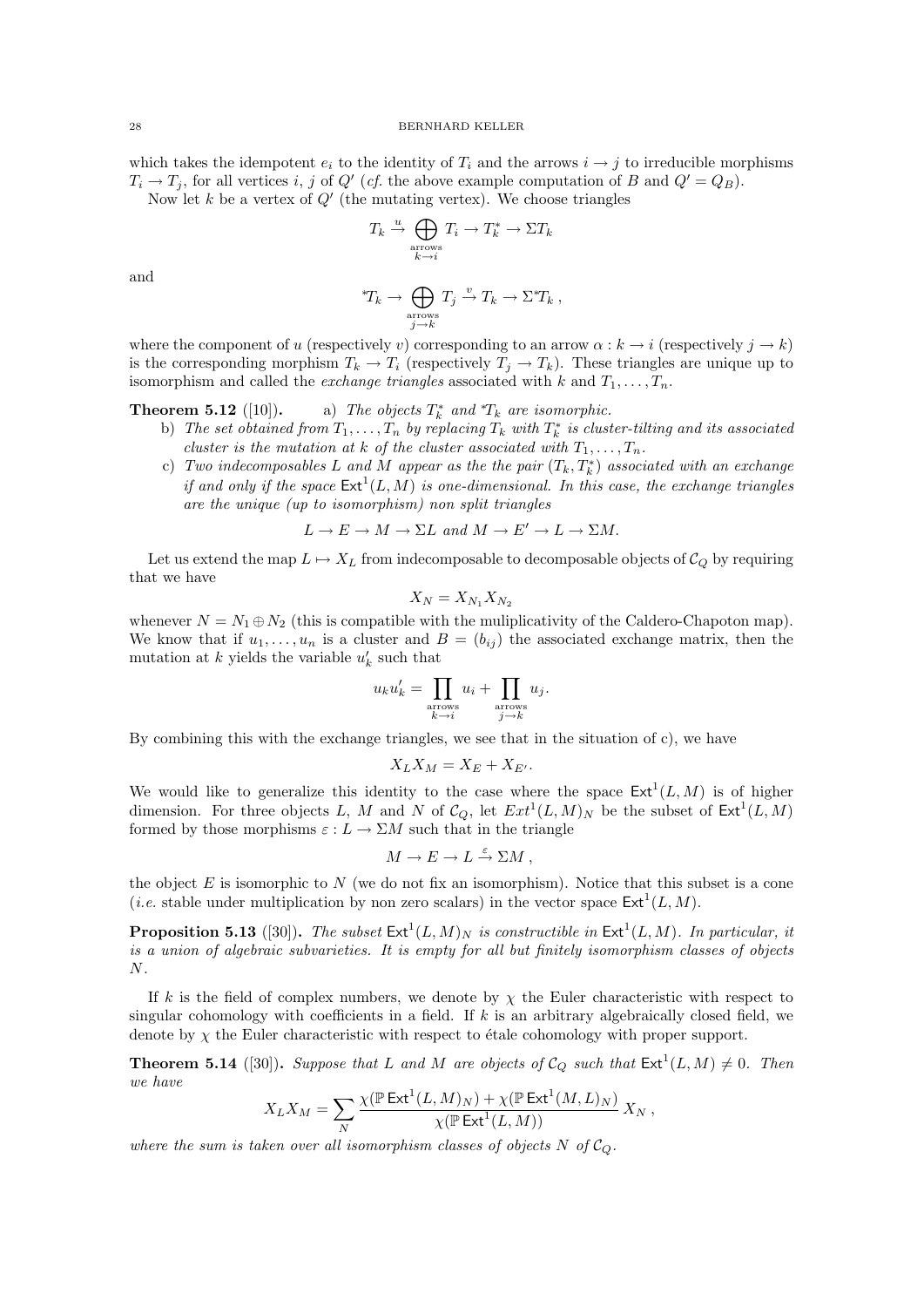Notice that in the theorem, the objects L and M may be decomposable so that  $X_L$  and  $X_M$ will not be cluster variables in general and the  $X_N$  do not form a linearly independent set in the cluster algebra. Thus, the formula should be considered as a relation rather than as an alternative definition for the multiplication of the cluster algebra. Notice that it nevertheless bears a close resemblance to the product formula in a dual Hall algebra: For two objects  $L$  and  $M$  in a finitary abelian category of finite global dimension, we have

$$
[L] * [M] = \sum_{[N]} \frac{|\operatorname{Ext}^1(L,M)_N|}{|\operatorname{Ext}^1(L,M)|} [N] \ ,
$$

where the brackets denote isomorphism classes and the vertical bars the cardinalities of the underlying sets, cf. Proposition 1.5 of [120].

#### 6. Categorification via cluster categories: the acyclic case

6.1. Categorification. Let  $Q$  be a connected finite quiver without oriented cycles with vertex set  $\{1,\ldots,n\}$ . Let k be an algebraically closed field. We have seen in section 5.4 how to define the bounded derived category  $\mathcal{D}_Q$ . We still have a fully faithful functor from the mesh category of  $\mathbb{Z}Q$  to the category of indecomposables of  $\mathcal{D}_Q$  but this functor is very far from being essentially surjective. In fact, its image does not even contain the injective indecomposable kQ-modules. The methods of the preceding section therefore do not generalize but most of the results continue to hold. The derived category  $\mathcal{D}_Q$  still has a Serre functor (the total left derived functor of the tensor product functor ?  $\otimes_B D(kQ)$ . We can form the cluster category

$$
\mathcal{C}_Q = \mathcal{D}_Q / (S^{-1} \Sigma^2)^{\mathbb{Z}}
$$

as before and it is still a triangulated category in a canonical way such that the projection  $\pi$ :  $\mathcal{D}_Q \to \mathcal{C}_Q$  becomes a triangle functor [90]. Moreover, the decomposition theorem 5.1 holds for  $\mathcal{C}_Q$ and each object  $L$  of  $\mathcal{C}_Q$  decomposes into a direct sum

$$
L = \pi(M) \oplus \bigoplus_{i=1}^{n} \pi(\Sigma P_i)^{m_i}
$$

for some module M and certain multiplicities  $m_i$ ,  $1 \le i \le n$ , cf. [10]. We put

$$
X_L = CC(M) \prod_{i=1}^n x_i^{m_i},
$$

where  $CC(M)$  is defined as in section 5.3 Notice that in general,  $X_L$  can only be expected to be an element of the fraction field  $\mathbb{Q}(x_1,\ldots,x_n)$ , not of the cluster algebra  $\mathcal{A}_Q$  inside this field. (The exponents in the formula for  $X_L$  are perhaps more transparent in equation 7.5.1 below).

**Theorem 6.1.** Let Q be a finite quiver without oriented cycles with vertex set  $\{1, \ldots, n\}$ .

- a) The map  $L \mapsto X_L$  induces a bijection from the set of isomorphism classes of rigid indecomposables of the cluster category  $C_Q$  onto the set of cluster variables of the cluster algebra  $\mathcal{A}_O$  .
- b) Under this bijection, the clusters correspond exactly to the cluster-tilting sets, i.e. the sets  $T_1, \ldots, T_n$  of rigid indecomposables such that

$$
Ext^1(T_i, T_j) = 0
$$

for all  $i, j$ .

- c) For a cluster-tilting set  $T_1, \ldots, T_n$ , the quiver of the endomorphism algebra of the sum of the  $T_i$  does not have loops nor 2-cycles and encodes the exchange matrix of the [71] seed containing the corresponding cluster.
- d) If L and M are rigid indecomposables such that the space  $\text{\textsf{Ext}}^1(L,M)$  is one-dimensional, then we have the generalized exchange relation

(6.1.1) XLX<sup>M</sup> = X<sup>B</sup> + XB<sup>0</sup>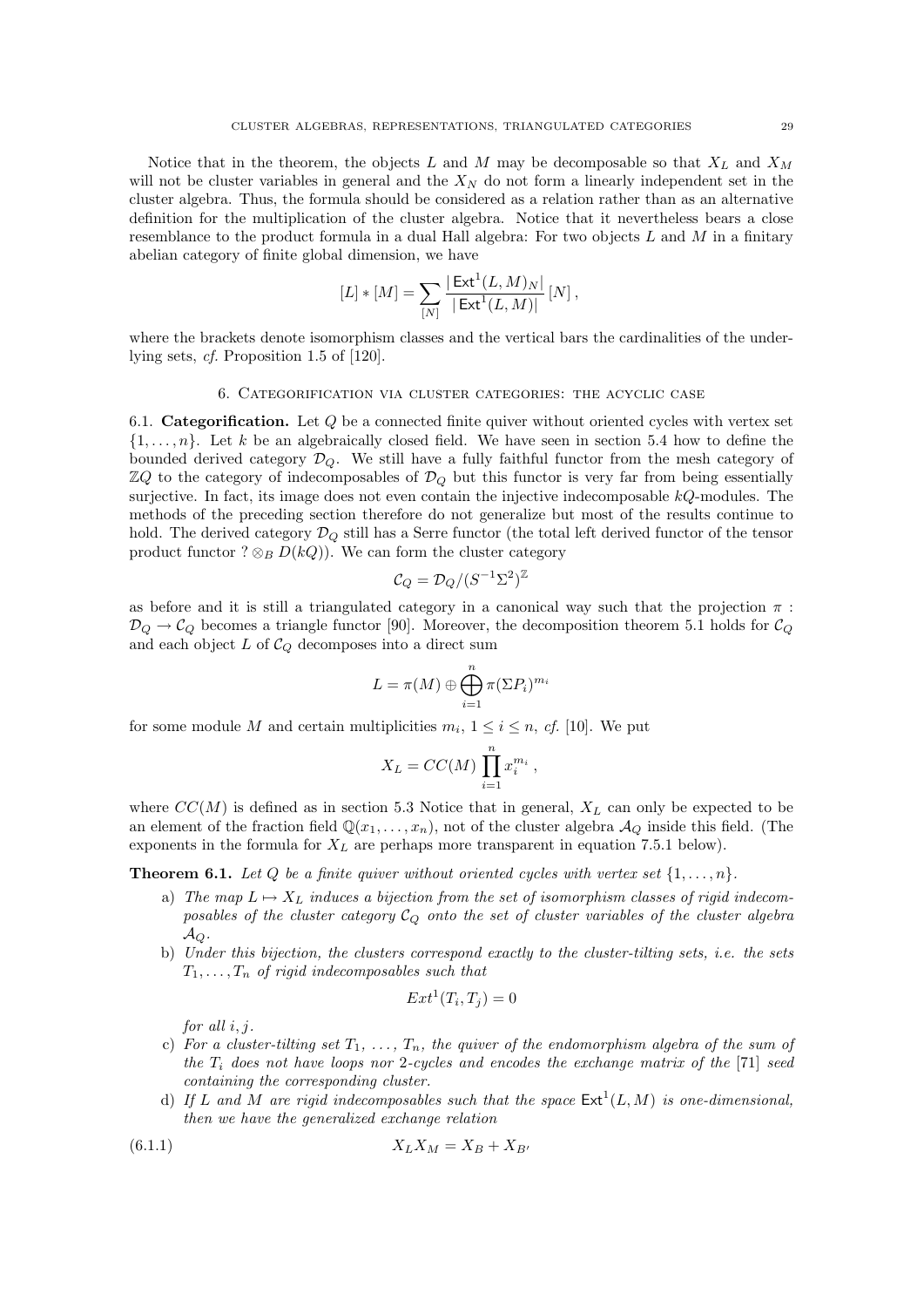## 30 BERNHARD KELLER

where  $B$  and  $B'$  are the middle terms of 'the' non split triangles

$$
L \longrightarrow B \longrightarrow M \longrightarrow \Sigma L \text{ and } M \longrightarrow B' \longrightarrow L \longrightarrow \Sigma M .
$$

Parts a), b) and d) of the theorem are proved in [29] and part c) in [11]. The proofs build on work by many authors notably Buan-Marsh-Reiten-Todorov [12] Buan-Marsh-Reiten [11], Buan-Marsh-Reineke-Reiten-Todorov [10], Marsh-Reineke-Zelevinsky [107], . . . and especially on Caldero-Chapoton's explicit formula for  $X_L$  proved in [27] for orientations of simply laced Dynkin diagrams. Another crucial ingredient of the proof is the Calabi-Yau property of the cluster category. An alternative proof of part c) was given by A. Hubery [80] for quivers whose underlying graph is an extended simply laced Dynkin diagram.

We describe the main steps of the proof of a). The mutation of cluster-tilting sets is defined using the construction of section 5.10.

- 1) If T is a cluster-tilting object, then the quiver  $Q_T$  of its endomorphism algebra does not have loops or 2-cycles. If  $T'$  is obtained from T by mutation at the summand  $T_1$ , then the quiver  $Q_{T'}$  of the endomorphism algebra of  $T'$  is the mutation at the vertex 1 of the quiver  $Q_T$ , cf. [11].
- 2) Each rigid indecomposable is contained in a cluster-tilting set. Any two cluster-tilting sets are linked by a finite sequence of mutations. This is deduced in [10] from the work of Happel-Unger [77].
- 3) If  $(T_1, T_1^*)$  is an exchange pair and

$$
T_1^* \to E \to T_1 \to \Sigma T_1^*
$$
 and  $T_1 \to E' \to T_1^* \to \Sigma T_1$ 

are the exchange triangles, then we have

$$
X_{T_1} X_{T_1^*} = X_E + X_{E'}.
$$

This is shown in [29].

It follows from 1)-3) that the map  $L \to X_L$  does take rigid indecomposables to cluster variables and that each cluster variable is obtained in this way. It remains to be shown that a rigid indecomposable L is determined up to isomorphism by  $X_L$ . This follows from

4) If M is a rigid indecomposable module, the denominator of  $X_M$  is  $x_1^{d_1} \ldots x_n^{d_n}$ , cf. [29].

Indeed, a rigid indecomposable module  $M$  is determined, up to isomorphism, by its dimension vector.

We sum up the relations between the cluster algebra and the cluster category in the following table

| cluster algebra   | cluster category                        |
|-------------------|-----------------------------------------|
| multiplication    | direct sum                              |
| addition          |                                         |
| cluster variables | rigid indecomposables                   |
| clusters          | cluster-tilting sets                    |
| mutation          | mutation                                |
| exchange relation | exchange triangles                      |
| $xx^* = m + m'$   | $T_k \to M \to T_k^* \to \Sigma T_k$    |
|                   | $T_k^* \to M' \to T_k \to \Sigma T_k^*$ |

6.2. Two applications. Theorem 6.1 does shed new light on cluster algebras. In particular, thanks to the theorem, Caldero and Reineke [31] have made significant progress towards the

**Conjecture 6.2.** Suppose that Q does not have oriented cycles. Then all cluster variables of  $\mathcal{A}_{\mathcal{Q}}$ belong to  $\mathbb{N}[x_1^{\pm}, \ldots, x_n^{\pm}].$ 

This conjecture is a consequence of a general conjecture of Fomin-Zelevinsky [51], which here is specialized to the case of cluster algebras associated with acyclic quivers, for cluster expansions in the initial cluster. Caldero-Reineke's work in [31] is based on Lusztig's [106] and in this sense it does not quite live up to the hopes that cluster theory ought to explain Lusztig's results. Notice that in [31], the above conjecture is stated as a theorem. However, a gap in the proof was found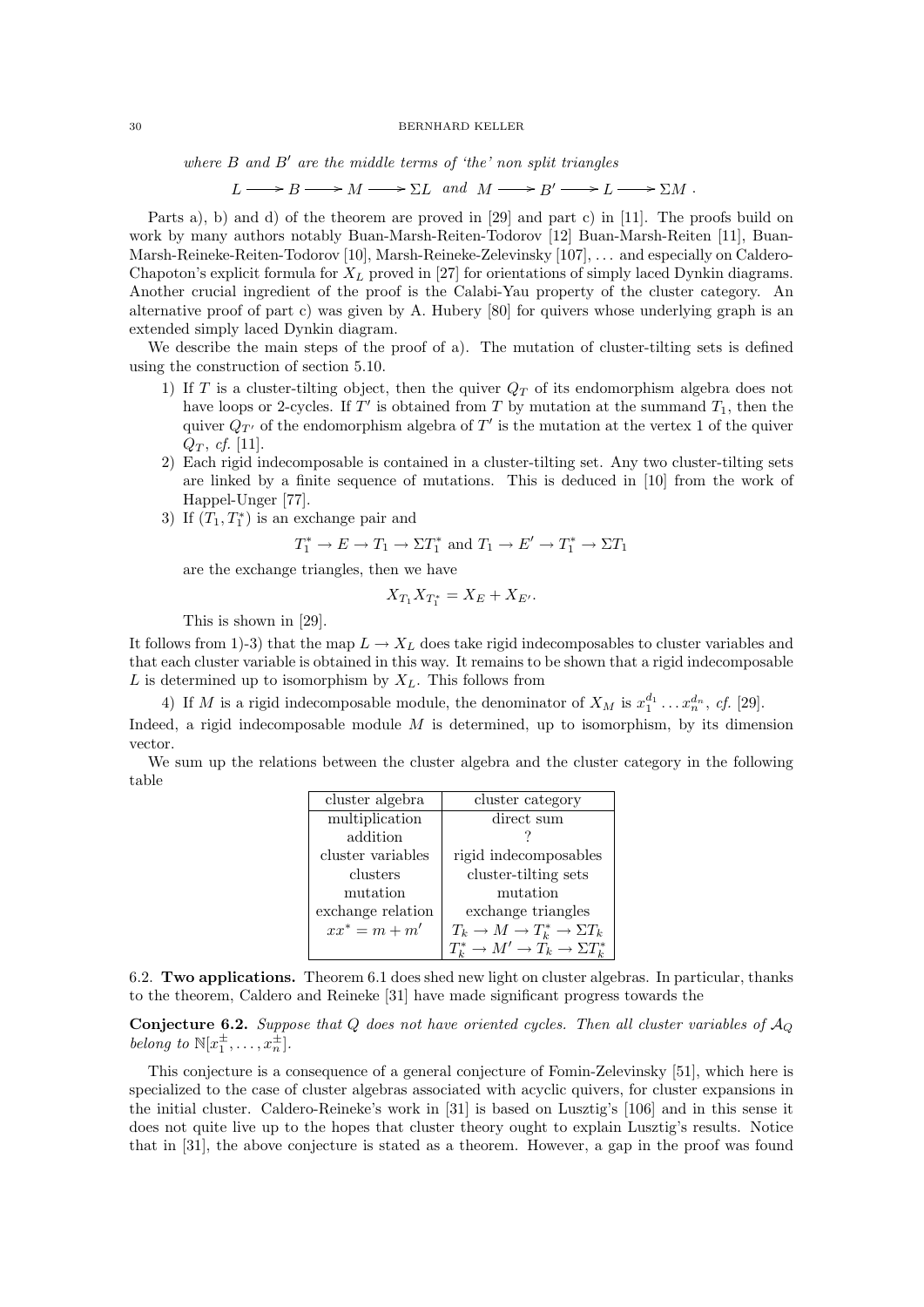by Nakajima [110]: the authors incorrectly identify their parameter q with Lusztig's parameter  $v$ , whereas the correct identification is  $v = -\sqrt{q}$ .

Here are two applications to the exchange graph of the cluster algebra associated with an acyclic quiver Q:

**Corollary 6.3** ([29]). a) For any cluster variable x, the set of seeds whose clusters contain x form a connected subgraph of the exchange graph.

b) The set of seeds whose quiver does not have oriented cycles form a connected subgraph (possibly empty) of the exchange graph.

For acyclic cluster algebras, parts a) and b) confirm conjecture 4.14 parts (3) and (4) by Fomin-Zelevinsky in [54]. By b), the cluster algebra associated with a quiver without oriented cycles has a well-defined cluster-type.

6.3. Cluster categories and singularities. The construction of cluster categories may seem a bit artificial. Nevertheless, cluster categories do occur 'in nature'. In particular, certain triangulated categories associated with singularities are equivalent to cluster categories. We illustrate this on the following example: Let the cyclic group  $G$  of order 3 act on a three-dimensional complex vector space  $V$  by scalar multiplication with a primitive third root of unity. Let  $S$  be the completion at the origin of the coordinate algebra of V and let  $R = S^G$  the fixed point algebra, corresponding to the completion of the singularity at the origin of the quotient  $V/\sqrt{G}$ . The algebra R is a Gorenstein ring, cf. e.g. [129], and an isolated singularity of dimension 3, cf. e.g. Corollary 8.2 of [82]. The category  $CM(R)$  of maximal Cohen-Macaulay modules is an exact Frobenius category and its stable category  $\underline{CM}(R)$  is a triangulated category. By Auslander's results [6], cf. Lemma 3.10 of [131], it is 2-Calabi Yau. One can show that it is equivalent to the cluster category  $\mathcal{C}_Q$  for the quiver

$$
Q: 1 \longrightarrow 2
$$

by an equivalence which takes the cluster-tilting object  $T = kQ$  to S considered as an R-module. This example can be found in [92], where it is deduced from an abstract characterization of cluster categories. A number of similar examples can be found in [25] and [94].

#### 7. Categorification via 2-Calabi-Yau categories

The extension of the results of the preceding sections to quivers containing oriented cycles is the subject of ongoing research, cf. for example [39] [62] [8]. Here we present an approach based on the fact that many arguments developed for cluster categories apply more generally to suitable triangulated categories, whose most important property it is to be Calabi-Yau of dimension 2. As an application, we will sketch a proof of the periodicity conjecture in section 8 (details will appear elsewhere [87]).

7.1. Definition and main examples. Let k be an algebraically closed field and let  $\mathcal C$  a triangulated category with suspension functor  $\Sigma$  where all idempotents split (*i.e.* each idempotent endomorphism e of an object M is the projection onto  $M_1$  along  $M_2$  in a decomposition  $M = M_1 \oplus M_2$ . We assume that

- 1) C is Hom-finite (*i.e.* we have dim  $\mathcal{C}(L, M) < \infty$  for all L, M in C) and the decomposition theorem 5.1 holds for  $C$ ;
- 2)  $\mathcal C$  is 2-Calabi-Yau, *i.e.* we are given bifunctorial isomorphisms

$$
D\mathcal{C}(L,M) \xrightarrow{\sim} \mathcal{C}(M,\Sigma^2 L), L,M \in \mathcal{C};
$$

- 3)  $\mathcal C$  admits a cluster-tilting object  $T$ , *i.e.* 
	- a)  $T$  is the sum of pairwise non-isomorphic indecomposables,
	- b)  $T$  is rigid and
	- c) for each object L of C, if  $\mathsf{Ext}^1(T, L)$  vanishes, then L belongs to the category  $\mathsf{add}(T)$ of direct factors of finite direct sums of copies of T.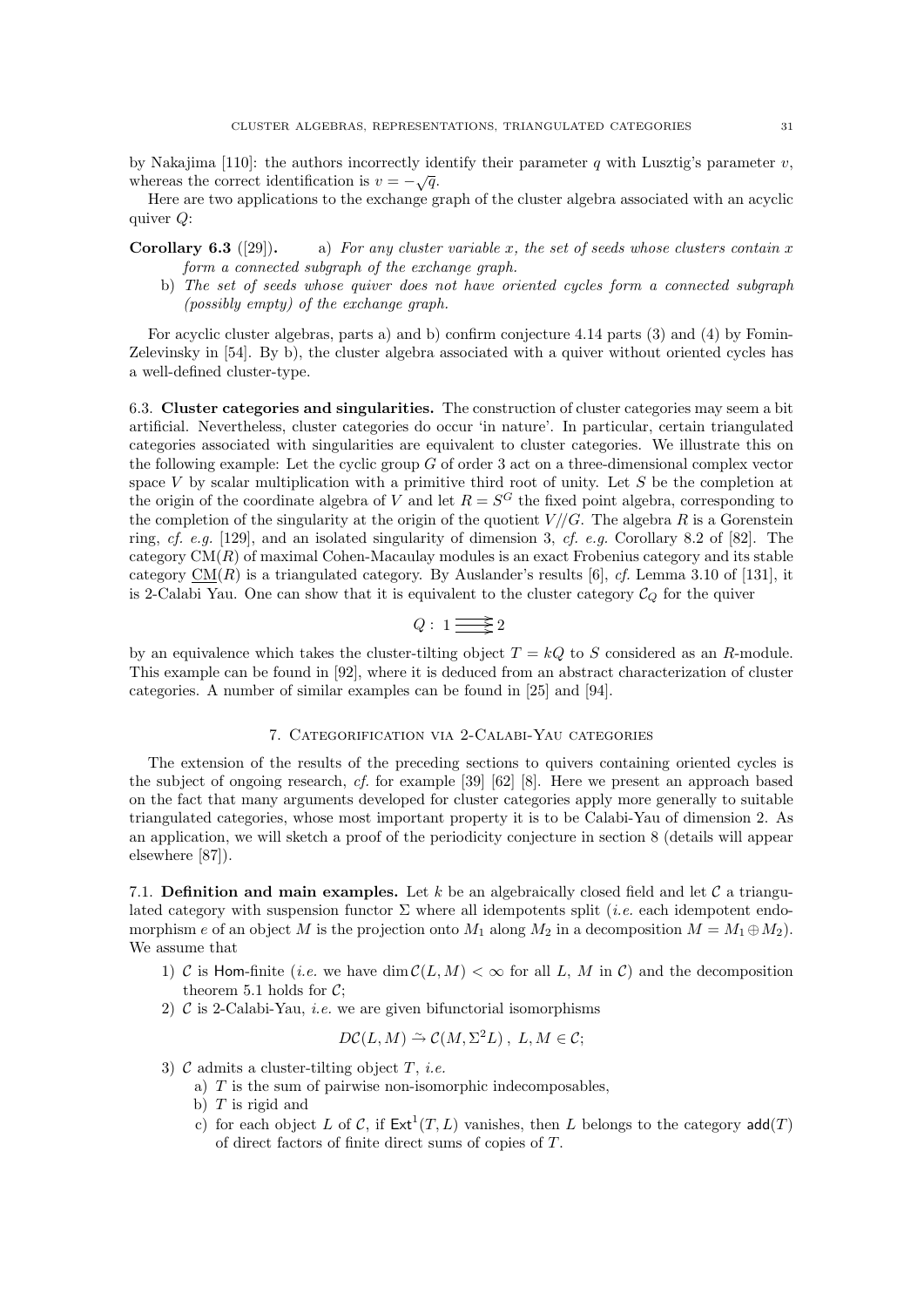If all these assumptions hold, we say that  $(C, T)$  is a 2-Calabi-Yau category with cluster tilting object. If Q is a finite quiver, we say that a 2-Calabi-Yau category C with cluster-tilting object  $T$ is a 2-Calabi-Yau realization of Q if Q is the quiver of the endomorphism algebra of  $T$ .

For example, if  $\mathcal C$  is the cluster category of a finite quiver  $Q$  without oriented cycles, conditions 1) and 2) hold and an object  $T$  is cluster-tilting in the above sense iff it is the direct sum of a cluster-tilting set  $T_1, \ldots, T_n$ , where n is the number of vertices of Q, cf. [10]. The 'initial' clustertilting object in this case is  $T = kQ$  (the image in  $C_Q$  of the free module of rank one) and  $(C, kQ)$ is the *canonical*  $2$ -*Calabi-Yau realization* of the quiver  $Q$  (without oriented cycles).

The second main class of examples comes from the work of Geiss-Leclerc-Schröer: Let  $\Delta$  be a simply laced Dynkin diagram,  $\vec{\Delta}$  a quiver with underlying graph  $\Delta$  and  $\vec{\Delta}$  the *doubled quiver* obtained from  $\vec{\Delta}$  by adjoining an arrow  $\alpha^* : j \to i$  for each arrow  $\alpha : i \to j$ . The preprojective algebra  $\Lambda = \Lambda(\Delta)$  is the quotient of the path algebra of  $\overline{\Delta}$  by the ideal generated by the relator

$$
\sum_{\alpha \in Q_1} \alpha \alpha^* - \alpha^* \alpha.
$$

For example, if  $\vec{\Delta}$  is the quiver

$$
1 \xrightarrow{\alpha} 2 \xrightarrow{\beta} 3 ,
$$

then  $\overline{\Delta}$  is the quiver

$$
1 \xrightarrow[\alpha^*]{\alpha^*} 2 \xrightarrow[\beta^*]{\beta^*} 3
$$

and the ideal generated by the above sum of commutators is also generated by the elements

$$
\alpha^*\alpha, \alpha\alpha^* - \beta^*\beta, \beta\beta^*.
$$

It is classical, cf. e.g. [116], that the algebra  $\Lambda = \Lambda(\Delta)$  is a finite-dimensional (!) selfinjective algebra (*i.e.*  $\Lambda$  is injective as a right  $\Lambda$ -module over itself). Let mod  $\Lambda$  denote the category of kfinite-dimensional right Λ-modules. The *stable module category* mod $\Lambda$  is the quotient of mod  $\Lambda$  by the ideal of all morphisms factoring through a projective module. This category carries a canonical triangulated structure (like any stable module category of a self-injective algebra): The suspension is constructed by choosing exact sequences of modules

$$
0\to L\to IL\to\Sigma L\to 0
$$

where IL is injective (but not necessarily functorial in L; the object  $\Sigma L$  becomes functorial in L when we pass to the stable category). The triangles are by definition isomorphic to standard triangles obtained from exact sequences of modules as follows: Let

$$
0 \to L \xrightarrow{i} M \xrightarrow{p} N \to 0
$$

be a short exact sequence of modΛ. Choose a commutative diagram

$$
0 \longrightarrow L \longrightarrow M \longrightarrow N \longrightarrow 0
$$
  
\n
$$
1 \downarrow \qquad \qquad \downarrow e
$$
  
\n
$$
0 \longrightarrow L \longrightarrow IL \longrightarrow \Sigma L \longrightarrow 0
$$

Then the image of  $(i, p, e)$  is a standard triangle in the stable module category. As shown in [36], the stable module category  $\mathcal{C} = \text{mod}\Lambda$  is 2-Calabi-Yau and it is easy to check that assumption 1) holds.

**Theorem 7.1** (Geiss-Leclerc-Schröer). The category  $C = \text{mod}\Lambda$  admits a cluster-tilting object T such that the quiver of  $\text{End}(T)$  is obtained from that of the category of indecomposable k∆-modules by deleting the injective vertices and adding an arrow  $v \rightarrow \tau v$  for each non projective vertex v.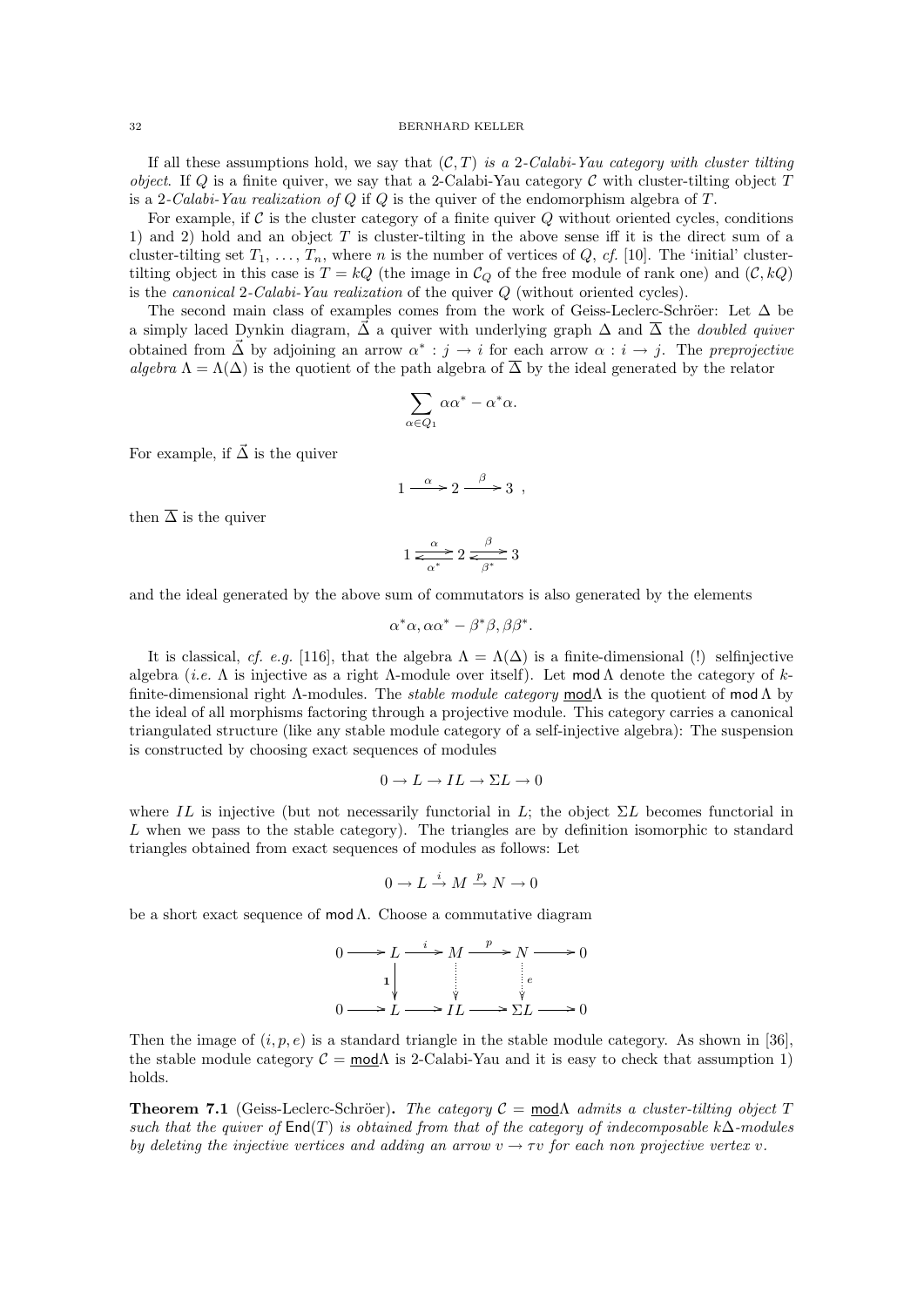Here, by the quiver of the category of indecomposable  $k\Delta$ -modules, we mean the full subquiver of the repetition  $ZQ$  which is formed by the vertices corresponding to modules (complexes concentrated in degree 0). Thus for  $\Delta = \vec{A}_5$ , this quiver is as follows:



where we have marked the indecomposable projectives  $P_i$  and the indecomposable injectives  $I_i$ . If we remove the vertices corresponding to the indecomposable injectives (and all the arrows incident with them) and add an arrow  $v \to \tau v$  for each vertex not corresponding to an indecomposable projective, we obtain the following quiver



In a series of papers [63] [65] [64] [67] [62] [66] [68], Geiss-Leclerc-Schröer have obtained remarkable results for a class of quivers which are important in the study of (dual semi-)canonical bases. They use an analogue [66] of the Caldero-Chapoton map due ultimately to Lusztig [105]. The class they consider has been further enlarged by Buan-Iyama-Reiten-Scott [7]. Thanks to their results, an analogue of Caldero-Chapoton's formula and a weakened version of theorem 6.1 was proved in [58] for an even larger class.

7.2. Calabi-Yau reduction. Suppose that  $(C, T)$  is a 2-Calabi-Yau realization of a quiver Q so that for  $1 \leq i \leq n$ , the vertex i of Q corresponds to the indecomposable summand  $T_i$  of T. Let J be a subset of the set of vertices of  $Q$  and let  $Q'$  be the quiver obtained from  $Q$  by deleting all vertices in J and all arrows incident with one of these vertices. Let  $\mathcal U$  be the full subcategory of  $\mathcal C$ formed by the objects U such that  $\mathsf{Ext}^1(T_j,U)=0$  for all  $j\in J$ . Note that all  $T_i, 1\leq i\leq n$ , belong to U. Let  $\langle T_i | j \in J \rangle$  denote the ideal of U generated by the identities of the objects  $T_i$ ,  $j \in J$ . By imitating the construction of the triangulated structure on a stable category, one can endow the quotient

$$
\mathcal{C}' = \mathcal{U}/\langle T_j|j \in J \rangle
$$

with a canonical structure of triangulated category, *cf.* [82].

**Theorem 7.2** (Iyama-Yoshino [82]). The pair  $(C', T)$  is a 2-Calabi-Yau realization of the quiver Q'. Moreover, the projection  $\mathcal{U} \to \mathcal{C}'$  induces a bijection between the cluster-tilting sets of C containing the  $T_j$ ,  $j \in J$ , and the cluster-tilting sets of  $\mathcal{C}'$ .

7.3. Mutation. Let  $(C, T)$  be a 2-Calabi-Yau category with cluster-tilting object. Let  $T_1$  be an indecomposable direct factor of T.

**Theorem 7.3** (Iyama-Yoshino  $[82]$ ). Up to isomorphism, there is a unique indecomposable object  $T_{1}^{\ast}$  not isomorphic to  $T_{1}$  such that the object  $\mu_{1}(T)$  obtained from  $T$  by replacing the indecomposable summand  $T_1$  with  $T_1^*$  is cluster-tilting.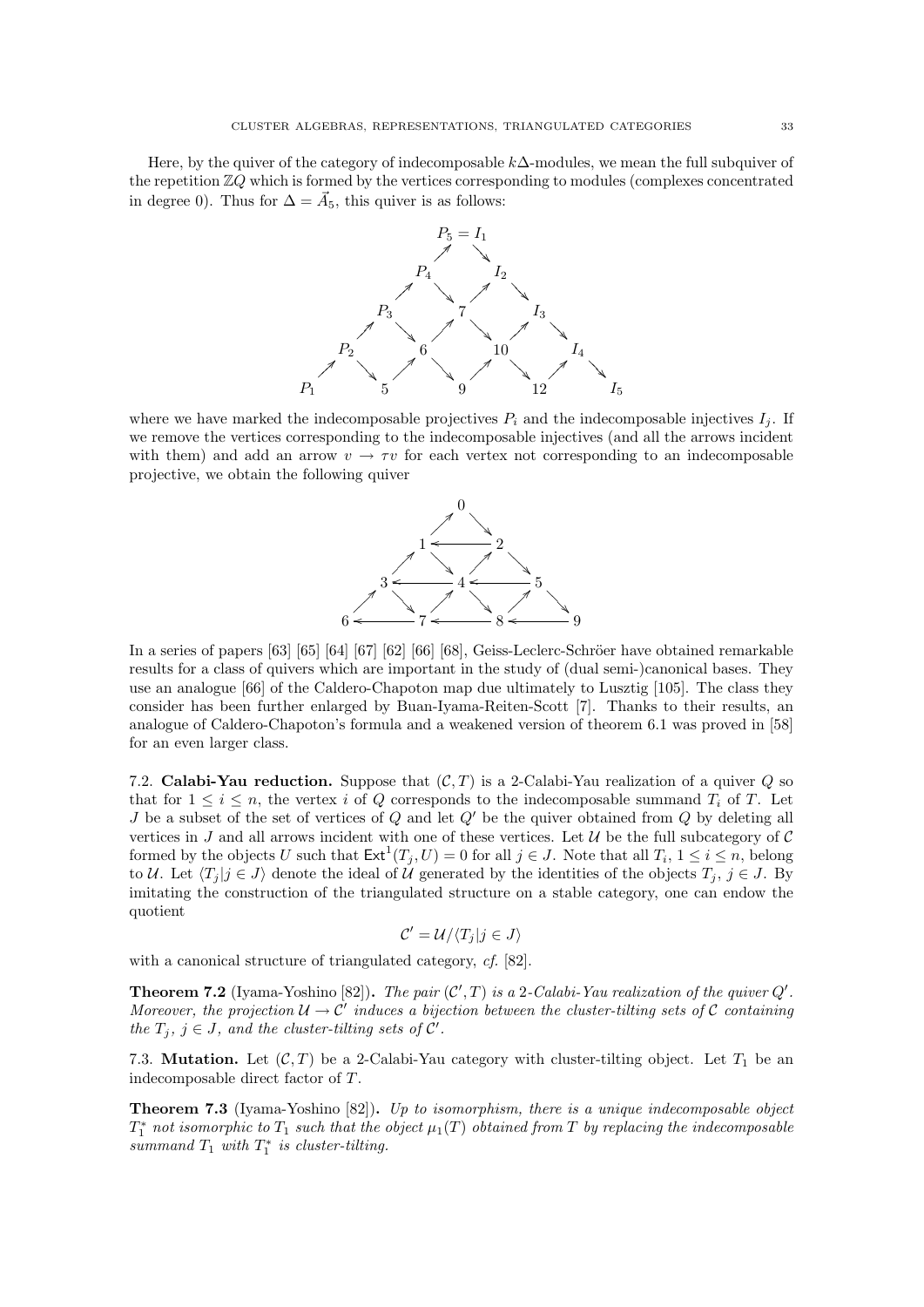## 34 BERNHARD KELLER

We call  $\mu_1(T)$  the mutation of T at  $T_1$ . If C is the cluster category of a finite quiver without oriented cycles, this operation specializes of course to the one defined in section 5.10. However, in general, the quiver  $Q$  of the endomorphism algebra of  $T$  may contain loops and 2-cycles and then the quiver of the endomorphism algebra of  $\mu_1(T)$  is not determined by Q. Let us illustrate this phenomenon on the following example (taken from Proposition 2.6 of [25]): Let  $\mathcal C$  be the orbit category of the bounded derived category  $\mathcal{D}_{\vec{D}_6}$  under the action of the autoequivalence  $\tau^2$ . Then C satisfies the assumptions 1) and 2) of section 7.1. Its category of indecomposables is equivalent to the mesh category of the quiver



where the vertices labeled  $A$ , 1,  $B$ ,  $C$ , 4, 5 on the left have to be identified with the vertices labeled A, 13, B, C, 16, 17 on the right. In this case, there are exactly 6 indecomposable rigid objects, namely A, B, C, A', B' and C'. There are exactly 6 cluster-tilting sets. The following is the exchange graph: Its vertices are cluster-tilting sets (we write AC instead of  $\{A, C\}$ ) and its edges represent mutations.



The quivers of the endomorphism algebras are as follows:

$$
AC, AB: \qquad \circ \geq \circ \bigcirc
$$
  

$$
B'C, C'B: \qquad \circ \geq \circ
$$
  

$$
B'A', C'A': \qquad \circ \geq \circ
$$

In the setting of the above theorem, there are still exchange triangles as in theorem 5.12 but their description is different: Let  $\mathcal{T}'$  be the full subcategory of  $\mathcal C$  formed by the direct sums of indecomposables  $T_i$ , where i is different from k. A left T'-approximation of  $T_k$  is a morphism  $f: T_k \to T'$  with  $T'$  in  $T'$  such that any morphism from  $T_k$  to an object of  $T'$  factors through f. A left T'-approximation f is minimal if for each endomorphism g of T', the equality  $gf = f$  implies that g is invertible. Dually, one defines (minimal) right  $\mathcal{T}'$ -approximations. It is not hard to show that they always exist.

**Theorem 7.4** (Iyama-Yoshino [82]). If  $(T_1, T_1^*)$  is an exchange pair, there are non split triangles, unique up to isomorphism,

$$
T_1 \xrightarrow{f} E' \to T_1^* \to \Sigma T_1
$$
 and  $T_1^* \to E \xrightarrow{g} T_1 \to \Sigma T_1^*$ 

such that f is a minimal left  $T'$ -approximation and g a minimal right  $T'$ -approximation.

7.4. Simple mutations, reachable cluster-tilting objects. Let  $(C, T)$  be a 2-CY category with cluster-tilting object and  $T_1$  an indecomposable direct summand of T. Let  $(T_1, T_1^*)$  be the corresponding exchange pair and

$$
T_1^* \to E \to T_1 \to \Sigma T_1^*
$$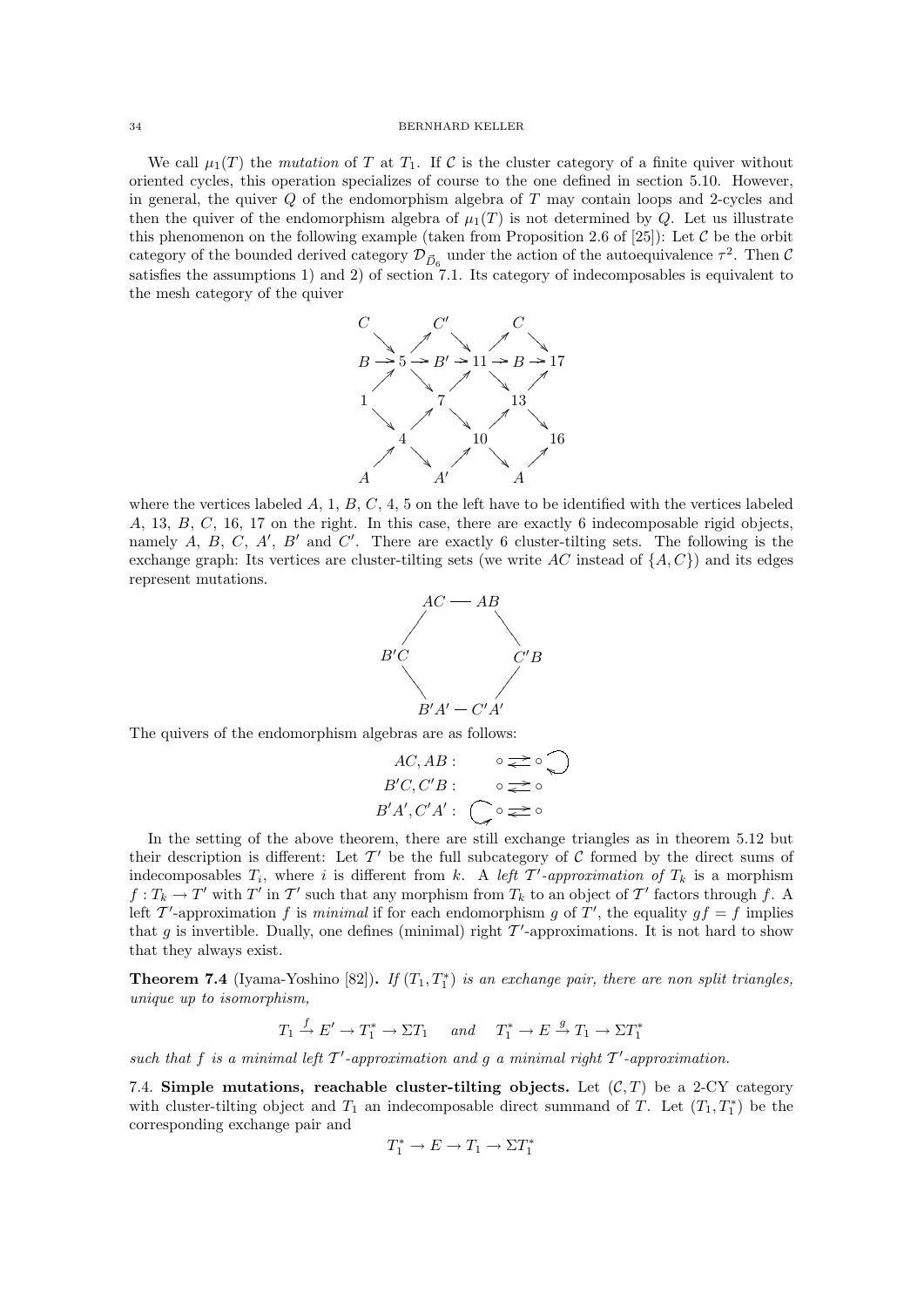the exchange triangle. The long exact sequence induced in  $\mathcal{C}(T_1, ?)$  by this triangle yields a short exact sequence

$$
\mathcal{C}'_T(T_1,T_1)\to \mathcal{C}(T_1,T_1)\to \text{Ext}^1(T_1,T_1^*)\to 0\,,
$$

where the leftmost term is the space of those endomorphisms of  $T_1$  which factor through a sum of copies of  $T/T_1$ . Now the algebra  $C(T_1, T_1)$  is local and its residue field is k (since k is algebraically closed). We deduce the following lemma.

**Lemma 7.5.** The quiver of the endomorphism algebra of  $T$  does not have a loop at the vertex corresponding to  $T_1$  iff we have  $\dim \text{Ext}^1(T_1, T_1^*) = 1$  iff  $\text{Ext}^1(T_1, T_1^*)$  is a simple module over  $\mathcal{C}(T_1, T_1)$ . In this case, in the exchange triangles

$$
T_1^* \to E \to T_1 \to \Sigma T_1^*
$$
 and  $T_1 \to E' \to T_1^* \to \Sigma T_1$ ,

we have

$$
E = \bigoplus_{\substack{arrows \atop i \to 1}} T_i \text{ and } E' = \bigoplus_{\substack{arrows \atop 1 \to j}} T_j.
$$

We say that the mutation at  $T_1$  is *simple* if the conditions of the lemma hold. If C is the cluster category of a finite quiver without oriented cycles, all mutations in  $\mathcal C$  are simple, by part c) of theorem 6.1. By a theorem of Geiss-Leclerc-Schröer, if  $\mathcal C$  is the stable module category of a preprojective algebra of Dynkin type, the quiver of any cluster-tilting object in  $\mathcal C$  does not have loops nor 2-cycles. So again, all mutations are simple in this case.

**Theorem 7.6** (Buan-Iyama-Reiten-Scott [7]). Suppose that the quivers Q and Q' of the endomorphism algebras of T and  $T' = \mu_1(T)$  do not have loops nor 2-cycles. Then  $Q'$  is the mutation of Q at the vertex 1.

We define a cluster-tilting object  $T'$  to be *reachable from*  $T$  if there is a sequence of mutations

$$
T = T^{(0)} \rightsquigarrow T^{(1)} \rightsquigarrow \dots \rightsquigarrow T^{(N)} = T'
$$

such that the quiver of  $\mathsf{End}(T^{(i)})$  does not have loops nor 2-cycles for all  $1 \le i \le N$ . We define a rigid indecomposable of  $C$  to be *reachable from*  $T$  if it is a direct summand of a reachable cluster-tilting object.

**Corollary 7.7.** If a cluster-tilting object  $T'$  is reachable from  $T$ , then the quiver of the endomorphism algebra of  $T'$  is mutation-equivalent to the quiver of the endomorphism algebra of T. If  $\mathcal C$  is a cluster-category or the stable module category of the preprojective algebra of a Dynkin diagram, then all quivers mutation-equivalent to Q are obtained in this way.

7.5. **Combinatorial invariants.** Let  $(C, T)$  be a 2-Calabi-Yau category with cluster-tilting object. Let  $\mathcal T$  be the full subcategory whose objects are all direct factors of finite direct sums of copies of T. Notice that  $\mathcal T$  is equivalent to the category of finitely generated projective modules over the endomorphism algebra of T. Let  $K_0(\mathcal{T})$  be the Grothendieck group of the additive category T. Thus, the group  $K_0(\mathcal{T})$  is free abelian on the isomorphism classes of the indecomposable summands of T.

**Lemma 7.8** (Keller-Reiten [93]). For each object L of C, there is a triangle

$$
T_1 \to T_0 \to L \to \Sigma T_1
$$

such that  $T_0$  and  $T_1$  belong to T. The difference

$$
[T_0] - [T_1]
$$

considered as an element of  $K_0(T)$  does not depend on the choice of this triangle.

In the situation of the lemma, we define the *index* ind(L) of L as the element  $[T_0]-[T_1]$  of  $K_0(T)$ .

**Theorem 7.9** (Dehy-Keller [37]). a) Two rigid objects are isomorphic iff their indices are equal.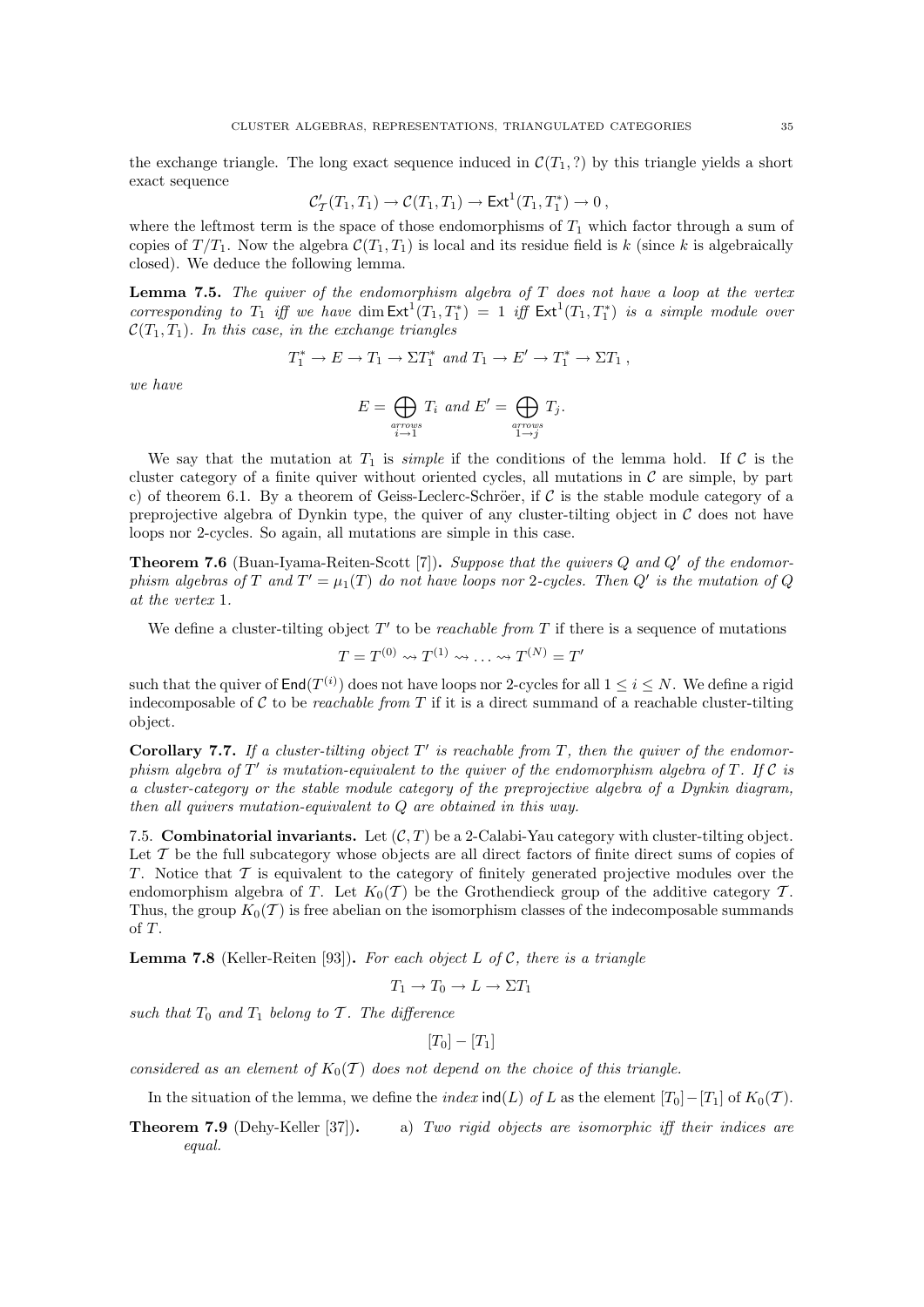## 36 BERNHARD KELLER

b) The indices of the indecomposable summands of a cluster-tilting object form a basis of  $K_0(\mathcal{T})$ . In particular, all cluster-tilting objects have the same number of pairwise non isomorphic indecomposable summands.

Let B be the endomorphism algebra of T. For two finite-dimensional right B-modules  $L$  and  $M$ put

 $\langle L, M\rangle_a=\dim{\sf Hom}(L,M)-\dim{\sf Ext}^1(L,M)-\dim{\sf Hom}(M,L)+\dim{\sf Ext}^1(M,L).$ 

This is the antisymmetrization of a truncated Euler form. A priori it is defined on the split Grothendieck group of the category  $mod B$  (*i.e.* the quotient of the free abelian group on the isomorphism classes divided by the subgroup generated by all relations obtained from direct sums in mod  $B$ ).

**Proposition 7.10** (Palu [112] [113]). The form  $\langle, \rangle_a$  descends to an antisymmetric form on  $K_0(\text{mod } B)$ . Its matrix in the basis of the simples is the antisymmetric matrix associated with the quiver of B (loops and 2-cycles do not contribute to this matrix).

Let  $T_1, \ldots, T_n$  be the pairwise non isomorphic indecomposable direct summands of T. For  $L \in \mathcal{C}$ , we define the integer  $g_i(L)$  to be the multiplicity of  $[T_i]$  in the index  $\text{ind}(L)$ ,  $1 \leq i \leq n$ , and we define the element  $X'_L$  of the field  $\mathbb{Q}(x_1,\ldots,x_n)$  by

(7.5.1) 
$$
X'_{L} = \prod_{i=1}^{n} x_{i}^{g_{i}(L)} \sum_{e} \chi(\text{Gr}_{e}(\text{Ext}^{1}(T, L))) \prod_{i=1}^{n} x_{i}^{\langle S_{i}, e \rangle_{a}},
$$

where  $S_i$  is the simple quotient of the indecomposable projective B-module  $P_i = \text{Hom}(T, T_i)$ . Notice that we have  $X'_{T_i} = x_i, 1 \leq i \leq n$ . If C is the cluster-category of a finite quiver Q without oriented cycles and  $T = \dot{k}Q$ , then we have  $X_L' = X_{\Sigma L}$  in the notations of section 6 and the formula for  $X_L'$ is essentially another expression for the Caldero-Chapoton formula.

Now let Q be the quiver of the endomorphism algebra of T in C and let  $\mathcal{A}_Q$  be the associated cluster algebra.

**Theorem 7.11** (Palu [112]). If L and M are objects of C such that  $Ext^1(L, M)$  is one-dimensional, then we have

$$
X^\prime_L X^\prime_M = X^\prime_E + X^\prime_{E^\prime} \ ,
$$

where

$$
L \to E \to M \to \Sigma L
$$
 and  $M \to E' \to L \to \Sigma M$ 

are 'the' two non split triangles. Thus, if L is a rigid indecomposable reachable from T, then  $X'_L$  is a cluster variable of  $A_{\Omega}$ .

**Corollary 7.12.** Suppose that C is the cluster category  $C_Q$  of a finite quiver Q without oriented cycles. Let  $A_Q \subset \mathbb{Q}(x_1,\ldots,x_n)$  be the associated cluster algebra and  $x \in A_Q$  a cluster variable. Let  $L \in \mathcal{C}_Q$  be the unique (up to isomorphism) indecomposable rigid object such that  $x = X_{\Sigma L}$ . Let  $u_1, \ldots, u_n$  be an arbitrary cluster of  $\mathcal{A}_Q$  and  $T_1, \ldots, T_n$  the cluster-tilting set such that  $u_i = X_{T_i}$ ,  $1 \leq i \leq n$ . Then the expression of x as a Laurent polynomial in  $u_1, \ldots, u_n$  is given by

$$
x = X_L'(u_1, \ldots, u_n).
$$

The expression for  $X'_L$  makes it natural to define the polynomial  $F'_L \in \mathbb{Z}[y_1, \ldots y_n]$  by

(7.5.2) 
$$
F'_{L} = \sum_{e} \chi(\text{Gr}_{e}(\text{Ext}^{1}(T, L))) \prod_{j=1}^{n} y_{j}^{e_{j}}.
$$

We then have

$$
X'_{L} = \prod_{i=1}^{n} x_{i}^{g_{i}(L)} F'_{L} (\prod_{i=1}^{n} x_{i}^{b_{i1}}, \dots, \prod_{i=1}^{n} x_{i}^{b_{in}}).
$$

The polynomial  $F'_{L}$  is related to Fomin-Zelevinsky's F-polynomials [55] [56], as we will see below.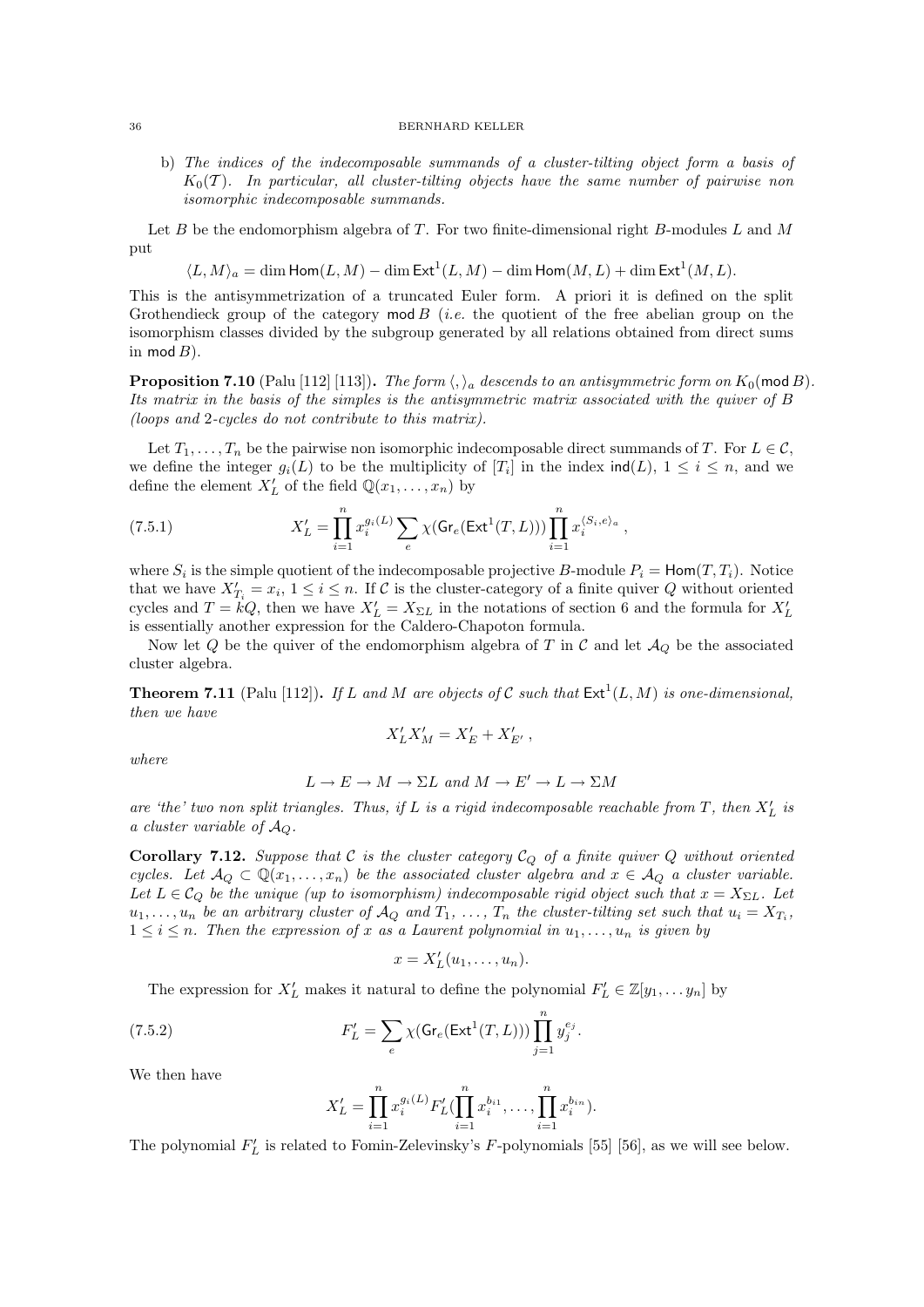7.6. More mutants categorified. Let  $Q$  be a finite quiver without loops nor 2-cycles with vertex set  $\{1,\ldots,n\}$ . Let  $\mathbb{T}_n$  be the regular *n*-ary tree: Its edges are labeled by the integers 1, ..., *n* such that the n edges emanating from each vertex carry different labels. Let  $t_0$  be a vertex of  $\mathbf{T}_n$ . To each vertex t of  $\mathbb{T}_n$  we associate a seed  $(Q_t, \mathbf{x}_t)$  (cf. section 3.2) such that at  $t = t_0$ , we have  $Q_t = Q$  and  $\mathbf{x}_t = \{x_1, \ldots, x_n\}$  and whenever t is linked to t' by an edge labeled i, we have  $(Q_{t'}, \mathbf{x}_{t'}) = \mu_i(Q_t, \mathbf{x}_t).$ 

Now assume that Q admits a 2-Calabi-Yau realization  $(C, T)$ . According to the mutation theorem 7.6, we can associate a cluster-tilting object  $T_t$  to each vertex t of  $\mathbb{T}_n$  such that at  $t = t_0$ , we have  $T_t = T$  and that whenever t is linked to t' by an edge labeled i, we have  $T_{t'} = \mu_i(T_t)$ .

Now let

$$
t_0 \stackrel{i_1}{\xrightarrow{}} t_1 \stackrel{i_2}{\xrightarrow{}} \cdots \stackrel{i_N}{\xrightarrow{}} t_N
$$

be a path in  $\mathbb{T}_n$  and suppose that for each  $1 \leq i \leq N$ , the quiver of the endomorphism algebra of  $T_{t_i}$  does not have loops nor 2-cycles. Then it follows by induction from theorem 7.6 that the quiver of the endomorphism algebra of  $T_{t_i}$  is  $Q_{t_i}$ ,  $1 \leq i \leq N$ , and from theorem 7.11 that the cluster  $\mathbf{x}_{t_i}$ equals the image under  $L \mapsto X_L'$  of the set of indecomposable direct factors of  $T_{t_i}$ .

Following [56], let us consider three other pieces of data associated with each vertex t of  $\mathbb{T}_n$ .

- the tropical Y-variables  $y_{1,t}, \ldots, y_{n,t}$ ,
- the F-polynomials  $F_{1,t}, \ldots, F_{n,t}$ ,
- the (non tropical) Y-variables  $Y_{1,t}, \ldots, Y_{n,t}$ .

Here the tropical Y-variables are monomials in the indeterminates  $y_1, \ldots, y_n$  and their inverses. At  $t = t_0$ , we have  $y_{i,t} = y_i$ ,  $1 \leq i \leq n$ . If t is linked to t' by an edge labelled i, then

$$
y_{j,t'} = \begin{cases} y_{i,t}^{-1} & \text{if } j = i \\ y_{j,t}y_{i,t}^{[b_{ij}]_+}(y_{i,t} \oplus 1)^{-b_{ij}} & \text{if } j \neq i. \end{cases}
$$

Here,  $(b_{ij})$  is the antisymmetric matrix associated with  $Q_t$ , for an integer a, we write  $[a]_+$  for  $\max(a, 0)$ , and, for a monomial m which is the product of powers  $y_j^{e_j}$ ,  $1 \leq j \leq n$ , we write  $m \oplus 1$ for the product of the factors  $y_j^{e_j}$  with negative exponents  $e_j$ . Notice that  $[b_{ij}]_+$  is the number of arrows from i to j in  $Q_t$ .

The F-polynomials lie in  $\mathbb{Z}[y_1,\ldots,y_n]$ . At  $t = t_0$ , they all equal 1. If t is linked to t' by an edge labeled  $i$ , then

(7.6.1) 
$$
F_{j,t'} = F_{j,t} \text{ if } j \neq i ,
$$

(7.6.2) 
$$
F_{i,t'} = \frac{1}{F_{i,t}} \left( \prod_{c_{li} > 0} y_l^{c_{li}} \prod_{j=1}^n F_{j,t}^{[b_{ij}]_+} + \prod_{c_{li} < 0} y_l^{-c_{li}} \prod_{j=1}^n F_{j,t}^{[-b_{ij}]_+} \right),
$$

where the  $c_{li}$  are the exponents in the tropical Y-variables  $y_{i,t} = \prod_{l=1}^{n} y_l^{c_{li}}$  and  $B = (b_{ij})$  is the antisymmetric matrix associated with  $Q_t$ .

Finally, the non tropical Y-variables  $Y_{j,t}$  lie in the field  $\mathbb{Q}(y_1,\ldots,y_n)$ . At  $t = t_0$ , we have  $Y_{j,t} = y_j, 1 \leq j \leq n$ , and if t and t' are linked by an edge labeled i, then

(7.6.3) 
$$
Y_{j,t'} = \begin{cases} Y_{j,t}^{-1} & \text{if } j = i \\ Y_{j,t} Y_{i,t}^{[b_{ij}]_+} (Y_{i,t} + 1)^{-b_{ij}} & \text{if } j \neq i. \end{cases}
$$

Now let

$$
t_0 \stackrel{i_1}{\xrightarrow{}} t_1 \stackrel{i_2}{\xrightarrow{}} \cdots \stackrel{i_N}{\xrightarrow{}} t_N
$$

be a path in  $\mathbb{T}_n$  and suppose that for each  $1 \leq i \leq N$ , the quiver of the endomorphism algebra of  $T_{t_i}$ does not have loops nor 2-cycles. Let  $t = t_N$  and let  $T'_1, \ldots, T'_n$  be the indecomposable summands of  $T' = T_t$ . Let T' be the full subcategory of C formed by the direct summands of finite direct sums of copies of T'. Notice that  $\mathcal{T}^{top}$  is a cluster-tilting subcategory of  $\mathcal{C}^{op}$  so that each object X of C also has a well-defined index in  $\mathcal{C}^{op}$  with respect to  $\mathcal{T}'^{op}$ ; we denote it by  $\text{ind}_{\mathcal{I}'}^{op}(X)$ . If we identify the Grothendieck groups of  $\mathcal{T}'$  and  $\mathcal{T}'^{op}$ , this index equals  $-\operatorname{ind}_{\mathcal{T}'}(\Sigma X)$ .

**Theorem 7.13.** a) The exchange matrix  $B_t = (b_{ij})$  associated with t is the antisymmetric matrix associated with the quiver of the endomorphism algebra of  $T_t$ .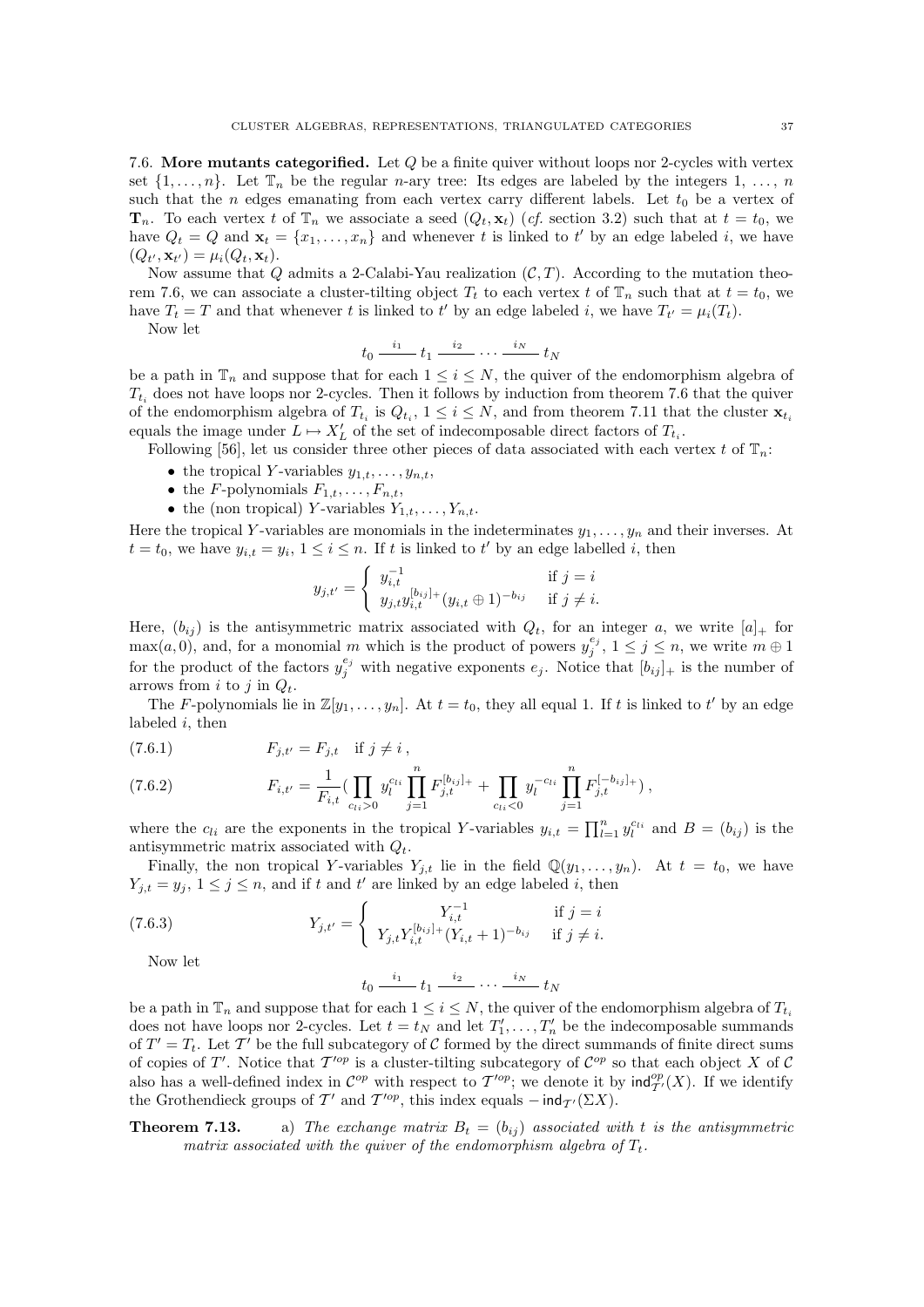b) We have  $y_{l,t} = \prod_{j=1}^{n} y_j^{c_{lj}}, 1 \leq l \leq n$ , where  $c_{lj}$  is defined by

$$
\operatorname{ind}_{\mathcal{T}'}^{op}(T_j) = \sum_{l=1}^n c_{lj}[T'_l].
$$

c) We have  $F_{j,t} = F'_{T'_{j}}$ ,  $1 \leq j \leq n$ , where  $F'_{T'_{j}}$  is defined by equation 7.5.2.

d) We have

$$
Y_{j,t} = y_{j,t} \prod_{i=1}^{n} F_{i,t}^{b_{ij}}.
$$

Here part a) follows by induction from theorem 7.6. Part b) is proved by induction using theorem 3.1 of [37]. Part c) is proved from the recursive definition 7.6.1 by a multiplication formula extracted from [112]. Part d) is Proposition 3.12 of [56].

7.7. 2-CY categories from algebras of global dimension 2. The results of the preceding sections only become interesting if we are able to construct 2-Calabi-Yau realizations for large classes of quivers. In the case of a quiver without oriented cycles, this problem is solved by the cluster category. The results of Geiss-Leclerc-Schröer provide another large class of quivers admitting 2-Calabi-Yau realizations. Here, we will exhibit a construction which generalizes both cluster categories of quivers without oriented cycles and the stable categories of preprojective algebras of Dynkin diagrams.

Let k be an algebraically closed field and A a finite-dimensional k-algebra of global dimension  $\leq$  2. For example, A can be the path algebra of a finite quiver without oriented cycles. Let  $\mathcal{D}_A$ be the bounded derived category of the category  $mod A$  of  $k$ -finite-dimensional right  $A$ -modules. It admits a Serre functor, namely the total derived functor of the tensor product ?  $\otimes_A DA$  with the k-dual bimodule of A considered as a bimodule over itself. We can form the orbit category

$$
\mathcal{D}_A/(S^{-1}\Sigma^2)^{\mathbb{Z}}.
$$

This is a k-linear category endowed with a suspension functor (induced by  $\Sigma$ ) but in general it is no longer triangulated. Nevertheless, one can show that it embeds fully faithfully into a 'smallest triangulated overcategory' [90]. We denote this overcategory by  $C_A$  and call it the *generalized cluster* category of A.

**Theorem 7.14** (Amiot [2]). If the functor

$$
\operatorname{\mathsf{Tor}}_2^A(?,DA):\operatorname{\mathsf{mod}} A\to\operatorname{\mathsf{mod}} A
$$

is nilpotent (i.e. some power of it vanishes), then  $C_A$  is Hom-finite and 2-Calabi-Yau. Moreover, the image  $T$  of  $A$  in  $C_A$  is a cluster-tilting object. The quiver of its endomorphism algebra is obtained from that of A by adding, for each pair of vertices  $(i, j)$ , a number of arrows equal to

$$
\dim\mathrm{Tor}_2^A(S_j,S_i^{op})
$$

from i to j, where  $S_j$  is the simple right module associated with j and  $S_i^{op}$  the simple left module associated with i.

We consider two classes of examples obtained from this theorem: First, let  $\Delta$  be a simply laced Dynkin diagram and  $k\vec{\Delta}$  the path algebra of a quiver with underlying graph  $\Delta$ . Let A the Auslander algebra of  $k\Delta$ , *i.e.* the endomorphism algebra of the direct sum of a system of representatives of the indecomposable B-modules modulo isomorphism. Then it is not hard to check that the assumptions of the theorem hold. The quiver of  $A$  is simply the quiver of the category of indecomposables of  $k\vec{\Delta}$  and the minimal relations correspond to its meshes. For example, if we choose  $\Delta = \vec{A}_4$  with the linear orientation, the quiver of the endomorphism algebra of the image T of A in  $\mathcal{C}_A$  is the quiver obtained from Geiss-Leclerc-Schröer's construction at the end of section 7.1.

As a second class of examples, we consider an algebra A which is the tensor product  $kQ \otimes_k kQ'$ of two path algebras of quivers  $Q$  and  $Q'$  without oriented cycles. Such an algebra is clearly of global dimension  $\leq 2$ . Let us assume that Q and Q' are moreover Dynkin quivers. Then it is not hard to check that the functor  $\text{Tor}_2(?, DA)$  is indeed nilpotent. Thus, the theorem applies. Another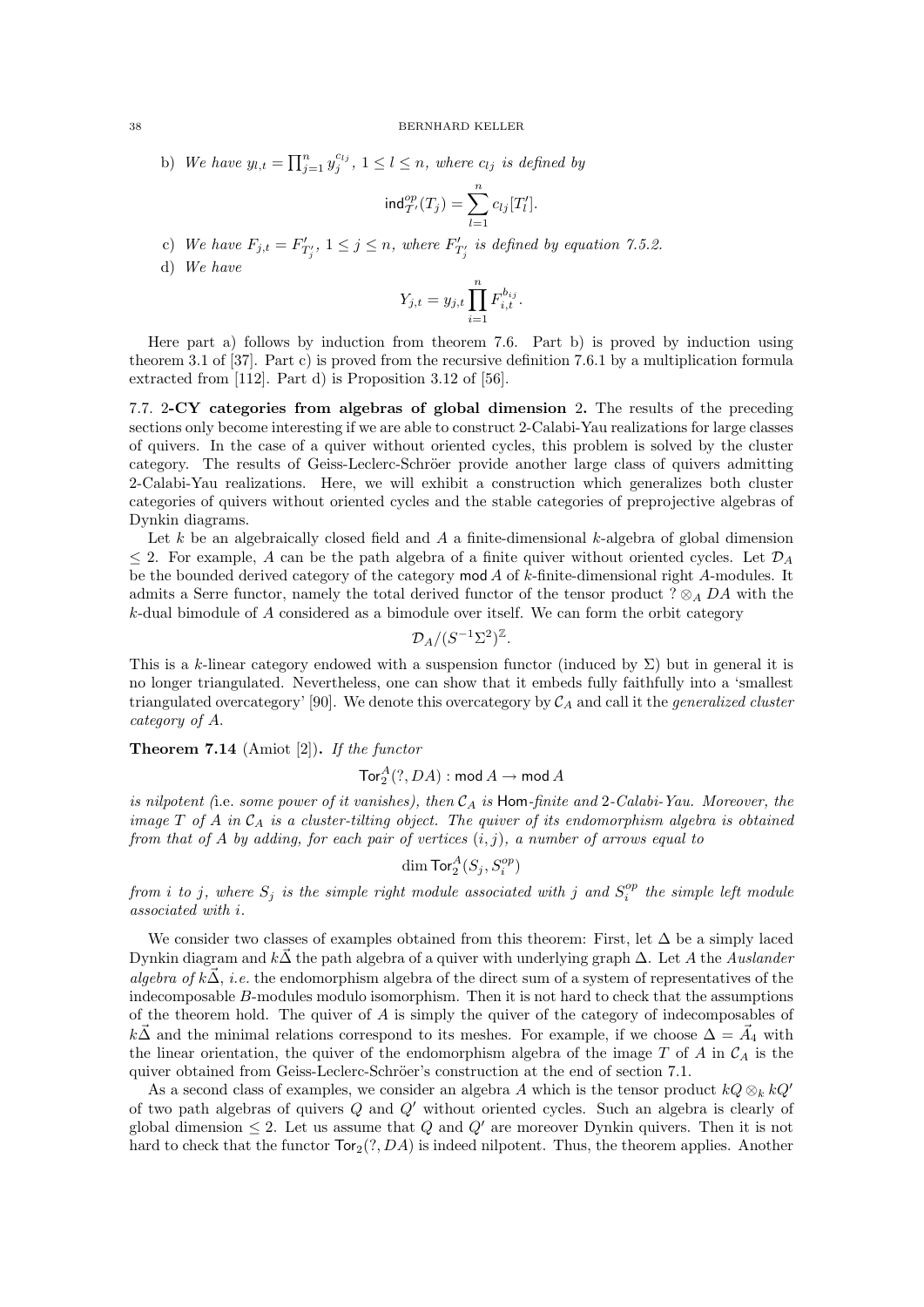elementary exercise in homological algebra shows that the space  $\text{Tor}_2^A(S_{j,j'}, S_{i,i'}^{op})$  is at most onedimensional and that it is non zero if and only if there is an arrow  $i \to j$  in Q and an arrow  $i' \to j'$ in  $Q'$ . This immediately yields the shape of the quiver of the endomorphism algebra of the image T of A in  $C_A$ : It is the tensor product  $Q \otimes Q'$  obtained from the product  $Q \times Q'$  by adding an arrow  $(j, j') \rightarrow (i, i')$  for each pair of arrows  $i \rightarrow j$  of Q and  $i' \rightarrow j'$  of Q'. For example, for suitable orientations of  $A_4$  and  $D_5$ , we obtain the quiver of figure 4. Notice that if we perform mutations at the six vertices of the form  $(i, i')$ , where i is a sink of  $Q = \vec{A}_4$  and i' a source of  $Q' = \vec{D}_5$  (they are marked by  $\bullet$ ), we obtain the quiver of figure 5 related to the periodicity conjecture for  $(A_4, D_5)$ , cf. below.

#### 8. Application: The periodicity conjecture

Let  $\Delta$  and  $\Delta'$  be two Dynkin diagrams with vertex sets I and I'. Let A and A' be the incidence matrices of  $\Delta$  and  $\Delta'$ , *i.e.* if C is the Cartan matrix of  $\Delta$  and J the identity matrix of the same format, then  $A = 2J - C$ . Let h and h' be the Coxeter numbers of  $\Delta$  and  $\Delta'$ .

The Y-system of algebraic equations associated with the pair of Dynkin diagrams  $(\Delta, \Delta')$  is a system of countably many recurrence relations in the variables  $Y_{i,i',t}$ , where  $(i,i')$  is a vertex of  $\Delta \times \Delta'$  and t an integer. The system reads as follows:

(8.0.1) 
$$
Y_{i,i',t-1}Y_{i,i',t+1} = \frac{\prod_{j\in I} (1+Y_{j,i',t})^{a_{ij}}}{\prod_{j'\in I'} (1+Y_{i,j',t}^{-1})^{a'_{i'j'}}}.
$$

Periodicity Conjecture 8.1. All solutions to this system are periodic in t of period dividing  $2(h + h')$ .

Here is an algebraic reformulation: Let  $K$  be the fraction field of the ring of integer polynomials in the variables  $Y_{ii'}$ , where i runs through the set of vertices I of  $\Delta$  and i' through the set of vertices I' of  $\Delta'$ . Since  $\Delta$  is a tree, the set I is the disjoint union of two subsets  $I_+$  and  $I_-$  such that there are no edges between any two vertices of  $I_+$  and no edges between any two vertices of I\_. Analogously, I' is the disjoint union of two sets of vertices  $I'_{+}$  and  $I'_{-}$ . For a vertex  $(i, i')$  of the product  $I \times I'$ , define  $\varepsilon(i, i')$  to be 1 if  $(i, i')$  lies in  $I_+ \times I'_+ \cup I_- \times I'_-$  and  $-1$  otherwise. For  $\varepsilon = \pm 1$ , define an automorphism  $\tau_{\varepsilon}$  of K by  $\tau_{\varepsilon}(Y_{i,i'}) = Y_{i,i'}$  if  $\varepsilon(i,i') \neq \varepsilon$  and

(8.0.2) 
$$
\tau_{\varepsilon}(Y_{ii'}) = Y_{ii'}^{-1} \prod_j (1 + Y_{ji'})^{a_{ij}} \prod_{j'} (1 + Y_{ij'}^{-1})^{-a'_{i'j'}}
$$

if  $\varepsilon(i, i') = \varepsilon$ . Finally, define an automorphism  $\varphi$  of K by

$$
\varphi = \tau_+ \tau_-.
$$

Then, as in [55], it is not hard to check that the periodicity conjecture holds iff the order of the automorphism  $\varphi$  is finite and divides  $h + h'$ .

The conjecture was formulated

- by Al. B. Zamolodchikov for  $(\Delta, A_1)$ , where  $\Delta$  is simply laced [132, (12)];
- by Ravanini-Valleriani-Tateo for  $(\Delta, \Delta')$ , where  $\Delta$  and  $\Delta'$  are simply laced or 'tadpoles'  $[114, (6.2)];$
- by Kuniba-Nakanishi for  $(\Delta, A_n)$ , where  $\Delta$  is not necessarily simply laced [101, (2a)], see also Kuniba-Nakanishi-Suzuki [102, B.6]; notice however that in the non simply laced case, the Y -system given by Kuniba-Nakanishi is different from the one above and that they conjecture periodicity with period dividing twice the sum of the dual Coxeter numbers;

It was proved

- for  $(A_n, A_1)$  by Frenkel-Szenes [57] (who produced explicit solutions) and by Gliozzi-Tateo [73] (via volumes of threefolds computed using triangulations),
- by Fomin-Zelevinsky [55] for  $(\Delta, A_1)$ , where  $\Delta$  is not necessarily simply laced (via the cluster approach and a computer check for the exceptional types; a uniform proof can be given using [130]),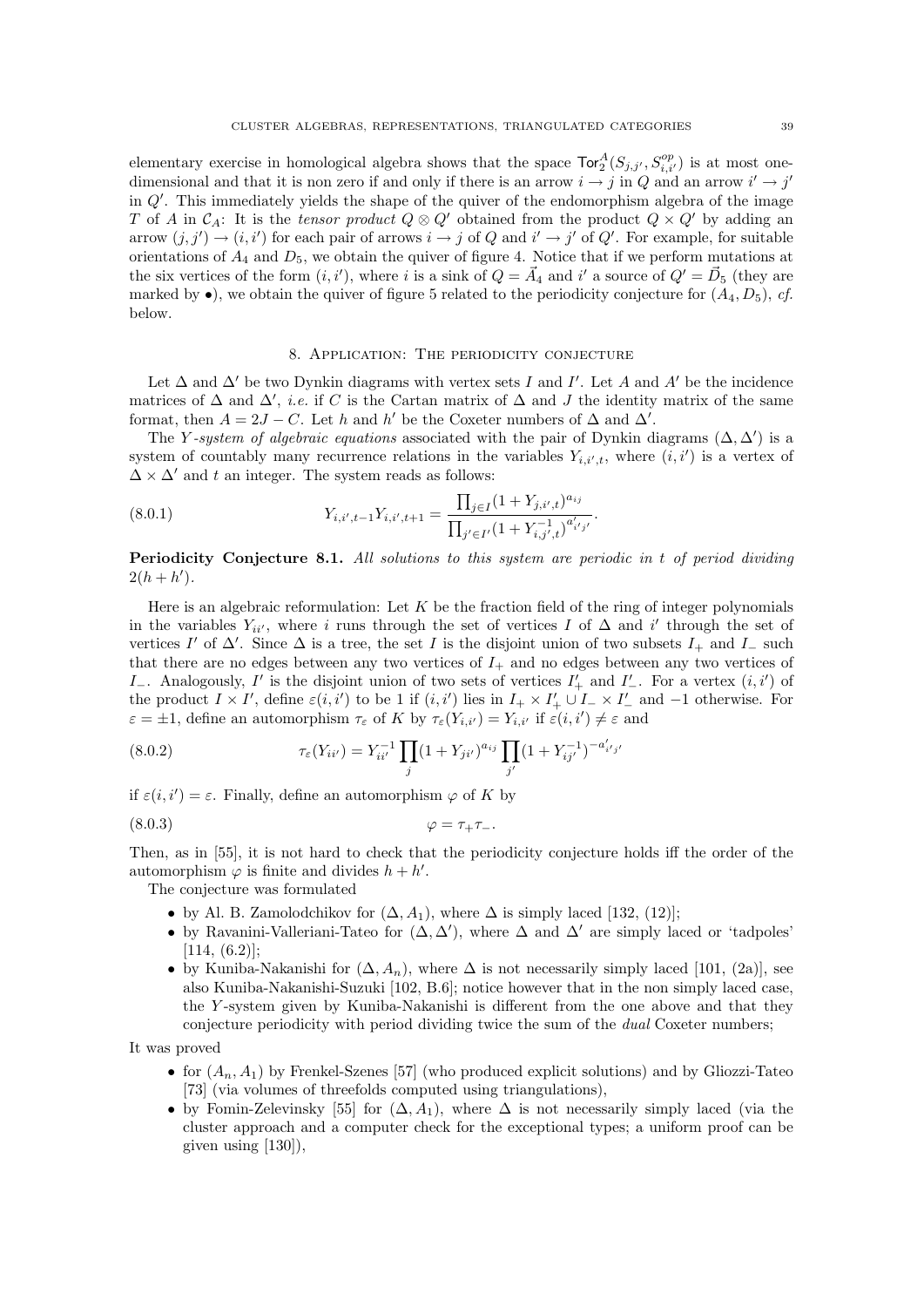

FIGURE 1. The repetition of type  $A_n$ 



FIGURE 2. Some dimension vectors of indecomposables in  $\mathcal{D}_{\vec{A}_5}$ 



FIGURE 3. A cluster-tilting set in  $\mathcal{A}_5$ 



FIGURE 4. The quiver  $\vec{A}_4 \otimes \vec{D}_5$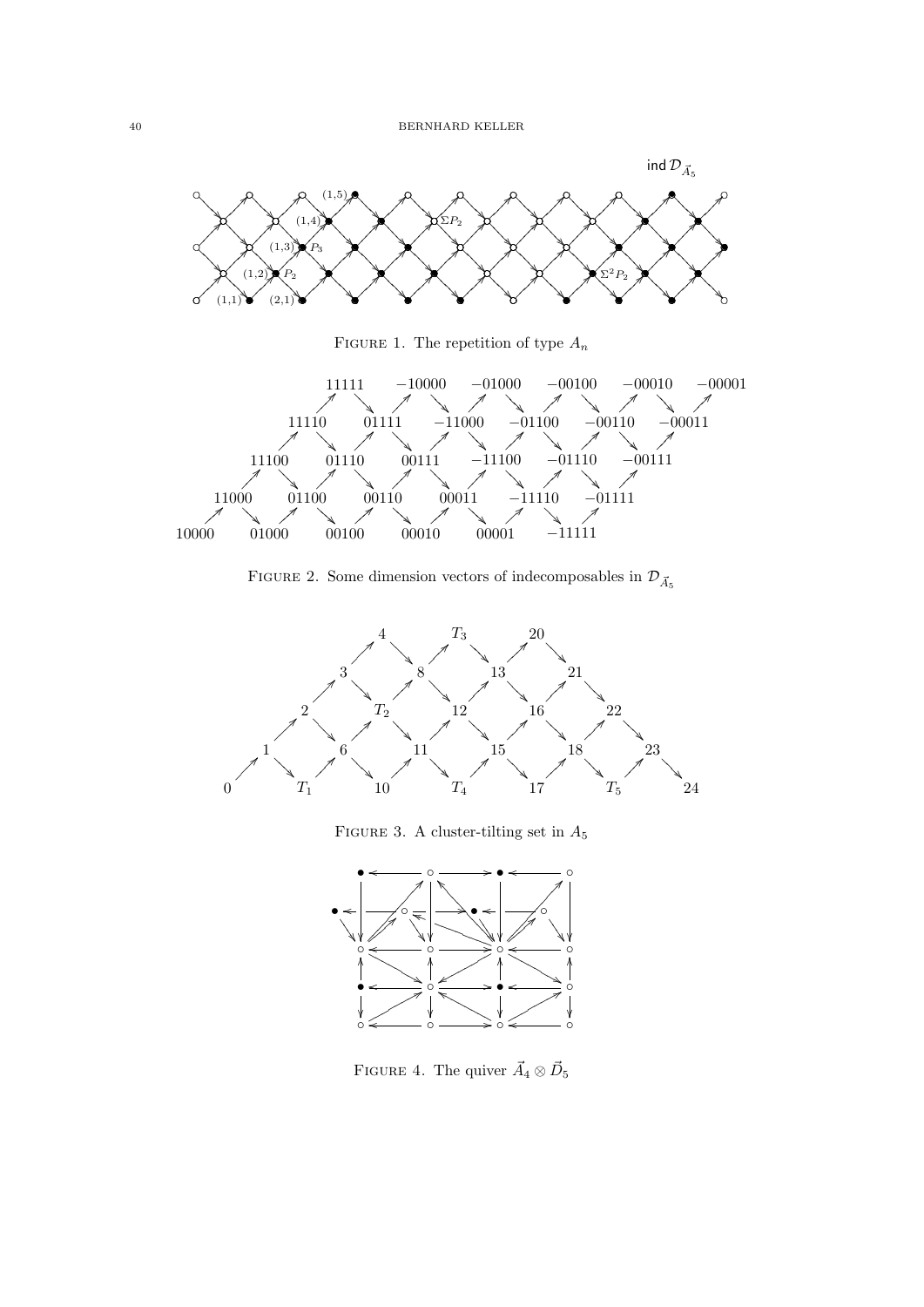

FIGURE 5. The quiver  $\vec{A}_4 \Box \vec{D}_5$ 

- for  $(A_n, A_m)$  by Volkov [128], who exhibited explicit solutions using cross ratios, and by Szenes [125], who interpreted the system as a system of flat connections on a graph; an equivalent statement was proved by Henriques [78];
- by Hernandez-Leclerc for  $(A_n, A_1)$  using representations of quantum affine algebras (which yield formulas for solutions in terms of q-characters). They expect to treat  $(A_n, \Delta)$  similarly, cf. [79].

**Theorem 8.2** ([87]). The periodicity conjecture 8.1 is true.

Let us sketch a proof based on 2-Calabi-Yau categories (details will appear elsewhere [87]): First, using the folding technique of Fomin-Zelevinsky's [55] one reduces the conjecture to the case where both  $\Delta$  and  $\Delta'$  are simply laced. Thus, from now on, we assume that  $\Delta$  and  $\Delta'$  are simply laced.

First step: We choose quivers Q and Q' whose underlying graphs are  $\Delta$  and  $\Delta'$ . We assume that  $Q$  and  $Q'$  are *alternating, i.e.* that each vertex is either a source or a sink. If i is a vertex of  $Q$  or Q', we put  $\varepsilon(i) = 1$  if i is a source and  $\varepsilon(i) = -1$  if i is a sink. For example, we can consider the following quivers

$$
\vec{A}_4: 1 \longleftarrow 2 \longrightarrow 3 \longleftarrow 4,
$$
\n
$$
\vec{D}_5: 1 \longleftarrow 2 \longrightarrow 3 \longleftarrow 4
$$
\n
$$
\begin{matrix}\n4 \\
5\n\end{matrix}
$$

We define the *square product*  $Q \Box Q'$  to be the quiver obtained from  $Q \times Q'$  by reversing all the arrows in the full subquivers of the form  $\{i\} \times Q'$  and  $Q \times \{i'\}$ , where i is a sink of Q and i' a source of Q'. The square product of the above quivers  $\vec{A}_4$  and  $\vec{D}_5$  is depicted in figure 5. The *initial Y-seed* associated with  $Q \Box Q'$  is the pair  $y_0$  formed by the quiver  $Q \Box Q'$  and the family of variables  $Y_{i,i'}$ ,  $(i, i') \in I \times I'$ . We can apply mutations to it using the quiver mutation rule and the mutation rule for (non tropical)  $Y$ -variables given in equation 7.6.3.

A general construction. Let R be a quiver and v a sequence of vertices  $v_1, \ldots, v_N$  of R. We assume that the composed mutation

$$
\mu_v = \mu_{v_N} \dots \mu_{v_2} \mu_{v_1}
$$

transforms R into itself. Then clearly the same holds for the inverse sequence

$$
\mu_v^{-1} = \mu_{v_1} \mu_{v_2} \dots \mu_{v_N}.
$$

Now the restricted Y-pattern associated with R and  $\mu_v$  is the sequence of Y-seeds obtained from the initial Y-seed  $y_0$  associated with R by applying all integral powers of  $\mu_v$ . Thus this pattern is given by a sequence of seeds  $y_t$ ,  $t \in \mathbb{Z}$ , such that  $y_0$  is the initial Y-seed associated with R and, for all  $t \in \mathbb{Z}$ ,  $\mathbf{y}_{t+1}$  is obtained from  $\mathbf{y}_t$  by the sequence of mutations  $\mu_v$ .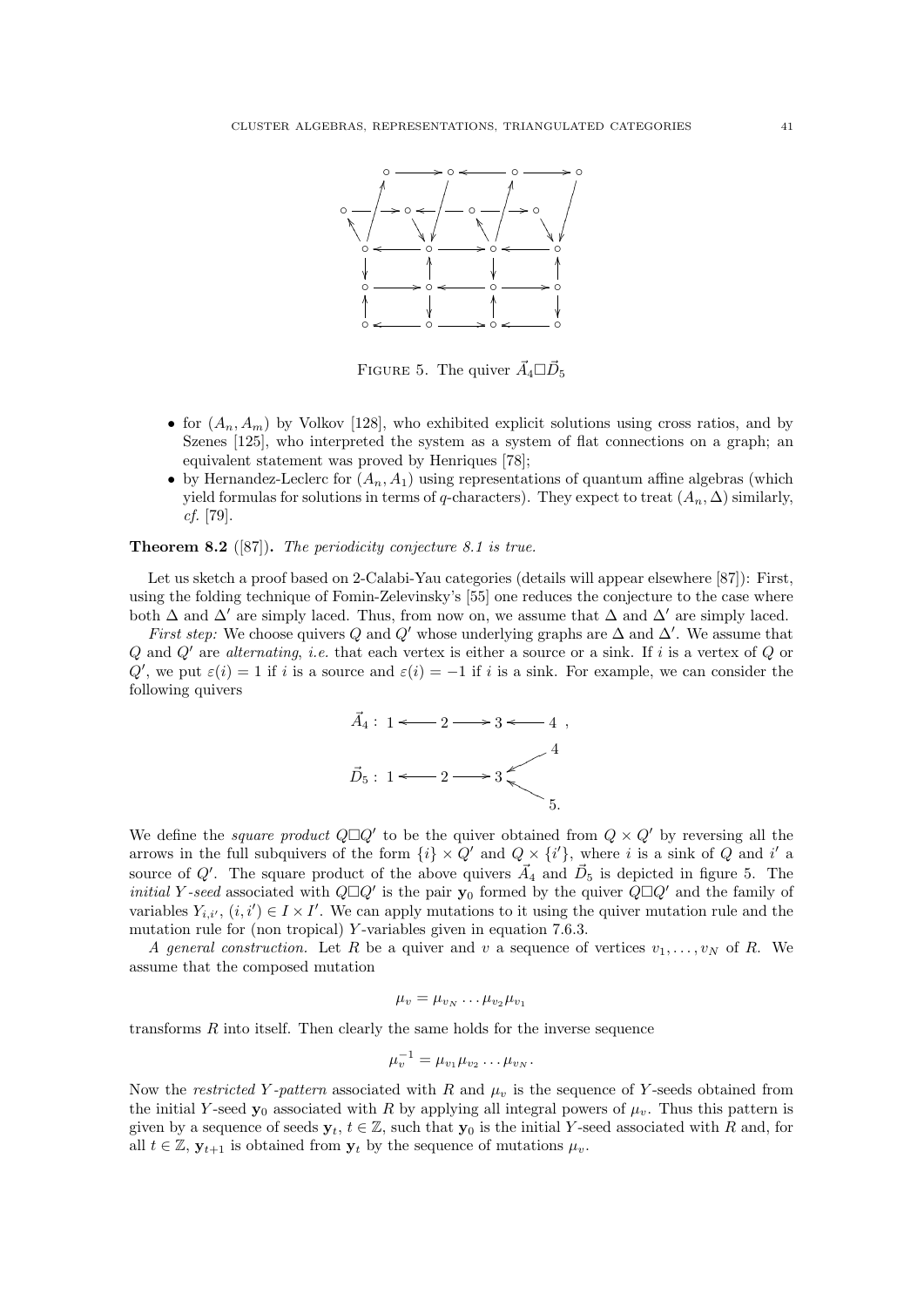Second step. For two elements  $\sigma$ ,  $\sigma'$  of  $\{+, -\}$  define the following composed mutation of  $Q\square Q'$ :

$$
\mu_{\sigma,\sigma'} = \prod_{\varepsilon(i) = \sigma, \varepsilon(i') = \sigma'} \mu_{(i,i')}.
$$

Notice that there are no arrows between any two vertices of the index set so that the order in the product does not matter. Then it is easy to check that  $\mu_{++}+\mu_{--}$  and  $\mu_{-}+\mu_{+-}$  both transform  $Q \Box Q'$  into  $(Q \Box Q')^{op}$  and vice versa. Thus the composed sequence of mutations

$$
\mu_{\square} = \mu_{-,-} \mu_{+,+} \mu_{-,+} \mu_{+,-}
$$

transforms  $Q \Box Q'$  into itself. We define the Y-system  $\mathbf{y}_{\Box}$  associated with  $Q \Box Q'$  to be the restricted Y-pattern associated with  $Q\square Q'$  and  $\mu_{\square}$ . As in section 8 of [56], one checks that the identity  $\varphi^{h+h'} = 1$  follows if one shows that the system  $\mathbf{y}_{\square}$  is periodic of period dividing  $h + h'$ .

Third step. One checks easily that we have

$$
\mu_{+-}(Q\square Q')=Q\otimes Q'\,,
$$

where the tensor product  $Q \otimes Q'$  is defined at the end of section 7.7. For the above quivers  $\vec{A}_4$ and  $\vec{D}_5$ , the tensor product is depicted in figure 4. Therefore, the periodicity of the restricted Y-system associated with  $Q\square Q'$  and  $\mu_{\square}$  is equivalent to that of the restricted Y-system associated with  $Q \otimes Q'$  and

$$
\mu_{\otimes} = \mu_{+,-} \mu_{-,-} \mu_{+,+} \mu_{-,+}.
$$

Fourth step. As we have seen in section 7.7, the quiver  $Q \otimes Q'$  admits a 2-Calabi-Yau realization given by the cluster category  $\mathcal{C}_{kQ\otimes kQ'}$  associated with the tensor product of the path algebras  $kQ \otimes kQ'$ . Let T be the initial cluster tilting object. By theorem 7.3, we can define its iterated mutations

 $T_t = \mu_{\otimes}^t(T)$ 

for all  $t \in \mathbb{Z}$ . Now we use the

Proposition 8.3. None of the endomorphism quivers occurring in the sequence of mutated clustertilting objects joining  $T$  to  $T_t$  contains loops nor 2-cycles.

Now it follows from theorem 7.13 that the quiver of the endomorphism algebra of  $T_t$  is  $Q \otimes Q'$ and that the Y-variables in the Y-seed  $\mathbf{y}_{\Box,t}$  can be expressed in terms of the triangulated category  $\mathcal{C}_{kQ\otimes kQ'}$  and the objects T and  $T_t$ . Thus, it suffices to show that  $T_t$  is isomorphic to T whenever t is an integer multiple of  $h + h'$ .

Fifth step. Let  $\tau \otimes 1$  denote the auto-equivalence of the bounded derived category of kQ  $\otimes$  $kQ'$  given by the total left derived functor of the tensor product with the bimodule complex  $(\Sigma^{-1}D(kQ))\otimes kQ'$ , where D is duality over k. It induces an autoequivalence of  $\mathcal{C}_{kQ\otimes kQ'}$  which we still denote by  $\tau \otimes \mathbf{1}$ . Define  $\Phi$  to be the autoequivalence  $\tau^{-1} \otimes \mathbf{1}$  of  $\mathcal{C}_{kQ \otimes kQ'}$ .

**Proposition 8.4.** For each integer t, the image  $\Phi^t(T)$  is isomorphic to  $T_t$ .

The proposition is proved by showing that the indices of the two objects are equal. This suffices by theorem 7.9. Now we conclude thanks to the following categorical periodicity result:

**Proposition 8.5.** The power  $\Phi^{h+h'}$  is isomorphic to the identity functor.

Let us sketch the proof of this proposition: With the natural abuse of notation, the Serre functor S of the bounded derived category of  $kQ \otimes kQ'$  is given by the 'tensor product'  $S \otimes S$  of the Serre functors for  $kQ$  and  $kQ'$ . In the generalized cluster category, the Serre functor becomes isomorphic to the square of the suspension functor. So we have

$$
S = S \otimes S = \Sigma^2 = \Sigma \otimes \Sigma
$$

as autoequivalences of  $\mathcal{C}_{kO\otimes kO'}$ . Now recall from equation 5.5.4 that  $\tau = \Sigma^{-1}S$ . Thus we get the isomorphism

 $\tau\otimes\tau=\mathbf{1}$ 

of autoequivalences of  $C_{kQ\otimes kQ'}$ . So we have

$$
\tau^{-1}\otimes \mathbf{1}=\mathbf{1}\otimes \tau.
$$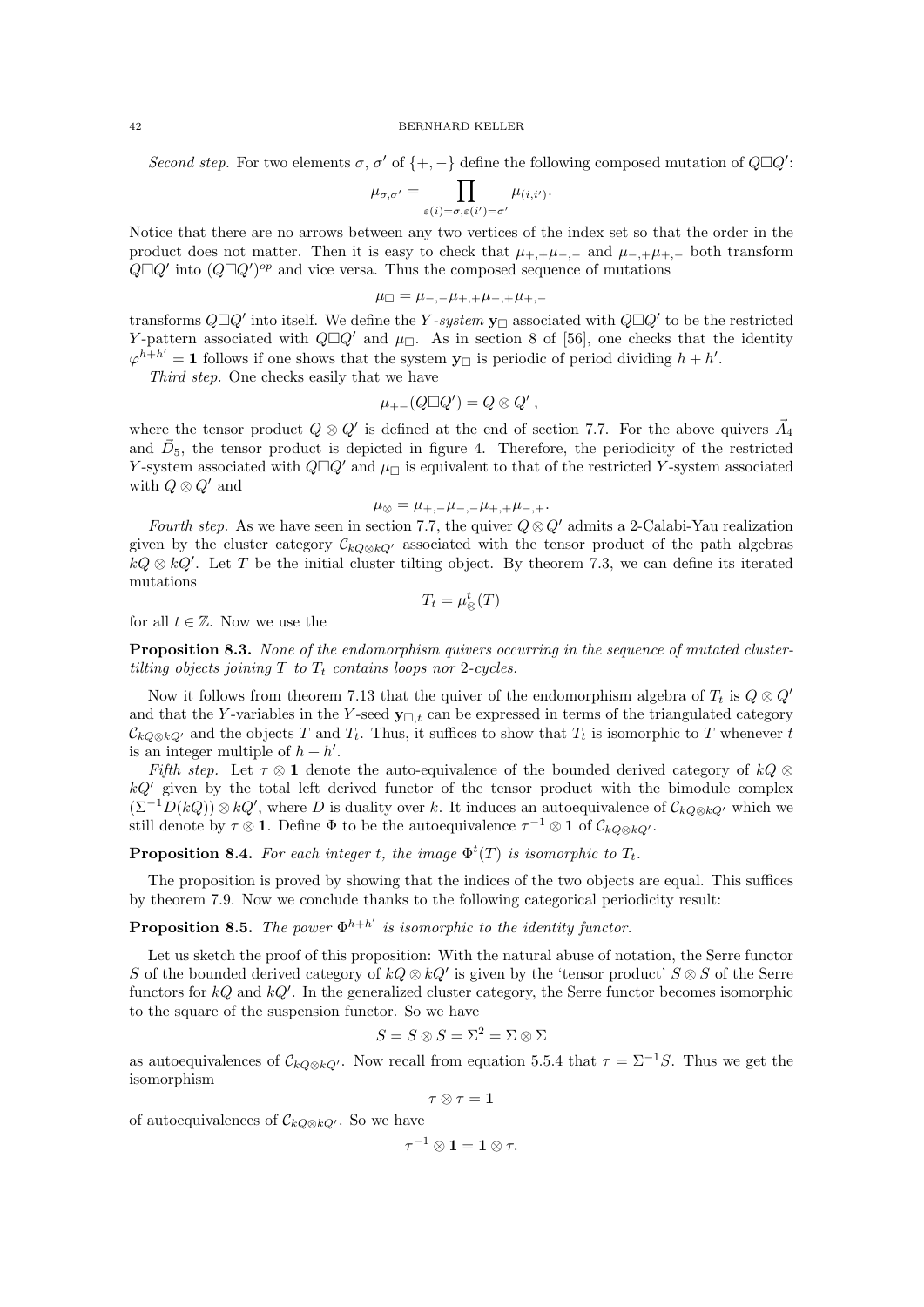Now we compute  $\Phi^{h+h'}$  by using the left hand side for the first h factors and the right hand side for the last  $h'$  factors:

$$
\Phi^{h+h'}=(\tau^{-1}\otimes \mathbf{1})^h(\mathbf{1}\otimes \tau)^{h'}.
$$

But we know from equation 5.5.3 that  $\tau^{-h} = \Sigma^2$ . So we find

$$
\Phi^{h+h'} = (\Sigma^2 \otimes \mathbf{1})(\mathbf{1} \otimes \Sigma^{-2}) = \Sigma^2 \Sigma^{-2} = \mathbf{1}
$$

as required.

#### 9. Quiver mutation and derived equivalence

Let Q be a finite quiver and i a source of Q, i.e. no arrows have target i. Then the mutation  $Q'$ of  $Q$  at i is simply obtained by reversing all the arrows starting at i. In this case, the categories of representations of  $Q$  and  $Q'$  are related by the Bernstein-Gelfand-Ponomarev reflection functors [19] and these induce equivalences in the derived categories [74]. We would like to present a similar categorical interpretation for mutation at arbitrary vertices. For this, we use recent work by Derksen-Weyman-Zelevinsky [39] and a construction due to Ginzburg [72]. We first recall the classical reflection functors in a form which generalizes well.

9.1. A reminder on reflection functors. We keep the above notations. In the sequel,  $k$  is a field and  $kQ$  is the path algebra of Q over k. For each vertex j of Q, we write  $e_j$  for the lazy path at j, the idempotent of kQ associated with j. We write  $P_i = e_j kQ$  for the corresponding indecomposable right  $kQ$ -module, Mod  $kQ$  for the category of (all) right  $kQ$ -modules and  $\mathcal{D}(kQ)$ for its derived category.

The module categories over  $kQ$  and  $kQ'$  are linked by a pair of adjoint functors [19]

$$
\begin{array}{c}\n\text{Mod } kQ' \\
F_0 \downarrow \uparrow G_0 \\
\text{Mod } kQ.\n\end{array}
$$

The right adjoint  $G_0$  takes a representation V of  $Q^{op}$  to the representation V' with  $V'_j = V_j$  for  $j \neq i$  and where  $V_i'$  is the kernel of the map

$$
\bigoplus_{\text{arrows of } Q} V_j \longrightarrow V_i
$$

whose components are the images under V of the arrows  $i \rightarrow j$ .

Then the left derived functor of  $F_0$  and the right derived functor of  $G_0$  are quasi-inverse equivalences [74]

$$
\mathcal{D}kQ'
$$
  

$$
F \downarrow G
$$
  

$$
\mathcal{D}kQ.
$$

The functor F sends the indecomposable projective  $P'_j$ ,  $j \neq i$ , to  $P_j$  and the indecomposable projective  $P'_i$  to the cone over the morphism

$$
P_i \to \bigoplus_{\substack{\text{arrows of }Q \\ i \to j}} P_j.
$$

In fact, the sum of the images of all the  $P'_j$  has a natural structure of complex of  $kQ'$ - $kQ$ -bimodules and F can also be described as the derived tensor product over  $kQ'$  with this complex of bimodules.

The example of the following quiver Q

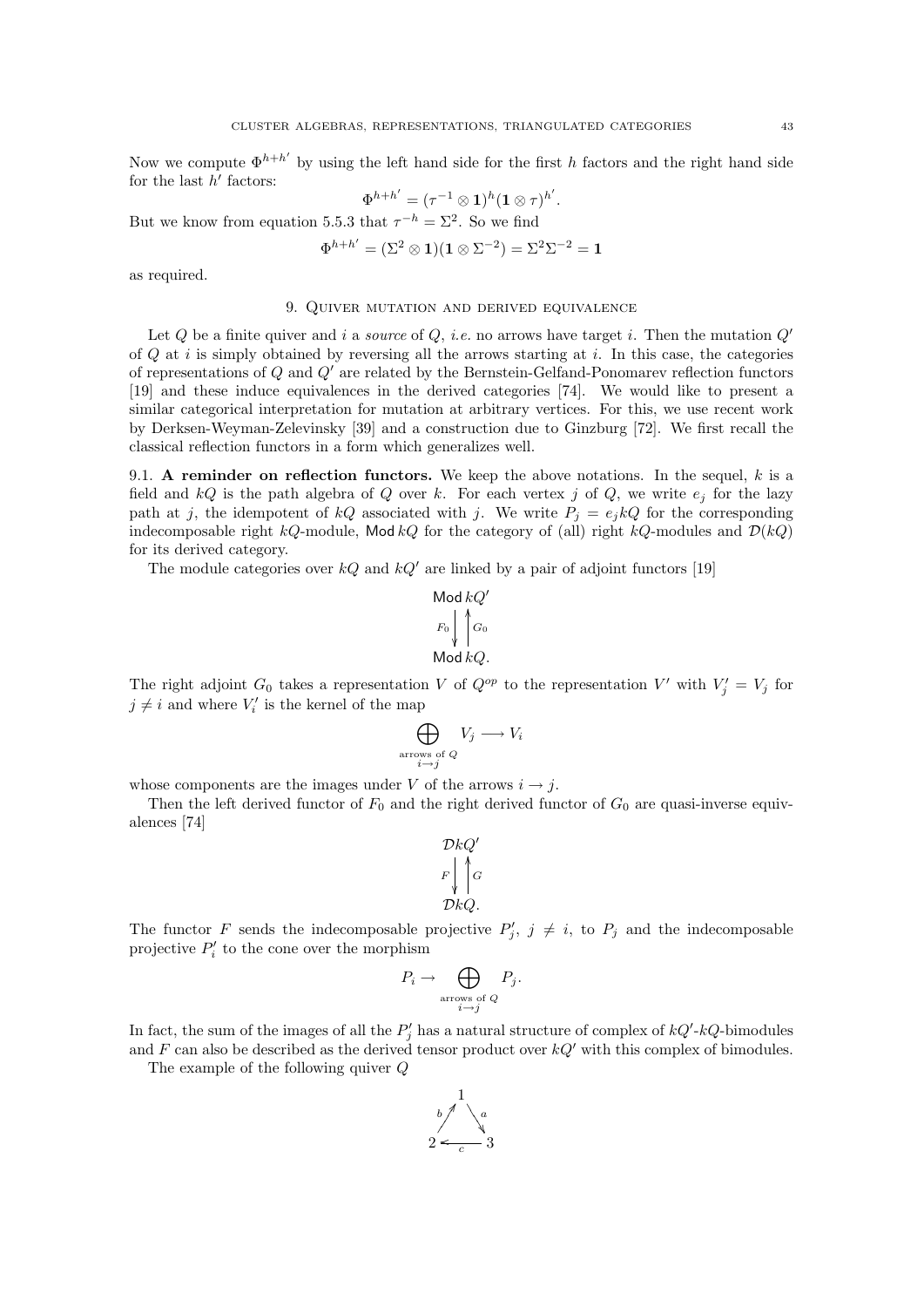and its mutation  $Q'$  at 1

$$
Q':2\leftarrow 1\leftarrow 3
$$

shows that if we mutate at a vertex which is neither a sink nor a source, then the derived categories of representations of  $Q$  and  $Q'$  are not equivalent in general. The cluster-tilted algebra associated with the mutation of  $Q'$  at 1 (cf. section 5.8) is the quotient of kQ by the ideal generated by ab, bc and  $ca$ . It is of infinite global dimension and therefore not derived equivalent to  $kQ$ , either.

Clearly, in order to understand mutation from a representation-theoretic point of view, more structure is needed. Now quiver mutation has been independently invented and investigated in the physics literature, cf. for example equation  $(12.2)$  on page 70 in [26] (I thank to S. Fomin for this reference). In the physics context, a crucial role is played by the so-called superpotentials, cf. for example [18]. This lead Derksen-Weyman-Zelevinsky to their systematic study of quivers with potentials and their mutations in [39]. We now sketch their main result.

9.2. Mutation of quivers with potentials. Let  $Q$  be a finite quiver. Let  $k\overline{Q}$  be the *completed* path algebra, i.e. the completion of the path algebra at the ideal generated by the arrows of Q. Thus,  $k\hat{Q}$  is a topological algebra and the paths of Q form a topologial basis so that the underlying vector space of  $k\widehat{Q}$  is

$$
\prod_{p \text{ path}} kp.
$$

The continuous Hochschild homology of  $\widehat{kQ}$  is the vector space  $HH_0$  obtained as the quotient of  $\widehat{kQ}$ by the closure of the subspace generated by all commutators. It admits a topological basis formed by the cycles of Q, i.e. the orbits of paths  $p = (i|\alpha_n| \dots |\alpha_1|i)$  of length  $n \ge 0$  with identical source and target under the action of the cyclic group of order n. In particular, the space  $HH_0$  is a product of copies of k indexed by the vertices if  $Q$  does not have oriented cycles. For each arrow a of  $Q$ , the cyclic derivative with respect to a is the unique linear map

$$
\partial_a: \mathsf{HH}_0 \to \widehat{kQ}
$$

which takes the class of a path  $p$  to the sum

$$
\sum_{p=uav} vu
$$

taken over all decompositions of p as a concatenation of paths u, a, v, where u and v are of length  $\geq$  0. A potential on Q is an element W of HH<sub>0</sub> whose expansion in the basis of cycles does not involve cycles of length 0.

Now assume that Q does not have loops or 2-cycles.

Theorem 9.1 (Derksen-Weyman-Zelevinsky [39]). The mutation operation

$$
Q \mapsto \mu_i(Q)
$$

admits a good extension to quivers with potentials

$$
(Q, W) \mapsto \mu_i(Q, W) = (Q', W') ,
$$

i.e. the quiver  $Q'$  is isomorphic to  $\mu_i(Q)$  if W is generic.

Here, 'generic' means that  $W$  avoids a certain countable union of hypersurfaces in the space of potentials. The main ingredient of the proof of this theorem is the construction of a 'minimal model', which, in a different language, was also obtained in [83] and [98].

If W is not generic, then  $\mu_i(Q)$  is not necessarily isomorphic to Q' but still isomorphic to its 2-reduction, *i.e.* the quiver obtained from  $Q'$  by removing the arrows of a maximal set of pairwise disjoint 2-cycles. For example, the mutation of the quiver

$$
(9.2.1)
$$
  $Q: \int_{2 \leq \frac{1}{c} 3}^{1} \text{ } \text{ } Q$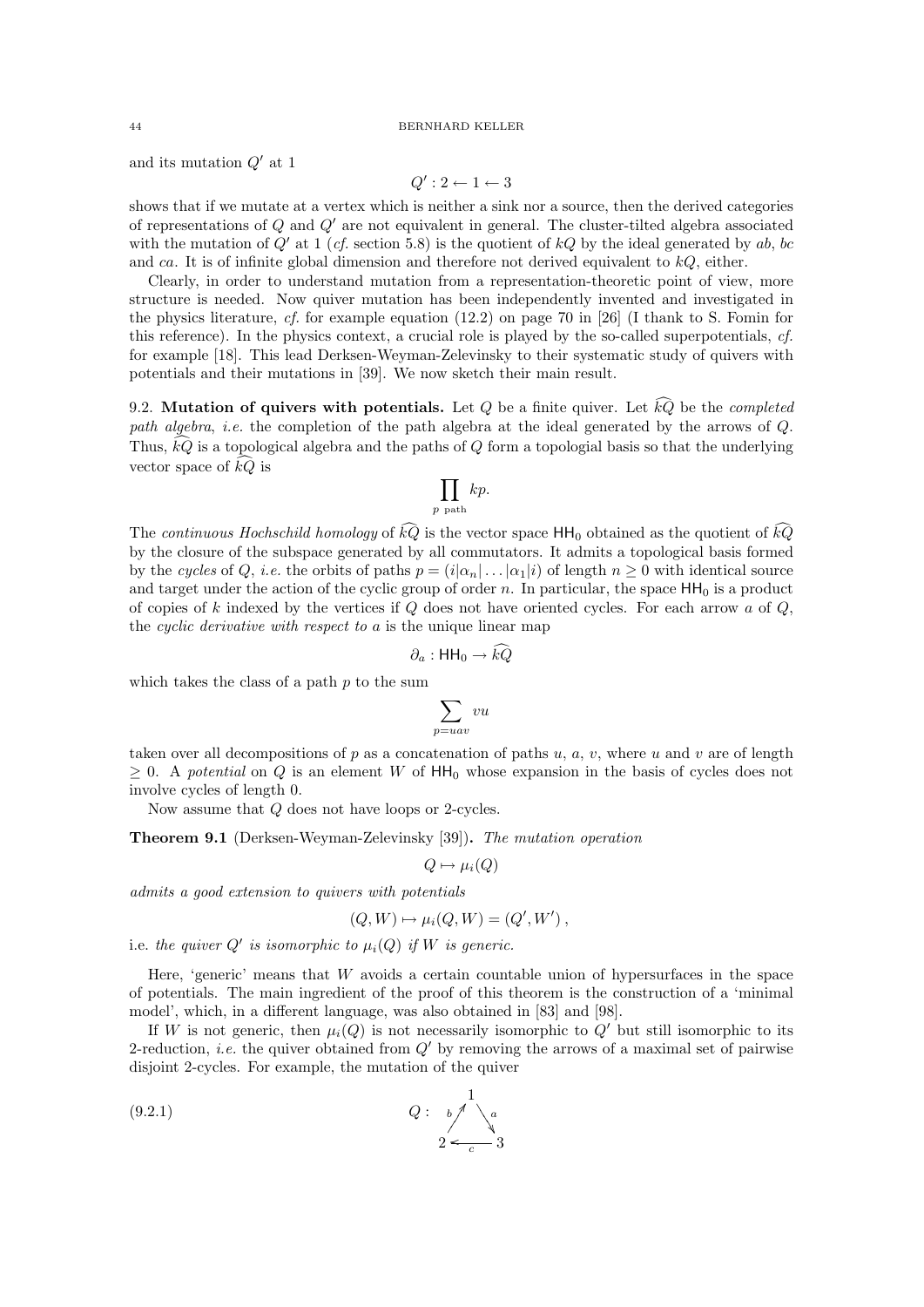with the potential  $W = abc$  at the vertex 1 is the quiver with potential

$$
Q': 2 \leftarrow 1 \leftarrow 3, \quad W = 0.
$$

On the other hand, the mutation of the above cyclic quiver Q with the potential  $W = abcabc$  at the vertex 1 is the quiver



with the potential  $ece + eb'a'.$ 

Two quivers with potentials  $(Q, W)$  and  $(Q', W')$  are *right equivalent* if there is an isomorphism  $\varphi : k\tilde{Q} \to \tilde{k}Q'$  taking W to W'. It is shown in [39] (cf. also [134]) that the mutation  $\mu_i$  induces an involution on the set of right equivalence classes of quivers with potentials, where the quiver does not have loops and does not have a 2-cycle passing through i.

9.3. Derived equivalence of Ginzburg dg algebras. We will associate a derived equivalence of differential graded  $(=\mathrm{dg})$  algebras with each mutation of a quiver with potential. The dg algebra in question is the algebra  $\Gamma = \Gamma(Q, W)$  associated by Ginzburg with an arbitrary quiver Q with potential W, cf. section 4.3 of [72]. The underlying graded algebra of  $\Gamma(Q, W)$  is the (completed) graded path algebra of a graded quiver, i.e. a quiver where each arrow has an associated integer degree. We first describe this graded quiver  $\tilde{Q}$ : It has the same vertices as Q. Its arrows are

- $\bullet$  the arrows of  $Q$  (they all have degree 0),
- an arrow  $a^*: j \to i$  of degree  $-1$  for each arrow  $a: i \to j$  of  $Q$ ,
- loops  $t_i : i \to i$  of degree  $-2$  associated with each vertex i of Q.

We now consider the completion  $\Gamma = k\tilde{Q}$  (formed in the category of graded algebras) and endow it with the unique continuous differential of degree 1 such that on the generators we have:

- $da = 0$  for each arrow a of Q,
- $d(a^*) = \partial_a W$  for each arrow a of Q,
- $d(t_i) = e_i(\sum_a [a, a^*])e_i$  for each vertex i of Q, where  $e_i$  is the idempotent associated with i and the sum runs over the set of arrows of Q.

One checks that we do have  $d^2 = 0$  and that the homology in degree 0 of  $\Gamma$  is the *Jacobi algebra* as defined in [39]:

$$
\mathcal{P}(Q,W)=\widehat{kQ}/(\partial_{\alpha}W\mid\alpha\in Q_1),
$$

where  $(\partial_{\alpha}W \mid \alpha \in Q_1)$  denotes the closure of the ideal generated by the cyclic derivatives of the potential with respect to all arrows of Q.

Let us consider two typical examples: Let Q be the quiver with one vertex and three loops labeled X, Y and Z. Let  $W = XYZ - XZY$ . Then the cyclic derivatives of W yield the commutativity relations between  $X, Y$  and  $Z$  and the Jacobi algebra is canonically isomorphic to the power series algebra  $k[[X, Y, Z]]$ . It is not hard to check that in this example, the homology of  $\Gamma$  is concentrated in degree 0 so that we have a quasi-isomorphism  $\Gamma \to \mathcal{P}(Q, W)$ . Using theorem 5.3.1 of Ginzburg's [72], one can show that this is the case if and only if the full subcategory of the derived category of the Jacobi algebra formed by the complexes whose homology is of finite total dimension is 3-Calabi-Yau as a triangulated category (cf. also below).

As a second example, we consider the Ginzburg dg algebra associated with the cyclic quiver 9.2.1 with the potential  $W = abc$ . Here is the graded quiver  $\tilde{Q}$ :

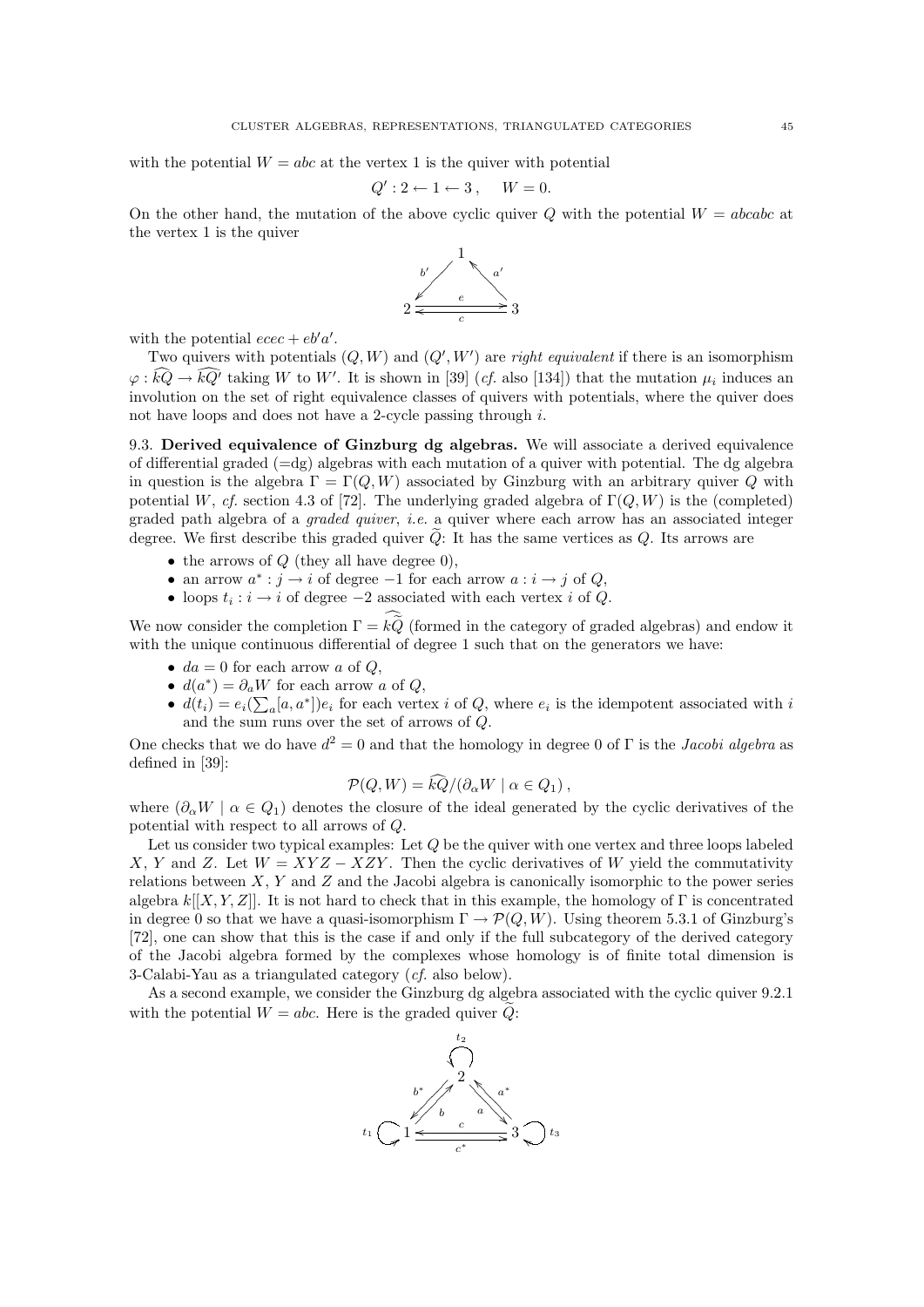The differential is given by

$$
d(a^*) = bc \, , \, d(b^*) = ca \, , \, d(c^*) = ab \, , \, d(t_1) = cc^* - b^*b \, , \, \ldots
$$

It is not hard to show that for each  $i \leq 0$ , we have a canonical isomorphism

$$
H^i(\Gamma) = \mathcal{C}_{\vec{A}_3}(T, \Sigma^i T)
$$

where  $\vec{A}_3$  is the quiver  $1 \to 2 \to 3$ ,  $\mathcal{C}_{\vec{A}_3}$  its cluster category and T the sum of the images of the modules  $P_1$ ,  $P_3$  and  $P_3/P_2$ . Since  $\Sigma$  is an autoequivalence of finite order of the cluster category  $\mathcal{C}_{\vec{A}_3}$ , we see that  $\Gamma$  has non vanishing homology in infinitely many degrees  $< 0$ . In particular,  $\Gamma$  is not quasi-isomorphic to the Jacobi algebra.

Let us denote by  $\mathcal{D}\Gamma$  the derived category of  $\Gamma$ . Its objects are the differential Z-graded right Γ-modules and its morphisms obtained from morphisms of dg Γ-modules (homogeneous of degree 0 and which commute with the differential) by formally inverting all quasi-isomorphisms, cf. [89]. Let us denote by per Γ the *perfect derived category, i.e.* the full subcategory of  $\mathcal{D}\Gamma$  which is the closure of the free right Γ-module  $\Gamma_{\Gamma}$ . under shifts, extensions and passage to direct factors. Finally, we denote by  $\mathcal{D}_{fd}(\Gamma)$  the *finite-dimensional derived category, i.e.* the full subcategory of  $\mathcal{D}\Gamma$  formed by the dg modules whose homology is of finite total dimension (!). We recall that the objects of  $per(\Gamma)$  can be intrinsically characterized as the *compact* ones, *i.e.* those whose associated covariant Hom-functor commutes with arbitrary coproducts. The objects  $M$  of the bounded derived category are characterized by the fact that  $\text{Hom}(P, M)$  is finite-dimensional for each object P of per(Γ).

The following facts will be shown in [86]. Notice that they hold for arbitrary Q and W.

1) The dg algebra  $\Gamma$  is *homologically smooth* (as a topological dg algebra), *i.e.* it is perfect as an object of the derived category of  $\Gamma^e = \Gamma \widehat{\otimes} \Gamma^{op}$ . This implies that the bounded derived category is contained in the perfect derived category, cf. e.g. [91].

2) The dg algebra  $\Gamma$  is 3-Calabi-Yau as a bimodule, i.e. there is an isomorphism in the derived category of  $\Gamma^e$ 

$$
\mathsf{RHom}_{\Gamma^e}(\Gamma,\Gamma^e)\stackrel{\sim}{\to} \Gamma[-3].
$$

As a consequence, the finite-dimensional derived category  $\mathcal{D}_{fd}(\Gamma)$  is 3-Calabi-Yau as a triangulated category, cf. e.g. lemma 4.1 of [91].

3) The triangulated category  $\mathcal{D}(\Gamma)$  admits a t-structure whose left aisle  $\mathcal{D}_{\leq 0}$  consists of the dg modules M such that  $H^{i}(M) = 0$  for all  $i > 0$ . This t-structure induces a t-structure on  $\mathcal{D}_{fd}(\Gamma)$ whose heart is equivalent to the category of finite-dimensional (and hence nilpotent) modules over the Jacobi algebra.

The generalized cluster category [1] is the idempotent completion  $\mathcal{C}_{(Q,W)}$  of the quotient

$$
per(\Gamma)/\mathcal{D}_{fd}(\Gamma).
$$

The name is justified by the fact that if Q is a quiver without oriented cycles (and so  $W = 0$ ), then  $\mathcal{C}_{(Q,W)}$  is triangle equivalent to  $\mathcal{C}_Q$ . In general, the category  $\mathcal{C}_{(Q,W)}$  has infinite-dimensional Hom-spaces. However, if  $H^0(\Gamma)$  is finite-dimensional, then  $\mathcal{C}_{(Q,W)}$  is a 2-Calabi-Yau category with cluster-tilting object  $T = \Gamma$ , in the sense of section 7.1, cf. [1] (the present version of [1] uses non completed Ginzburg algebras; the complete case will be included in a future version).

From now on, we suppose that W does not involve cycles of length  $\leq 1$ . Then the simple  $\tilde{Q}$ modules  $S_i$  associated with the vertices of Q yield a basis of the Grothendieck group  $K_0(\mathcal{D}_{fd}(\Gamma))$ . Thanks to the Euler form

$$
\langle P, M \rangle = \chi(\mathsf{RHom}(P, M)), \ P \in \mathsf{per}(\Gamma), \ M \in \mathcal{D}_{fd}(\Gamma),
$$

this Grothendieck group is dual to  $K_0(\text{per}(\Gamma))$  and the dg modules  $P_i = e_i \Gamma$  form the basis dual to the  $S_i$ . The Euler form also induces an antisymmetric bilinear form on  $K_0(\mathcal{D}_{fd}(\Gamma))$  ('Poisson form'). If W does not involve cycles of length  $\leq$  2, then the quiver of the Jacobi algebra is Q and the matrix of the form on  $\mathcal{D}_{fd}(\Gamma)$  in the basis of the  $S_i$  is given by

$$
\langle S_i, S_j \rangle = |\{\text{arrows } j \to i \text{ of } Q\}| - |\{\text{arrows } i \to j \text{ of } Q\}.
$$

The dual of this form is given by the map ('symplectic form')

 $K_0(k) \to K_0(\mathsf{per}(\Gamma \widehat{\otimes} \Gamma^{op}) = K_0(\mathsf{per}(\Gamma)) \otimes_{\mathbb{Z}} K_0(\mathsf{per}(\Gamma))$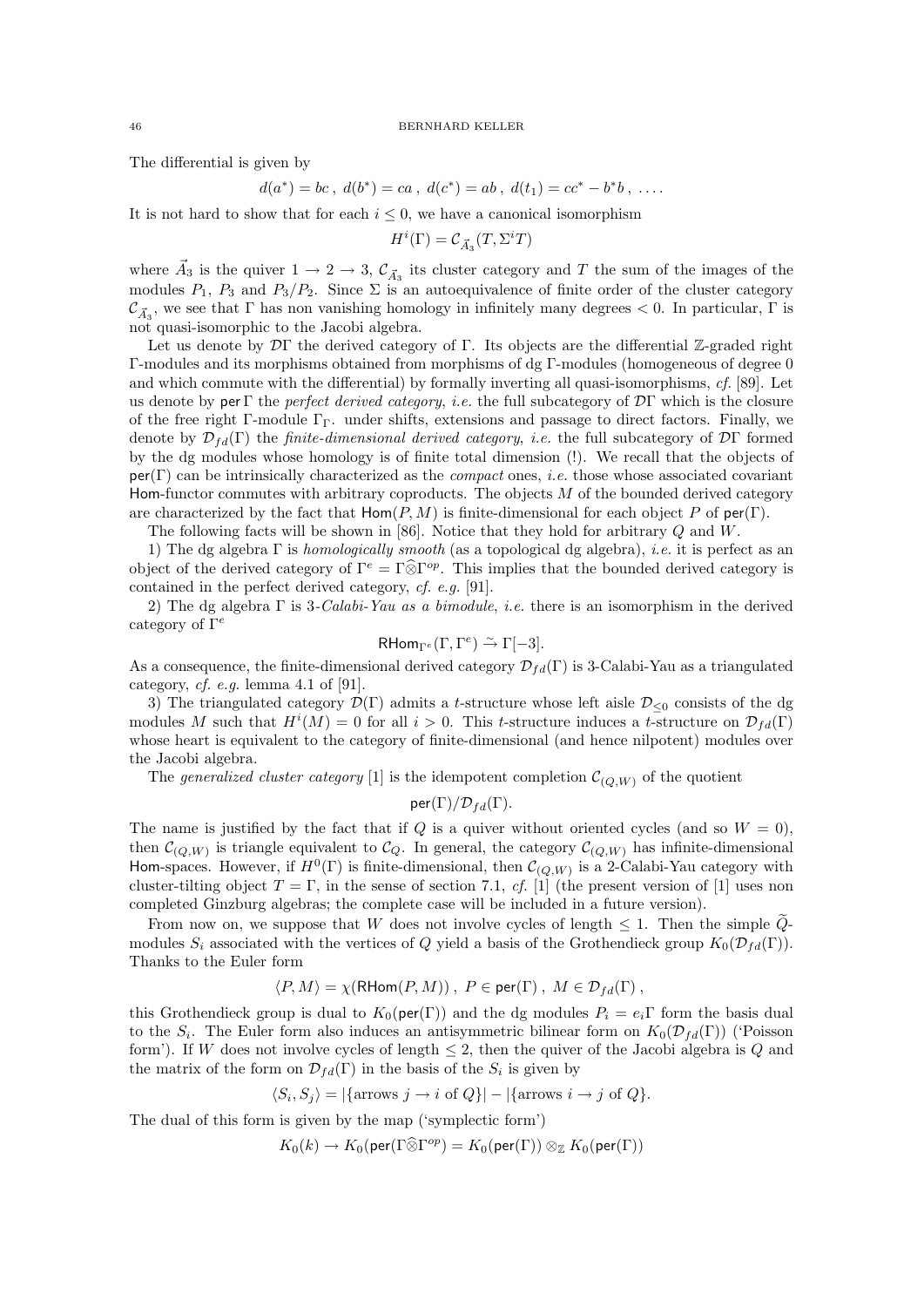associated with the  $k-\Gamma^e$ -bimodule  $\Gamma$ .

Now suppose that W does not involve cycles of length  $\leq 2$  and that Q does not have loops nor 2-cycles. Then each simple  $S_i$  is a (3-)spherical object in the 3-Calabi-Yau category  $\mathcal{D}_{fd}(\Gamma)$ , *i.e.* we have an isomorphism of graded algebras

$$
\mathsf{Ext}^*(S_i, S_i) \xrightarrow{\sim} H^*(S^3, k).
$$

Moreover, the quiver Q encodes the dimensions of the  $\text{Ext}^1$ -groups between the  $S_i$ : We have

$$
\dim \operatorname{Ext}^1(S_i, S_j) = |\{\text{arrows } j \to i \text{ in } Q\}|.
$$

In particular, for  $i \neq j$ , we have either  $\text{Ext}^1(S_i, S_j) = 0$  or  $\text{Ext}^1(S_j, S_i) = 0$  because Q does not contain 2-cycles. It follows that the  $S_i$ ,  $i \in Q_0$ , form a *spherical collection* in  $\mathcal{D}_{fd}(\Gamma)$  in the sense of [99]. Conversely, each spherical collection in an  $(A_{\infty})$  3-Calabi-Yau category in the sense of [99] can be obtained in this way from the Ginzburg algebra associated to a quiver with potential.

The categories we have considered so far are summed up in the sequence of triangulated categories

$$
(9.3.1) \t 0 \longrightarrow \mathcal{D}_{fd}(\Gamma) \longrightarrow \text{per}(\Gamma) \longrightarrow \mathcal{C}_{(Q,W)} \longrightarrow 0.
$$

This sequence is 'exact up to factors', *i.e.* the left hand term is a thick subcategory of the middle term and the right hand term is the idempotent closure of the quotient. Notice that the left hand category is 3-Calabi-Yau, the middle one does not have a Serre functor and the right hand one is 2-Calabi-Yau if the Jacobi algebra is finite-dimensional.

We keep the last hypotheses:  $Q$  does not have loops or 2-cycles and  $W$  does not involve cycles of length  $\leq 2$ . Let i be a vertex of Q and Γ' the Ginzburg algebra of the mutated quiver with potential  $\mu_i(Q, W)$ . The following theorem improves on Vitória's [127], cf. also [108] [18].

Theorem 9.2 ([95]). There is an equivalence of derived categories

$$
F:\mathcal{D}(\Gamma')\to\mathcal{D}(\Gamma)
$$

which takes the dg modules  $P'_j$  to  $P_j$  for  $j \neq i$  and  $P'_i$  to the cone on the morphism

$$
P_i \longrightarrow \bigoplus_{\substack{\text{arrows}\\i \rightarrow j}} P_j.
$$

It induces triangle equivalences  $\textsf{per}(\Gamma') \stackrel{\sim}{\to} \textsf{per}(\Gamma)$  and  $\mathcal{D}_{fd}(\Gamma') \to \mathcal{D}_{fd}(\Gamma)$ .

In fact, the functor  $F$  is given by the left derived functor of the tensor product by a suitable Γ'-Γ-bimodule.

By transport of the canonical t-structure on  $\mathcal{D}(\Gamma')$ , we obtain new t-structures on  $\mathcal{D}(\Gamma)$  and  $\mathcal{D}_{fd}(\Gamma)$ . They are related to the canonical ones by a tilt (in the sense of [76]) at the simple object corresponding to the vertex  $i$ . By iterating mutation (as far as possible), one obtains many new t-structures on  $\mathcal{D}_{fd}(\Gamma)$ .

In the context of Iyama-Reiten's [81], the dg algebras  $\Gamma$  and  $\Gamma'$  have their homologies concentrated in degree 0 and the equivalence of the theorem is given by the tilting module constructed in [loc. cit.].

9.4. A geometric illustration. To illustrate the sequence 9.3.1, let us consider the example of the quiver



where the arrows going out from i are labeled  $x_i, y_i, z_i, 0 \le i \le 2$ , endowed with the potential

$$
W = \sum_{i=0}^{2} (x_i y_i z_i - x_i z_i y_i).
$$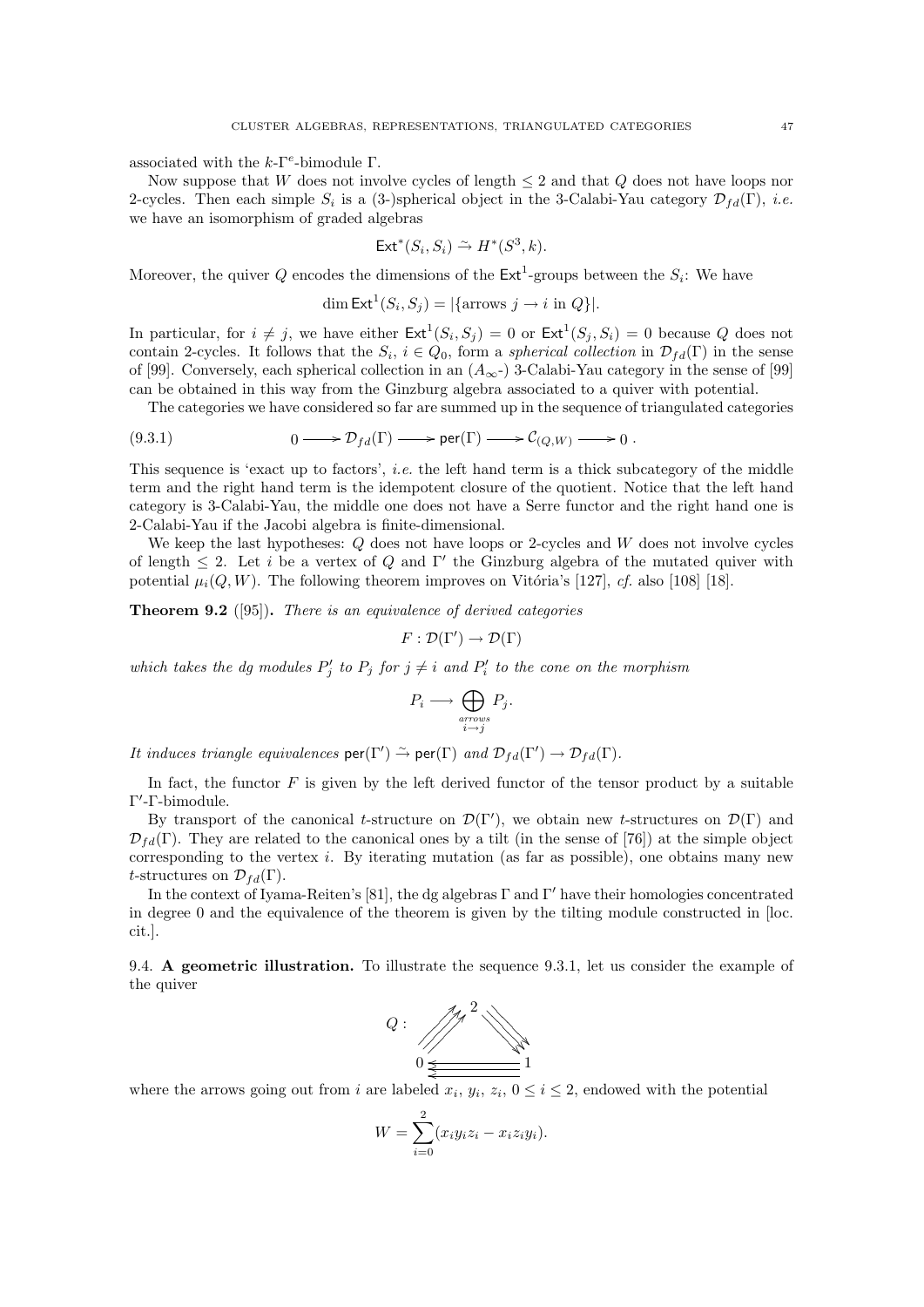Let  $\Gamma'$  be the non completed Ginzburg algebra associated with  $(Q, W)$ . Let  $p : \omega \to \mathbb{P}^2$  be the canonical bundle on  $\mathbb{P}^2$ . Then we have a triangle equivalence

$$
\mathcal{D}^b(\mathsf{coh}(\omega)) \xrightarrow{\sim} \mathsf{per}(\Gamma')
$$

which sends  $p^*(O(-i))$  to the dg module  $P_i$ ,  $0 \leq i \leq 2$ . Under this equivalence, the subcategory  ${\cal D}_{fd}\Gamma'$  corresponds to the subcategory  ${\cal D}_Z^b(\mathsf{coh}(\omega))$  of complexes of coherent sheaves whose homology is supported on the zero section Z of the bundle  $\omega$ . This subcategory is indeed Calabi-Yau of dimension 3. Bridgeland has studied its t-structures  $[22]$  by linking them to t-structures and mutations (in the sense of Rudakov's school) in the derived category of coherent sheaves on the projective plane. In this example, the Ginzburg algebra has its homology concentrated in degree 0. So it is quasi-isomorphic to the Jacobi algebra. The Jacobi algebra is infinite-dimensional so that the generalized cluster category  $\mathcal{C}_{(Q,W)}$  is not Hom-finite. The category  $\mathcal{C}_{(Q,W)}$  identifies with the quotient

$$
\mathcal{D}^b(\mathrm{coh}(\omega))/\mathcal{D}_Z^b(\mathrm{coh}(\omega))
$$

and thus with the bounded derived category  $\mathcal{D}^b(\text{coh}(\omega \setminus Z))$  of coherent sheaves on the complement of the zero section of  $\omega$ . In order to understand why this category is 'close to being' Calabi-Yau of dimension 2, we consider the scheme C obtained from  $\omega$  by contracting the zero section Z to a point  $P_0$ . The projection  $\omega \to C$  induces an isomorphism from  $\omega \setminus Z$  onto  $C \setminus \{P_0\}$  and so we have an equivalence

$$
\mathcal{C}_{(Q,W)} \stackrel{\sim}{\rightarrow} \mathcal{D}^b(\operatorname{coh}(\omega \setminus Z)) \stackrel{\sim}{\rightarrow} \mathcal{D}^b(\operatorname{coh}(C \setminus \{P_0\})).
$$

Let  $\widehat{C}$  denote the completion of C at the singular point  $P_0$ . Then  $\widehat{C}$  is of dimension 3 and has  $P_0$ as its unique closed point. Thus the subscheme  $\hat{C} \setminus \{P_0\}$  is of dimension 2. The induced functor

$$
\mathcal{C}_{(Q,W)} \xrightarrow{\sim} \mathcal{D}^b(\operatorname{coh}(C \setminus \{P_0\})) \rightarrow \mathcal{D}^b(\operatorname{coh}(\widehat{C} \setminus \{P_0\}))
$$

yields a 'completion' of  $\mathcal{C}_{(Q,W)}$  which is of 'dimension 2' and Calabi-Yau in a generalized sense, cf. [35].

9.5. Ginzburg algebras from algebras of global dimension 2. Let us link the cluster categories obtained from algebras of global dimension 2 in section 7.7 to the generalized cluster categories  $\mathcal{C}_{(Q,W)}$  constructed above.

Let A be an algebra given as the quotient  $kQ'/I$  of the path algebra of a finite quiver  $Q'$  by an ideal I contained in the square of the ideal J generated by the arrows of  $Q'$ . Assume that A is of global dimension 2 (but not necessarily of finite dimension over  $k$ ). We construct a quiver with potential  $(Q, W)$  as follows: Let R be the union over all pairs of vertices  $(i, j)$  of a set of representatives of the vectors belonging to a basis of

$$
\operatorname{Tor}_2^A(S_j,S_i^{op})=e_j(I/(IJ+JI))e_i.
$$

We think of these representatives as 'minimal relations' from  $i$  to  $j$ ,  $cf.$  [20]. For each such representative r, let  $\rho_r$  be a new arrow from j to i. We define Q to be obtained from Q' by adding all the arrows  $\rho_r$  and the potential is given by

$$
W = \sum_{r \in R} r \rho_r.
$$

Recall that a *tilting module* over an algebra  $B$  is a  $B$ -module  $T$  such that the total derived functor of the tensor product by T over the endomorphism algebra  $\text{End}_B(T)$  is an equivalence

$$
\mathcal{D}(\mathsf{End}_B(T)) \xrightarrow{\sim} \mathcal{D}(B).
$$

The second assertion of part a) of the following theorem generalizes a result by Assem-Brüstle-Schiffler [3].

**Theorem 9.3** ([86]). a) The category  $\mathcal{C}_{(Q,W)}$  is triangle equivalent to the cluster category  $\mathcal{C}_A$ . This equivalence takes  $\Gamma$  to the image  $\pi(A)$  of A in  $\mathcal{C}_A$  and thus induces an isomorphism from the Jacobi algebra  $\mathcal{P}(Q, W)$  onto the endomorphism algebra of the image of A in  $\mathcal{C}_A$ .

b) If T is a tilting module over  $kQ''$  for a quiver without oriented cycles  $Q''$  and A is the endomorphism algebra of T, then  $\mathcal{C}_{(Q,W)}$  is triangle equivalent to  $\mathcal{C}_{Q''}$ .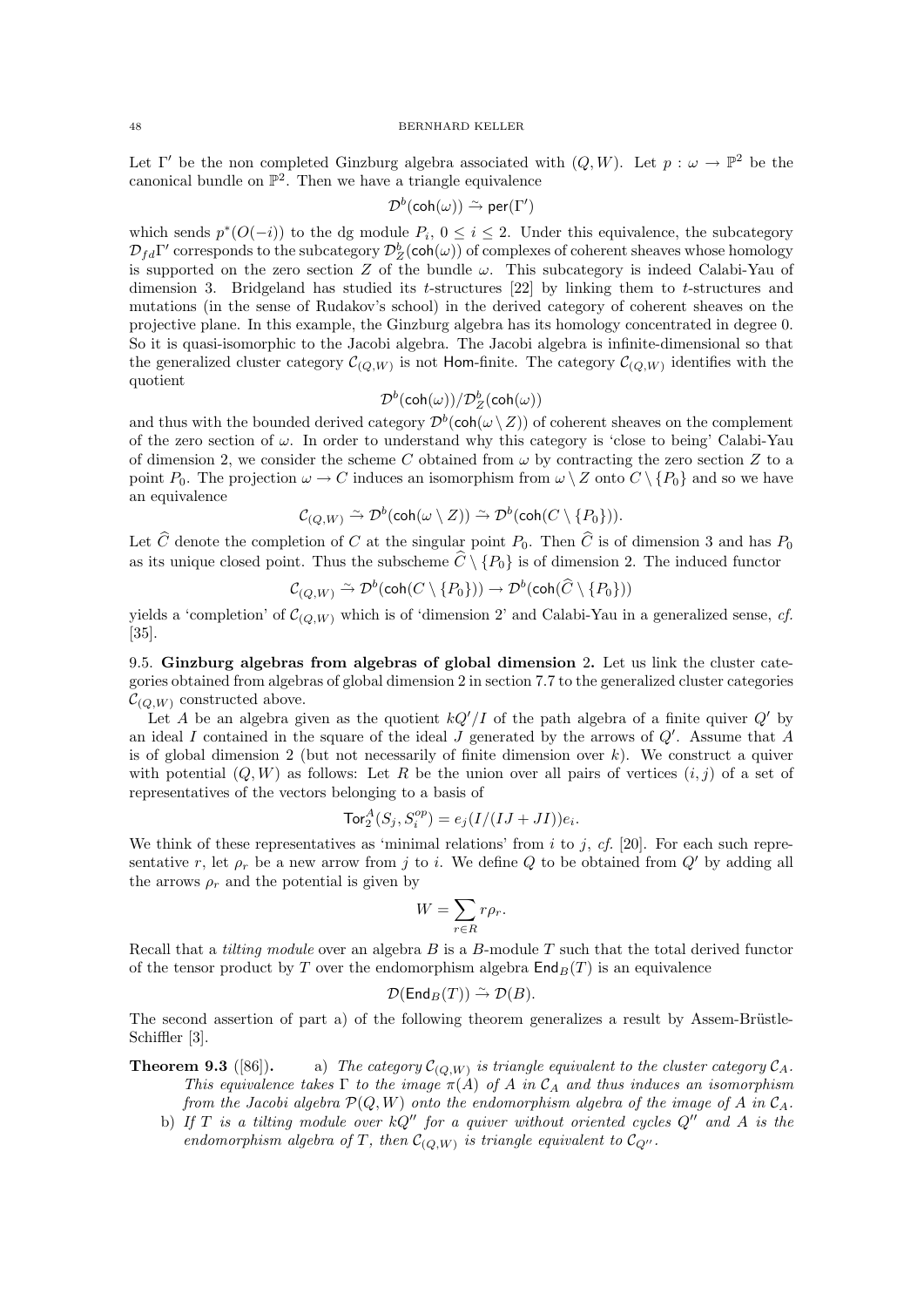9.6. Cluster-tilting objects, spherical collections, decorated representations. We consider the setup of theorem 9.2. The equivalence F induces equivalences  $\text{per}(\Gamma') \to \text{per}(\Gamma)$  and  $\mathcal{D}_{fd}(\Gamma') \to$  $\mathcal{D}_{fd}(\Gamma)$ . The last equivalence takes  $S_i'$  to  $\Sigma S_i$  and, for  $j \neq i$ , the module  $S_j'$  to  $S_j$  if  $\text{Ext}^1(S_j, S_i) = 0$ and, more generally, to the middle term  $FS'_{j}$  of the universal extension

$$
S_i^d \to FS_j' \to S_j \to \Sigma S_i^d,
$$

where the components of the third morphism form a basis of  $\text{Ext}^1(S_j, S_i)$ . This means that the images  $FS'_j$ ,  $j \in Q_0$ , form the *left mutated spherical collection* in  $\mathcal{D}_{fd}(\Gamma)$  in the sense of [99].

If  $H^0(\Gamma)$  is finite-dimensional so that  $\mathcal{C}_{(Q,W)}$  is a 2-Calabi-Yau category with cluster-tilting object, then the images of the  $FP_j$ ,  $j \in Q_0$ , form the mutated cluster-tilting object, as it follows from the description in lemma 7.5.

Now suppose that  $H^0(\Gamma)$  is finite-dimensional. Then we can establish a connection with decorated representations and their mutations in the sense of [39]: Recall from [loc. cit.] that a decorated representation of  $(Q, W)$  is given by a finite-dimensional (hence nilpotent) module M over the Jacobi algebra and a collection of vector spaces  $V_i$  indexed by the vertices j of Q. Given an object L of  $\mathcal{C}_{(Q,W)}$ , we put  $M = \mathcal{C}(\Gamma, L)$  and, for each vertex j, we choose a vector space  $V_j$  of maximal dimension such that the triangle

$$
(9.6.1) \t\t T_1 \to T_0 \to L \to \Sigma T_1
$$

of lemma 7.8 admits a direct factor

$$
V_j \otimes P_j \to 0 \to \Sigma V_j \otimes P_j \to \Sigma V_j \otimes P_j.
$$

Let us write GL for the decorated representation thus constructed. The assignment  $L \mapsto GL$ defines a bijection between isomorphism classes of objects L in  $\mathcal{C}_{(Q,W)}$  and right equivalence classes of decorated representations. It is compatible with mutations: If  $(M', V')$  is the image  $GL'$  of an object L' of  $\mathcal{C}_{(Q',W')}$ , then the mutation  $(Q, W, M, V)$  of  $(Q', W', M', V')$  at i in the sense of [39] is right equivalent to  $(Q, W, M'', V'')$  where  $(M'', V'') = GFL'$  and F is the equivalence of theorem 9.2.

#### **REFERENCES**

- [1] Claire Amiot, Sur les petites catégories triangulées, Ph. D. thesis, Université Paris Diderot Paris 7, Juillet 2008.
- [2] Claire Amiot, Cluster categories for algebras of global dimension 2 and quivers with potential, Annales de l'institut Fourier 59 (2009), no. 6, 2525–2590.
- [3] Ibrahim Assem, Thomas Brüstle, and Ralf Schiffler, Cluster-tilted algebras as trivial extensions, Bull. London Math. Soc. 40 (2008), 151–162.
- [4] Ibrahim Assem, Daniel Simson, and Andrzej Skowroński, Elements of the representation theory of associative algebras. Vol. 1, London Mathematical Society Student Texts, vol. 65, Cambridge University Press, Cambridge, 2006, Techniques of representation theory.
- [5] M. Auslander, I. Reiten, and S. Smalø, Representation theory of Artin algebras, Cambridge Studies in Advanced Mathematics, vol. 36, Cambridge University Press, 1995 (English).
- [6] Maurice Auslander, Functors and morphisms determined by objects, Representation theory of algebras (Proc. Conf., Temple Univ., Philadelphia, Pa., 1976), Dekker, New York, 1978, pp. 1–244. Lecture Notes in Pure Appl. Math., Vol. 37.
- [7] Aslak Bakke Buan, Osamu Iyama, Idun Reiten, and Jeanne Scott, Cluster structures for 2-Calabi-Yau categories and unipotent groups, Compos. Math. 145 (2009), no. 4, 1035–1079.
- [8] Aslak Bakke Buan, Osamu Iyama, Idun Reiten, and David Smith, Mutation of cluster-tilting objects and potentials, arXiv:0804.3813, to appear in Amer. J. Math.
- [9] Aslak Bakke Buan and Robert Marsh, Cluster-tilting theory, Trends in representation theory of algebras and related topics, Contemp. Math., vol. 406, Amer. Math. Soc., Providence, RI, 2006, pp. 1–30.
- [10] Aslak Bakke Buan, Robert J. Marsh, Markus Reineke, Idun Reiten, and Gordana Todorov, Tilting theory and cluster combinatorics, Advances in Mathematics 204 (2) (2006), 572–618.
- [11] Aslak Bakke Buan, Robert J. Marsh, and Idun Reiten, Cluster mutation via quiver representations, Comment. Math. Helv. 83 (2008), no. 1, 143–177. MR MR2365411
- [12] Aslak Bakke Buan, Robert J. Marsh, Idun Reiten, and Gordana Todorov, Clusters and seeds in acyclic cluster algebras, Proc. Amer. Math. Soc. 135 (2007), no. 10, 3049–3060 (electronic), With an appendix coauthored in addition by P. Caldero and B. Keller.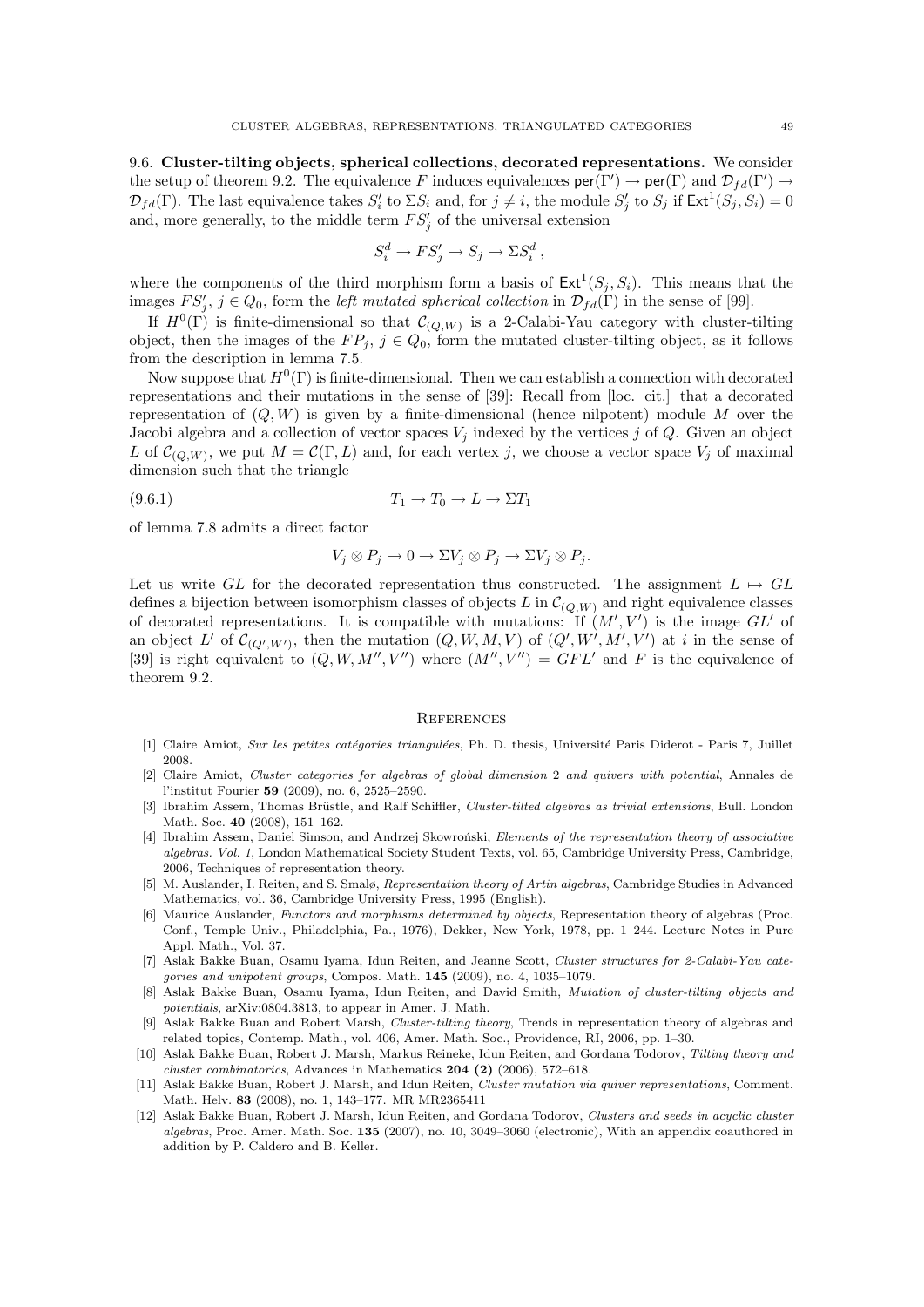#### 50 BERNHARD KELLER

- [13] Aslak Bakke Buan and Idun Reiten, Acyclic quivers of finite mutation type, Int. Math. Res. Not. (2006), Art. ID 12804, 10.
- [14] Michael Barot, Christof Geiß, and Andrei Zelevinsky, Cluster algebras of finite type and positive symmetrizable matrices, J. London Math. Soc. (2) 73 (2006), no. 3, 545–564.
- [15] Andre Beineke, Thomas Bruestle, and Lutz Hille, Cluster-cyclic quivers with three vertices and the Markov equation, arXive:math/0612213, to appear in Algebras and Representation Theory.
- [16] Arkady Berenstein, Sergey Fomin, and Andrei Zelevinsky, Parametrizations of canonical bases and totally positive matrices, Adv. Math. 122 (1996), no. 1, 49–149.
- [17] , Cluster algebras. III. Upper bounds and double Bruhat cells, Duke Math. J. 126 (2005), no. 1, 1–52.
- [18] David Berenstein and Michael Douglas, Seiberg duality for quiver gauge theories, arXiv:hep-th/0207027v1.
- [19] I. N. Bernšteĭn, I. M. Gel'fand, and V. A. Ponomarev, Coxeter functors, and Gabriel's theorem, Uspehi Mat. Nauk 28 (1973), no. 2(170), 19–33.
- [20] Klaus Bongartz, Algebras and quadratic forms, J. London Math. Soc. (2) 28 (1983), no. 3, 461–469.
- [21] Tom Bridgeland, Stability conditions and Hall algebras, Talk at the meeting 'Recent developments in Hall algebras', Luminy, November 2006.
- [22] , t-structures on some local Calabi-Yau varieties, J. Algebra 289 (2005), no. 2, 453-483.
- [23] , Derived categories of coherent sheaves, International Congress of Mathematicians. Vol. II, Eur. Math. Soc., Zürich, 2006, pp. 563-582.
- [24] , Stability conditions on triangulated categories, Ann. of Math. (2) 166 (2007), no. 2, 317–345.
- [25] Igor Burban, Osamu Iyama, Bernhard Keller, and Idun Reiten, Cluster tilting for one-dimensional hypersurface singularities, Adv. Math. 217 (2008), no. 6, 2443–2484.
- [26] F. Cachazo, B. Fiol, K. Intriligator, S. Katz, and C. Vafa, A geometric unification of dualities, Nuclear Phys. B 628 (2002), no. 1-2, 3–78.
- [27] Philippe Caldero and Frédéric Chapoton, Cluster algebras as Hall algebras of quiver representations, Comment. Math. Helv. 81 (2006), no. 3, 595–616.
- [28] Philippe Caldero, Frédéric Chapoton, and Ralf Schiffler, Quivers with relations arising from clusters  $(A_n \, \, \text{case})$ , Trans. Amer. Math. Soc. 358 (2006), no. 5, 1347–1364.
- [29] Philippe Caldero and Bernhard Keller, From triangulated categories to cluster algebras. II, Ann. Sci. École Norm. Sup. (4) 39 (2006), no. 6, 983–1009.
- [30] Philippe Caldero and Bernhard Keller, From triangulated categories to cluster algebras, Inv. Math. 172 (2008), 169–211.
- [31] Philippe Caldero and Markus Reineke, On the quiver Grassmannian in the acyclic case, J. Pure Appl. Algebra 212 (2008), no. 11, 2369–2380.
- [32] Henri Cartan and Samuel Eilenberg, Homological algebra, Princeton University Press, Princeton, N. J., 1956.
- [33] Frédéric Chapoton, *Enumerative properties of generalized associahedra*, Sém. Lothar. Combin. **51** (2004/05), Art. B51b, 16 pp. (electronic).
- [34] Frédéric Chapoton, Sergey Fomin, and Andrei Zelevinsky, Polytopal realizations of generalized associahedra, Canad. Math. Bull. 45 (2002), no. 4, 537–566, Dedicated to Robert V. Moody.
- [35] Joe Chuang and Raphaël Rouquier, book in preparation.
- [36] William Crawley-Boevey, On the exceptional fibres of Kleinian singularities, Amer. J. Math. 122 (2000), no. 5, 1027–1037.
- [37] Raika Dehy and Bernhard Keller, On the combinatorics of rigid objects in 2-Calabi-Yau categories, International Mathematics Research Notices 2008 (2008), rnn029–17.
- [38] Harm Derksen and Theodore Owen, New graphs of finite mutation type, Electron. J. Combin. 15 (2008), no. 1, Research Paper 139, 15.
- [39] Harm Derksen, Jerzy Weyman, and Andrei Zelevinsky, Quivers with potentials and their representations I: Mutations, Selecta Mathematica 14 (2008), 59–119.
- [40] Vlastimil Dlab and Claus Michael Ringel, Indecomposable representations of graphs and algebras, Mem. Amer. Math. Soc. 6 (1976), no. 173, v+57.
- [41] Peter Donovan and Mary Ruth Freislich, The representation theory of finite graphs and associated algebras, Carleton University, Ottawa, Ont., 1973, Carleton Mathematical Lecture Notes, No. 5.
- [42] M. Fekete, Ueber ein Problem von Laguerre, Rend. Circ. Mat. Palermo 34 (1912), 89–100, 110–120.
- [43] Anna Felikson, Michael Shapiro, and Pavel Tumarkin, Skew-symmetric cluster algebras of finite mutation type, arXiv:0811.1703.
- [44] V. V. Fock and A. B. Goncharov, Cluster ensembles, quantization and the dilogarithm II: The intertwiner, arXiv:math/0702398.
- [45] , The quantum dilogarithm and representations quantized cluster varieties, arXiv:math/0702397, to appear in Inv. Math.
- [46] V. V. Fock and A. B. Goncharov, Cluster X-varieties, amalgamation, and Poisson-Lie groups, Algebraic geometry and number theory, Progr. Math., vol. 253, Birkhäuser Boston, Boston, MA, 2006, pp. 27-68.
- [47] Vladimir V. Fock and Alexander B. Goncharov, Cluster ensembles, quantization and the dilogarithm, Annales scientifiques de l'ENS 42 (2009), no. 6, 865–930.
- [48] Sergey Fomin, Cluster algebras portal, www.math.lsa.umich.edu/~fomin/cluster.html.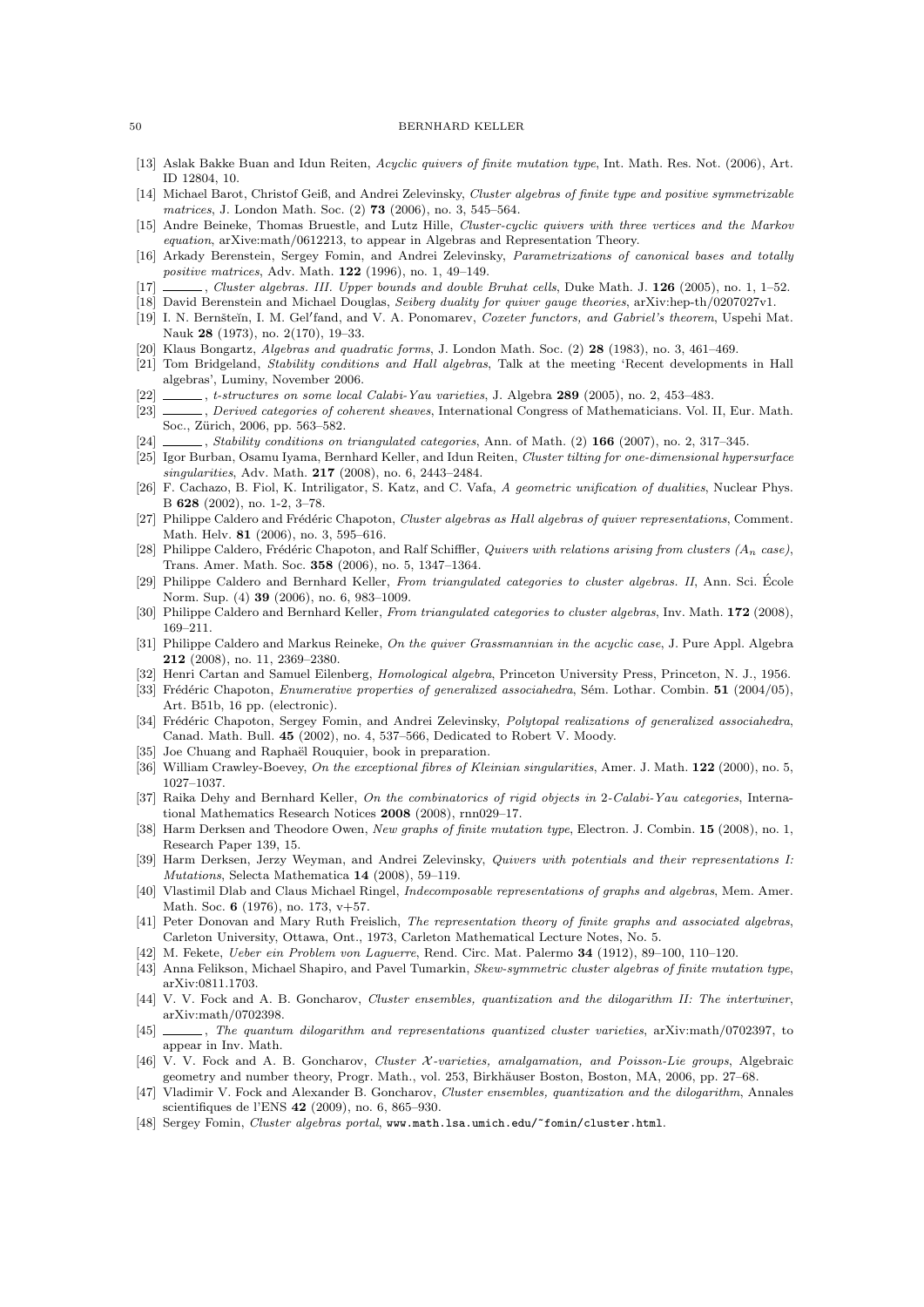- [49] Sergey Fomin and Nathan Reading, Generalized cluster complexes and Coxeter combinatorics, Int. Math. Res. Not. (2005), no. 44, 2709–2757.
- [50] Sergey Fomin, Michael Shapiro, and Dylan Thurston, Cluster algebras and triangulated surfaces. I. Cluster complexes, Acta Math. 201 (2008), no. 1, 83–146.
- [51] Sergey Fomin and Andrei Zelevinsky, Cluster algebras. I. Foundations, J. Amer. Math. Soc. 15 (2002), no. 2, 497–529 (electronic).
- [52] , The Laurent phenomenon, Adv. in Appl. Math. 28 (2002), no. 2, 119-144.
- [53] , Cluster algebras. II. Finite type classification, Invent. Math. 154 (2003), no. 1, 63–121.
- [54] , Cluster algebras: notes for the CDM-03 conference, Current developments in mathematics, 2003, Int. Press, Somerville, MA, 2003, pp. 1–34.
- [55] , Y-systems and generalized associahedra, Ann. of Math. (2) 158 (2003), no. 3, 977–1018.
- [56] Cluster algebras IV: Coefficients, Compositio Mathematica 143 (2007), 112–164.
- [57] Edward Frenkel and András Szenes, Thermodynamic Bethe ansatz and dilogarithm identities. I, Math. Res. Lett. 2 (1995), no. 6, 677–693.
- [58] Changjian Fu and Bernhard Keller, On cluster algebras with coefficients and 2-Calabi-Yau categories, Trans. Amer. Math. Soc. 362 (2010), 859–895.
- [59] P. Gabriel, Unzerlegbare Darstellungen I, Manuscripta Math. 6 (1972), 71–103.
- [60] P. Gabriel and A.V. Roiter, Representations of finite-dimensional algebras, Encyclopaedia Math. Sci., vol. 73, Springer–Verlag, 1992.
- [61] Peter Gabriel, Auslander-Reiten sequences and representation-finite algebras, Representation theory, I (Proc. Workshop, Carleton Univ., Ottawa, Ont., 1979), Springer, Berlin, 1980, pp. 1–71.
- [62] Christof Geiß, Bernard Leclerc, and Jan Schröer, Cluster algebra structures and semicanonical bases for unipotent groups, arXiv:math/0703039.
- [63] Semicanonical bases and preprojective algebras, Ann. Sci. Ecole Norm. Sup. (4) 38 (2005), no. 2, 193–253.
- [64] , Rigid modules over preprojective algebras, Invent. Math. **165** (2006), no. 3, 589–632.
- [65] , Auslander algebras and initial seeds for cluster algebras, J. Lond. Math. Soc. (2) 75 (2007), no. 3, 718–740.
- [66] , Semicanonical bases and preprojective algebras. II. A multiplication formula, Compos. Math. 143 (2007), no. 5, 1313–1334.
- [67] , Partial flag varieties and preprojective algebras, Ann. Inst. Fourier (Grenoble) 58 (2008), no. 3, 825– 876.
- [68] , Preprojective algebras and cluster algebras, Trends in representation theory of algebras and related topics, EMS Ser. Congr. Rep., Eur. Math. Soc., Zürich, 2008, pp. 253-283.
- [69] Michael Gekhtman, Michael Shapiro, and Alek Vainshtein, Cluster algebras and Poisson geometry, Mosc. Math. J. 3 (2003), no. 3, 899–934, 1199, {Dedicated to Vladimir Igorevich Arnold on the occasion of his 65th birthday}.
- [70] , Cluster algebras and Weil-Petersson forms, Duke Math. J. 127 (2005), no. 2, 291–311.
- [71] , On the properties of the exchange graph of a cluster algebra, Math. Res. Lett. 15 (2008), no. 2, 321–330.
- [72] Victor Ginzburg, Calabi-Yau algebras, arXiv:math/0612139v3 [math.AG].
- [73] F. Gliozzi and R. Tateo, Thermodynamic Bethe ansatz and three-fold triangulations, Internat. J. Modern Phys. A 11 (1996), no. 22, 4051–4064.
- [74] Dieter Happel, On the derived category of a finite-dimensional algebra, Comment. Math. Helv. 62 (1987), no. 3, 339–389.
- [75] , Triangulated categories in the representation theory of finite-dimensional algebras, Cambridge University Press, Cambridge, 1988.
- [76] Dieter Happel, Idun Reiten, and Sverre O. Smalø, Tilting in abelian categories and quasitilted algebras, Mem. Amer. Math. Soc. 120 (1996), no. 575, viii+ 88.
- [77] Dieter Happel and Luise Unger, On a partial order of tilting modules, Algebr. Represent. Theory 8 (2005), no. 2, 147–156.
- [78] André Henriques, A periodicity theorem for the octahedron recurrence, J. Algebraic Combin. 26 (2007), no. 1, 1–26.
- [79] David Hernandez and Bernard Leclerc, Cluster algebras and quantum affine algebras, arXiv:0903.1452v1 [math.QA].
- [80] Andrew Hubery, Acyclic cluster algebras via Ringel-Hall algebras, Preprint available at the author's home page.
- [81] Osamu Iyama and Idun Reiten, Fomin-Zelevinsky mutation and tilting modules over Calabi-Yau algebras, Amer. J. Math. 130 (2008), no. 4, 1087–1149.
- [82] Osamu Iyama and Yuji Yoshino, Mutations in triangulated categories and rigid Cohen-Macaulay modules, Inv. Math. 172 (2008), 117–168.
- [83] Hiroshige Kajiura, Noncommutative homotopy algebras associated with open strings, Rev. Math. Phys. 19 (2007), no. 1, 1–99.
- [84] Masaki Kashiwara, Bases cristallines, C. R. Acad. Sci. Paris S´er. I Math. 311 (1990), no. 6, 277–280.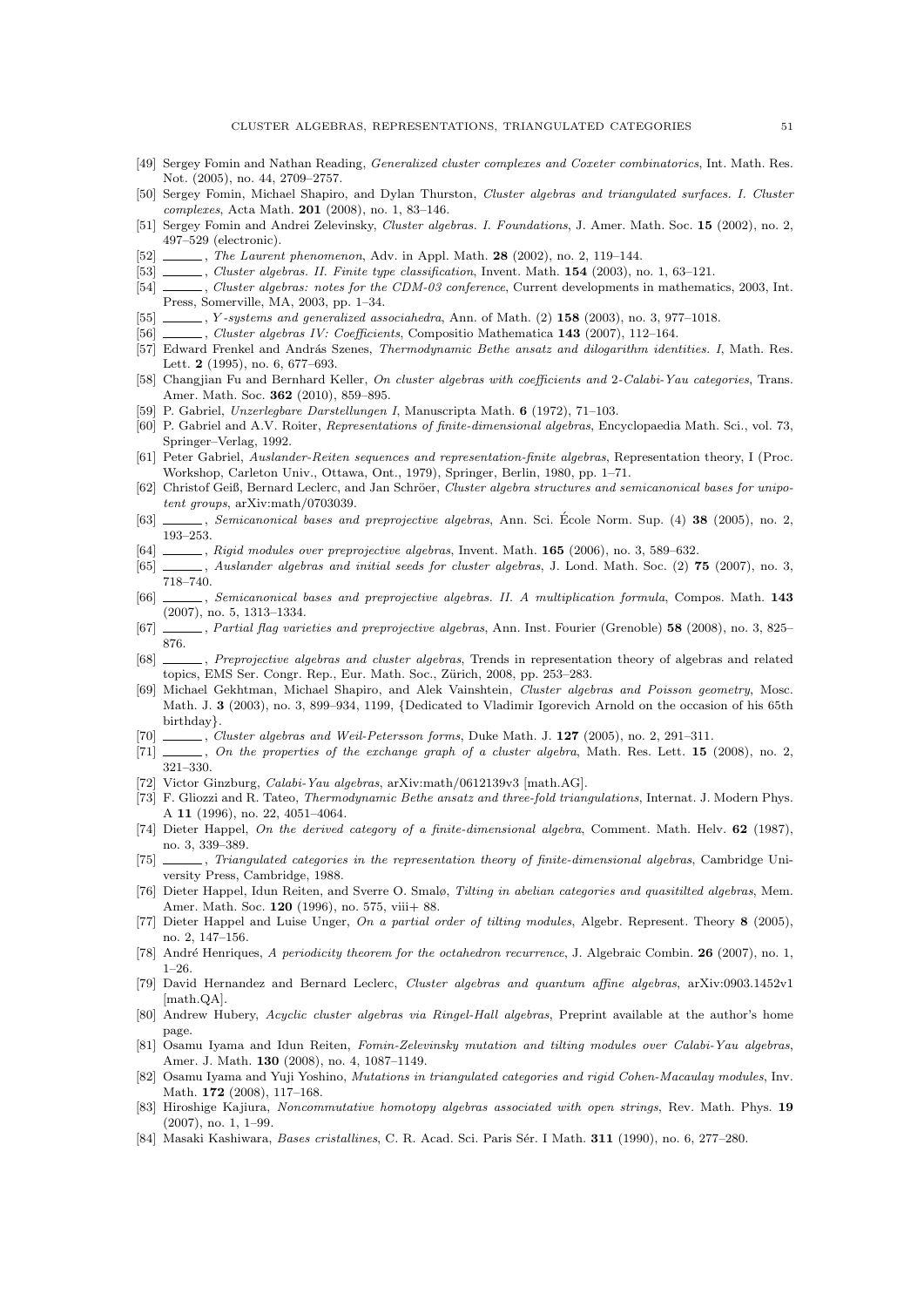## 52 BERNHARD KELLER

- [85] Masaki Kashiwara and Pierre Schapira, Sheaves on manifolds, Grundlehren der Mathematischen Wissenschaften [Fundamental Principles of Mathematical Sciences], vol. 292, Springer-Verlag, Berlin, 1994, With a chapter in French by Christian Houzel, Corrected reprint of the 1990 original.
- [86] Bernhard Keller, Deformed Calabi-Yau completions, arXiv:0908.3499 [math.RT].
- [87] , The periodicity conjecture for pairs of Dynkin diagrams, arXiv:1001.1531.
- [88]  $\_\_\_\_\_\_\_\_\$ guiver mutation in Java, Java applet available at the author's home page.
- [89] , Deriving DG categories, Ann. Sci. École Norm. Sup.  $(4)$  27 (1994), no. 1, 63–102.
- [90] , On triangulated orbit categories, Doc. Math. **10** (2005), 551-581.
- [91]  $\ldots$ , Triangulated Calabi-Yau categories, Trends in Representation Theory of Algebras (Zurich) (A. Skowroński, ed.), European Mathematical Society, 2008, pp. 467-489.
- [92] Bernhard Keller and Idun Reiten, Acyclic Calabi-Yau categories are cluster categories, preprint, 2006, with an appendix by Michel Van den Bergh, arXiv:math.RT/0610594, to appear in Compos. Math.
- [93] , Cluster-tilted algebras are Gorenstein and stably Calabi-Yau, Advances in Mathematics 211 (2007), 123–151.
- [94] Bernhard Keller and Michel Van den Bergh, On two examples of Iyama and Yoshino, arXiv:0803.0720.
- [95] Bernhard Keller and Dong Yang, Derived equivalences from mutations of quivers with potential, arXiv:0906.0761.
- [96] Maxim Kontsevich, Donaldson-Thomas invariants, Mathematische Arbeitstagung June 22-28, 2007, MPI Bonn, www.mpim-bonn.mpg.de/preprints/.
- [97] , Donaldson-Thomas invariants, stability conditions and cluster transformations, Report on joint work with Y. Soibelman, talks at the IHES, October 11 and 12, 2007.
- [98] Maxim Kontsevich and Yan Soibelman, Notes on A-infinity algebras, A-infinity categories and noncommutative geometry. I, arXive:math.RA/0606241.
- [99] , Stability structures, Donaldson-Thomas invariants and cluster transformations, arXiv:0811.2435.
- [100] Christian Krattenthaler, The F-triangle of the generalised cluster complex, Topics in discrete mathematics, Algorithms Combin., vol. 26, Springer, Berlin, 2006, pp. 93–126.
- [101] A. Kuniba and T. Nakanishi, Spectra in conformal field theories from the Rogers dilogarithm, Modern Phys. Lett. A 7 (1992), no. 37, 3487–3494.
- [102] Atsuo Kuniba, Tomoki Nakanishi, and Junji Suzuki, Functional relations in solvable lattice models. I. Functional relations and representation theory, Internat. J. Modern Phys. A 9 (1994), no. 30, 5215–5266.
- [103] G. Lusztig, Canonical bases arising from quantized enveloping algebras, J. Amer. Math. Soc. 3 (1990), no. 2, 447–498.
- [104] , Total positivity in reductive groups, Lie theory and geometry, Progr. Math., vol. 123, Birkhäuser Boston, Boston, MA, 1994, pp. 531–568.
- [105] , Semicanonical bases arising from enveloping algebras, Adv. Math. 151 (2000), no. 2, 129–139.
- [106] George Lusztig, Canonical bases and Hall algebras, Representation theories and algebraic geometry (Montreal, PQ, 1997), NATO Adv. Sci. Inst. Ser. C Math. Phys. Sci., vol. 514, Kluwer Acad. Publ., Dordrecht, 1998, pp. 365–399.
- [107] Robert Marsh, Markus Reineke, and Andrei Zelevinsky, Generalized associahedra via quiver representations, Trans. Amer. Math. Soc. 355 (2003), no. 10, 4171–4186 (electronic).
- [108] Subir Mukhopadhyay and Koushik Ray, Seiberg duality as derived equivalence for some quiver gauge theories, J. High Energy Phys. (2004), no. 2, 070, 22 pp. (electronic).
- [109] Gregg Musiker, A graph theoretic expansion formula for cluster algebras of type  $B_n$  and  $D_n$ , arXiv:0710.3574v1 [math.CO], to appear in the Annals of Combinatorics.
- [110] Hiraku Nakajima, Quiver varieties and cluster algebras, arXiv:0905.0002v3 [math.QA].
- [111] L. A. Nazarova, Representations of quivers of infinite type, Izv. Akad. Nauk SSSR Ser. Mat. 37 (1973), 752–791.
- [112] Yann Palu, Cluster characters for 2-Calabi-Yau triangulated categories, Ann. Inst. Fourier (Grenoble) 58 (2008), no. 6, 2221–2248.
- [113] Grothendieck group and generalized mutation rule for 2-Calabi-Yau triangulated categories, J. Pure Appl. Algebra 213 (2009), no. 7, 1438–1449.
- [114] F. Ravanini, A. Valleriani, and R. Tateo, Dynkin TBAs, Internat. J. Modern Phys. A 8 (1993), no. 10, 1707– 1727.
- [115] Idun Reiten, Tilting theory and cluster algebras, preprint available at www.institut.math.jussieu.fr/  $\tilde{ }$ keller/ictp2006/lecturenotes/reiten.pdf.
- [116] Claus Michael Ringel, The preprojective algebra of a quiver, Algebras and modules, II (Geiranger, 1996), CMS Conf. Proc., vol. 24, Amer. Math. Soc., Providence, RI, 1998, pp. 467–480.
- [117] , Some remarks concerning tilting modules and tilted algebras. Origin. Relevance. Future., Handbook of Tilting Theory, LMS Lecture Note Series, vol. 332, Cambridge Univ. Press, Cambridge, 2007, pp. 49–104.
- [118] C.M. Ringel, Tame algebras and integral quadratic forms, Lecture Notes in Mathematics, vol. 1099, Springer Verlag, 1984.
- [119] Kyoji Saito, Extended affine root systems. I. Coxeter transformations, Publ. Res. Inst. Math. Sci. 21 (1985), no. 1, 75–179.
- [120] Olivier Schiffmann, Lectures on Hall algebras, math.RT/0611617.
- [121] Joshua S. Scott, Grassmannians and cluster algebras, Proc. London Math. Soc. (3) 92 (2006), no. 2, 345–380.